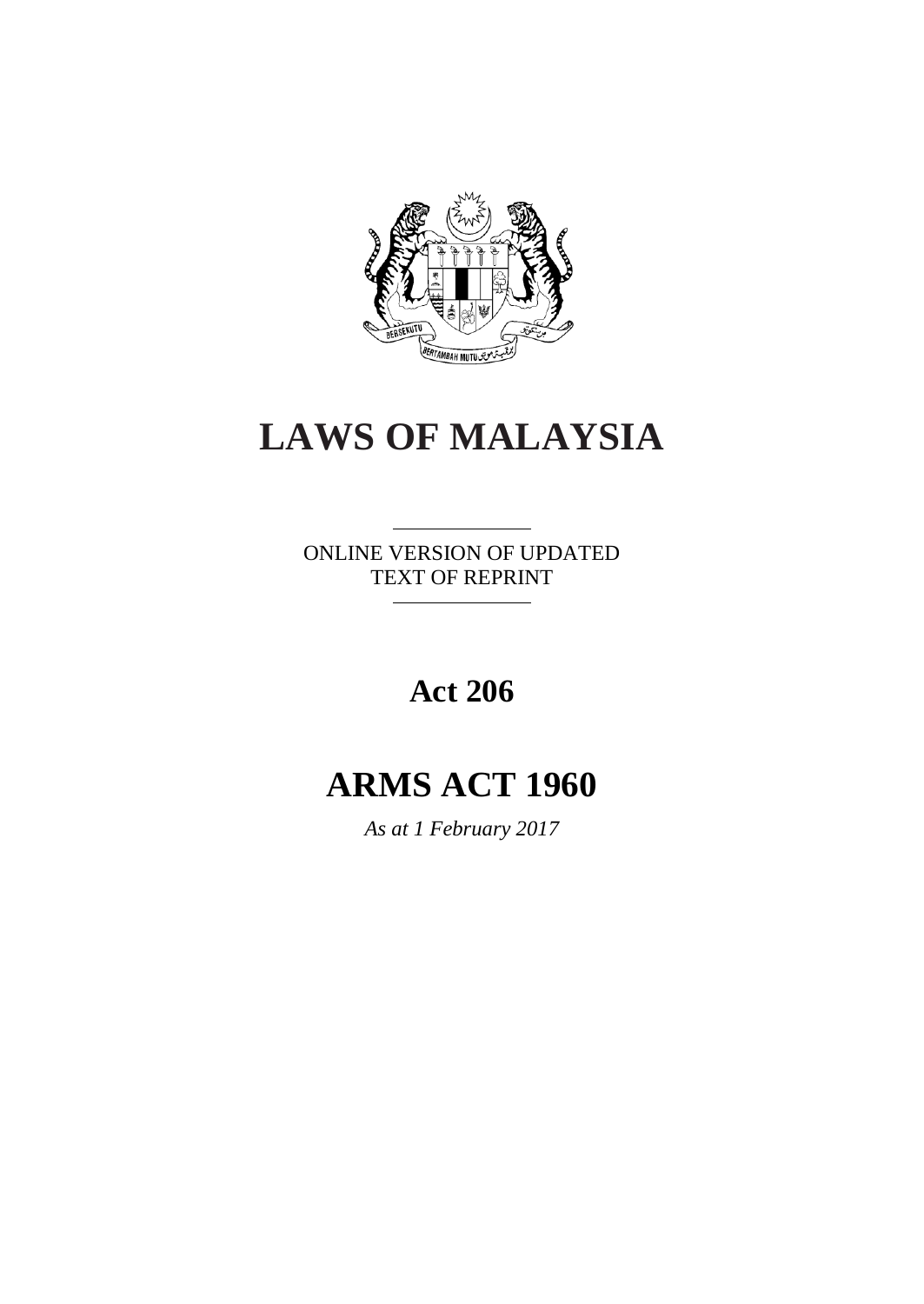# **ARMS ACT 1960**

| First enacted                                         |  | 1960 (Act No. 21 of<br>1960)                |
|-------------------------------------------------------|--|---------------------------------------------|
| Revised                                               |  | 1978 (Act 206 w. e. f.<br>15 November 1978) |
| Latest amendment made by<br>P.U. (A) $360/2016$ which |  |                                             |
| came into operation on                                |  | 1 January 2017                              |

#### *PREVIOUS REPRINTS*

| First Reprint         | $\cdots$ | $\cdots$ | $\ddotsc$ | $\cdots$ | $\cdots$ | 2001 |
|-----------------------|----------|----------|-----------|----------|----------|------|
| <b>Second Reprint</b> | $\cdots$ | $\cdots$ | $\ddotsc$ | $\cdots$ | $\cdots$ | 2006 |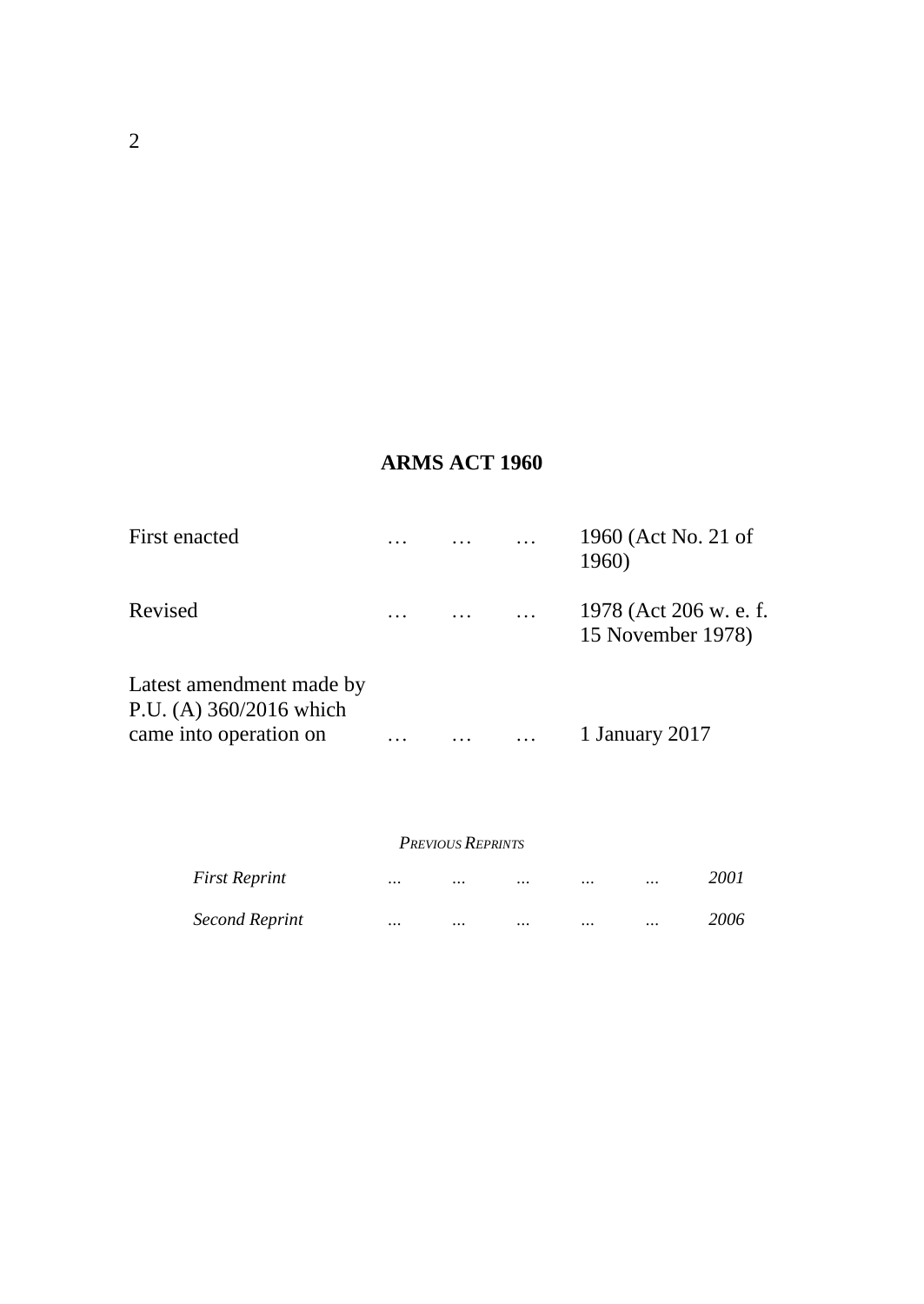## **LAWS OF MALAYSIA**

#### **Act 206**

## **ARMS ACT 1960**

#### ARRANGEMENT OF SECTIONS

#### PART I

#### PRELIMINARY

Section

- 1. Short title
- 2. Interpretation

#### PART II

#### LICENCES AND PERMITS

#### *Arms Licences and Arms Permits*

- 3. No person to possess, carry or use arms or ammunition without an arms licence or an arms permit
- 4. Grant and renewal of arms licences and arms permits
- 5. Restrictions on the grant of arms licences and arms permits
- 6. Exemptions from requirements to hold arms licences or arms permits
- 7. Loss or destruction of, or obliteration, *etc.*, of marks on, arms and ammunition
- 8. Penalty for possessing or carrying arms and ammunition without an arms licence or arms permit, *etc.*

*Dealers' Licences, Repairers' Licences, and Combined Dealers' and Repairers' Licences*

- 9. Licences to deal in and repair arms and ammunition
- 10. Boards to be affixed at dealers and repairers shops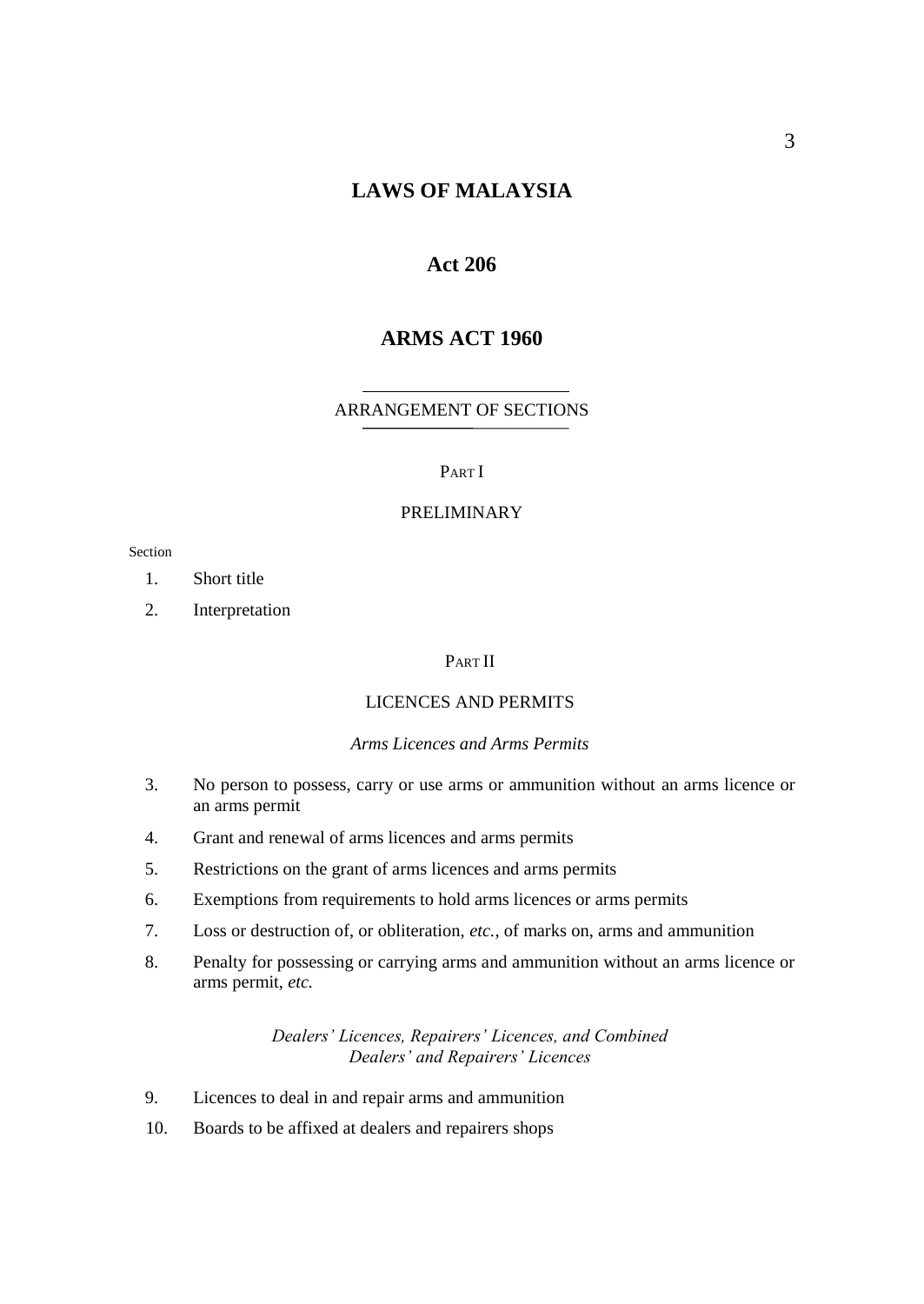#### 4 *Laws of Malaysia* **ACT 206**

#### *Licences to Purchase, Obtain or Transfer Arms and Ammunition*

#### Section

11. Restrictions on the sale and transfer of arms and ammunition; licence to purchase, obtain or transfer arms and ammunition

#### *Licences to Manufacture Arms and Ammunition*

- 12. No person to manufacture arms or ammunition without licence
- 13. Boards to be affixed at place of manufacture
- 14. Penalty for manufacturing without licence and for breach of conditions of licence

#### *Import and Export of Arms and Ammunition and Licences therefor*

- 15. Licence to import
- 16. Marking of cases and notice of importation
- 17. Declaration of arms and ammunition
- 18. Permit to land or tranship arms and ammunition
- 19. Licence to export
- 20. Ports and places of import and export
- 21. Minister may prohibit importation or exportation
- 22. Penalty in respect of vessel, aircraft or vehicle used for illegal importation or exportation
- 23. Penalty for unlawful importation or exportation
- 24. Concealing unlawfully imported arms or ammunition

#### *General*

- 25. Inspection of stock-in-trade
- 26. Returns of arms and ammunition and production of arms and ammunition, *etc.*, to police
- 27. Deposit of arms and ammunition at police station
- 28. Lost, destroyed, *etc.*, licences and permits
- 29. Where licensee under disability
- 30. Refusal and revocation of licences and permits
- 31. Minister's power to order revocation of licences and permits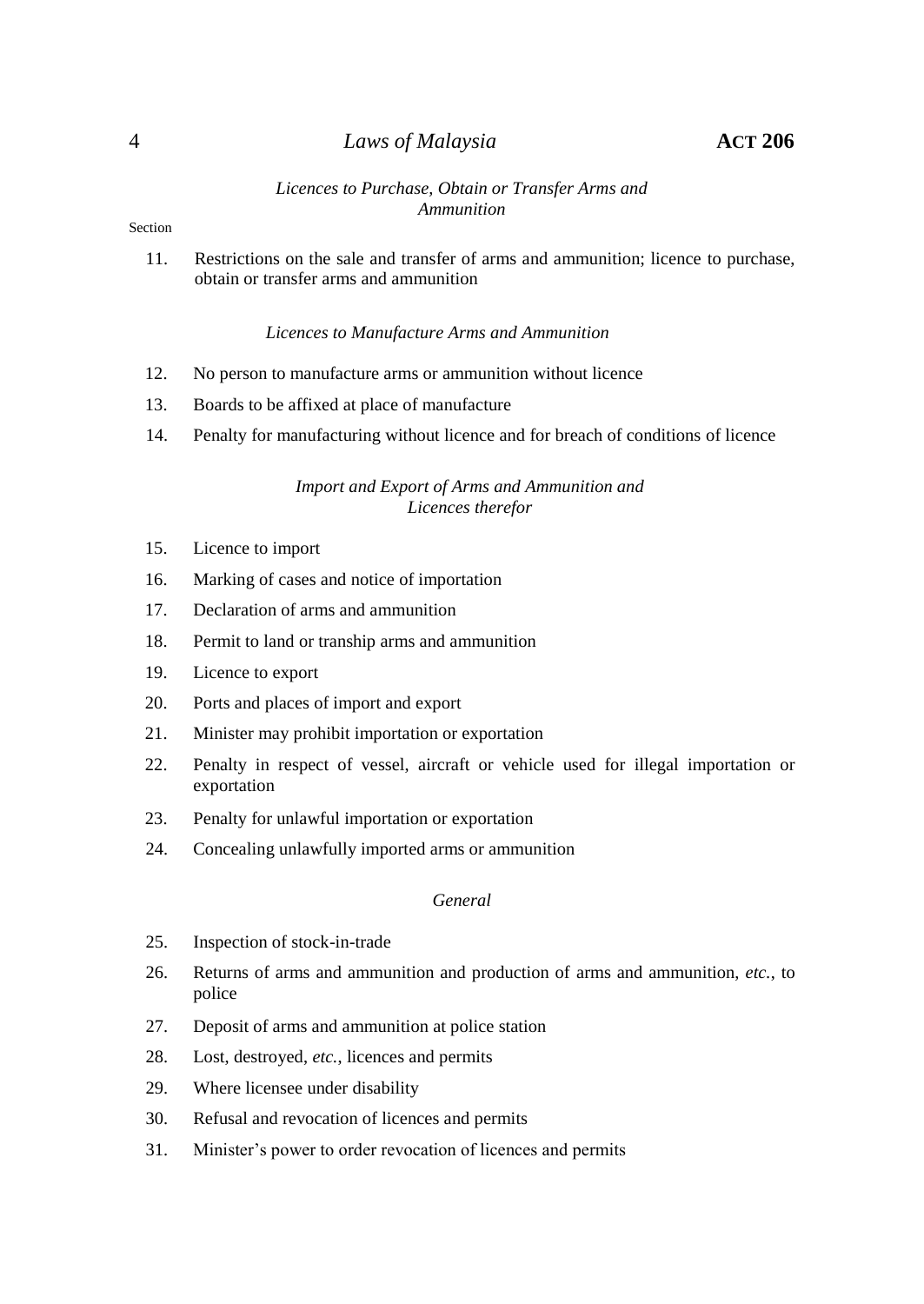#### PART III

#### OTHER OFFENCES, PENALTIES AND PROCEEDINGS

#### Section

- 32. Penalty for use and possession of arms and imitation arms in certain cases
- 33. Possession of arms and ammunition for unlawful purpose
- 34. Carrying a firearm while drunk or disorderly
- 35. Loss of firearms or ammunition
- 36. Possession of and importation of imitation arms
- 37. Causing injury with an arm without lawful excuse
- 38. Provisions as to shortening arms and converting imitation arms
- 39. Arms not to be discharged except at shooting range, *etc.*
- 40. Finding of arms or ammunition
- 41. Abetment and attempt
- 42. Offences by bodies of persons, servants and agents
- 43. General penalty
- 44. Rewards to informers
- 45. Presumption
- 46. Jurisdiction of Courts

#### PART IV

#### SEARCH, SEIZURE AND ARREST

- 47. Search for arms or ammunition under warrant
- 48. Search warrant against persons
- 49. Entry and search by Magistrate, *etc.*
- 50. Entry on place where arms or ammunition are used
- 51. Search of trains, vessels, aircraft and vehicles
- 52. Power to stop and search for arms, *etc.*, in the street
- 53. Seizures and forfeitures
- 54. Persons conveying arms or ammunition may be apprehended without warrant
- 55. Arrest by police without warrant
- 56. Persons arrested to be taken to police station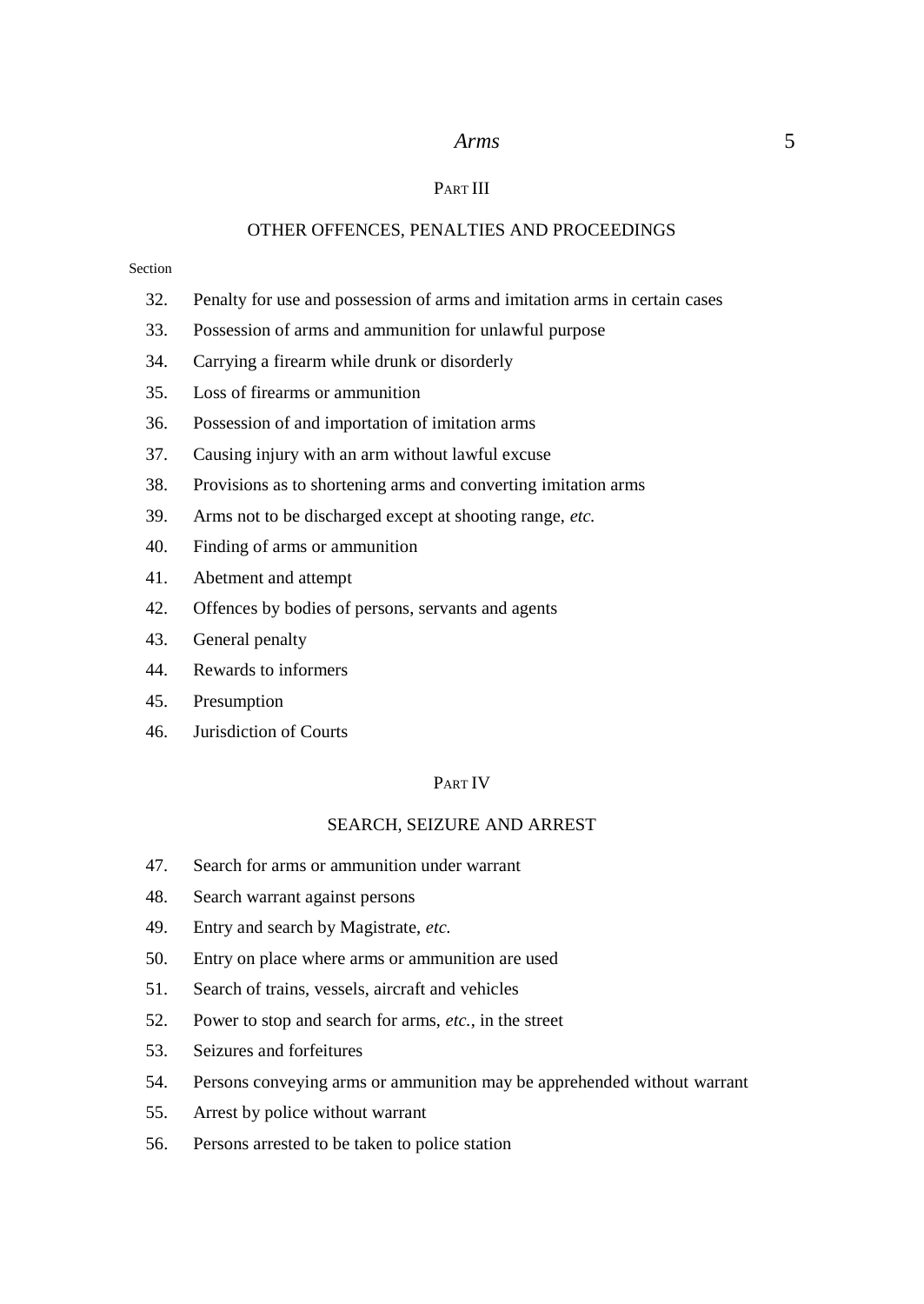# 6 *Laws of Malaysia* **ACT 206**

#### PART V

#### GENERAL

#### Section

- 57. Power of Chief Police Officer to delegate
- 58. Fees
- 59. Regulations
- 60. Minister's powers to exempt
- 61. Repeal and saving

FIRST SCHEDULE

SECOND SCHEDULE

THIRD SCHEDULE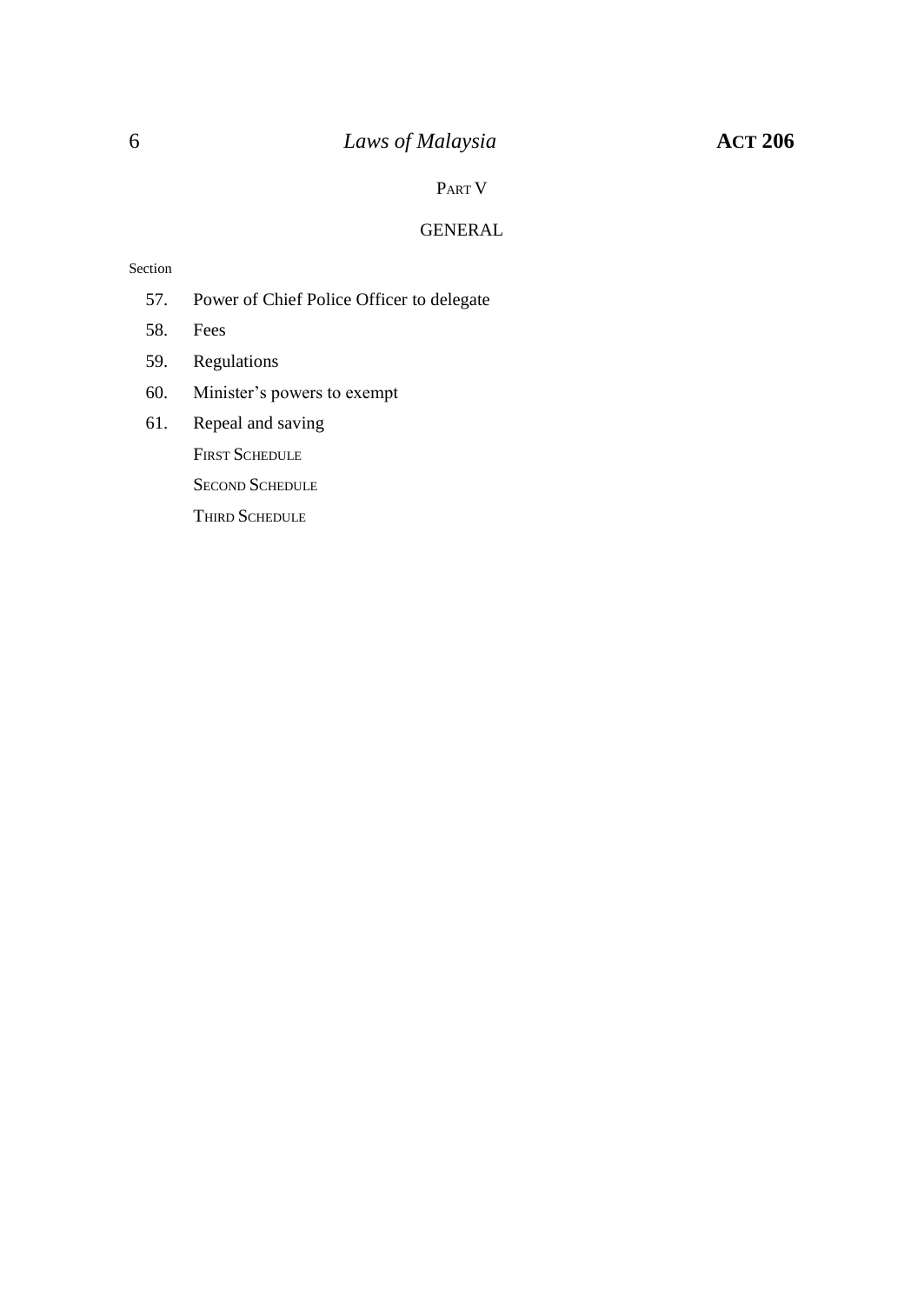#### **LAWS OF MALAYSIA**

#### **Act 206**

#### **ARMS ACT 1960**

An Act relating to arms, imitation arms and ammunition.

[*Peninsular Malaysia—1 March 1962, L.N. 63/1962; Sabah and Sarawak—1 September 1977, P.U. (A) 260/1977*]

#### PART I

#### PRELIMINARY

#### **Short title**

**1.** This Act may be cited as the Arms Act 1960.

## **Interpretation**

**2.** (1) In this Act, unless the context otherwise requires—

"ammunition" means ammunition (including blank ammunition) for any arm as hereinafter defined, and includes grenades, bombs and other like missiles, whether capable of use with arms or not, and any ammunition containing, or designed or adapted to contain, any noxious liquid, gas or other thing;

"arm" means any lethal barrelled weapon of any description from which any shot, bullet or other missile can be discharged, or which can be adapted for the discharge of any such shot, bullet or other missile, and any weapon of whatever description designed or adapted or which can be adapted for the discharge of any noxious liquid, gas or other thing, and includes an air gun, air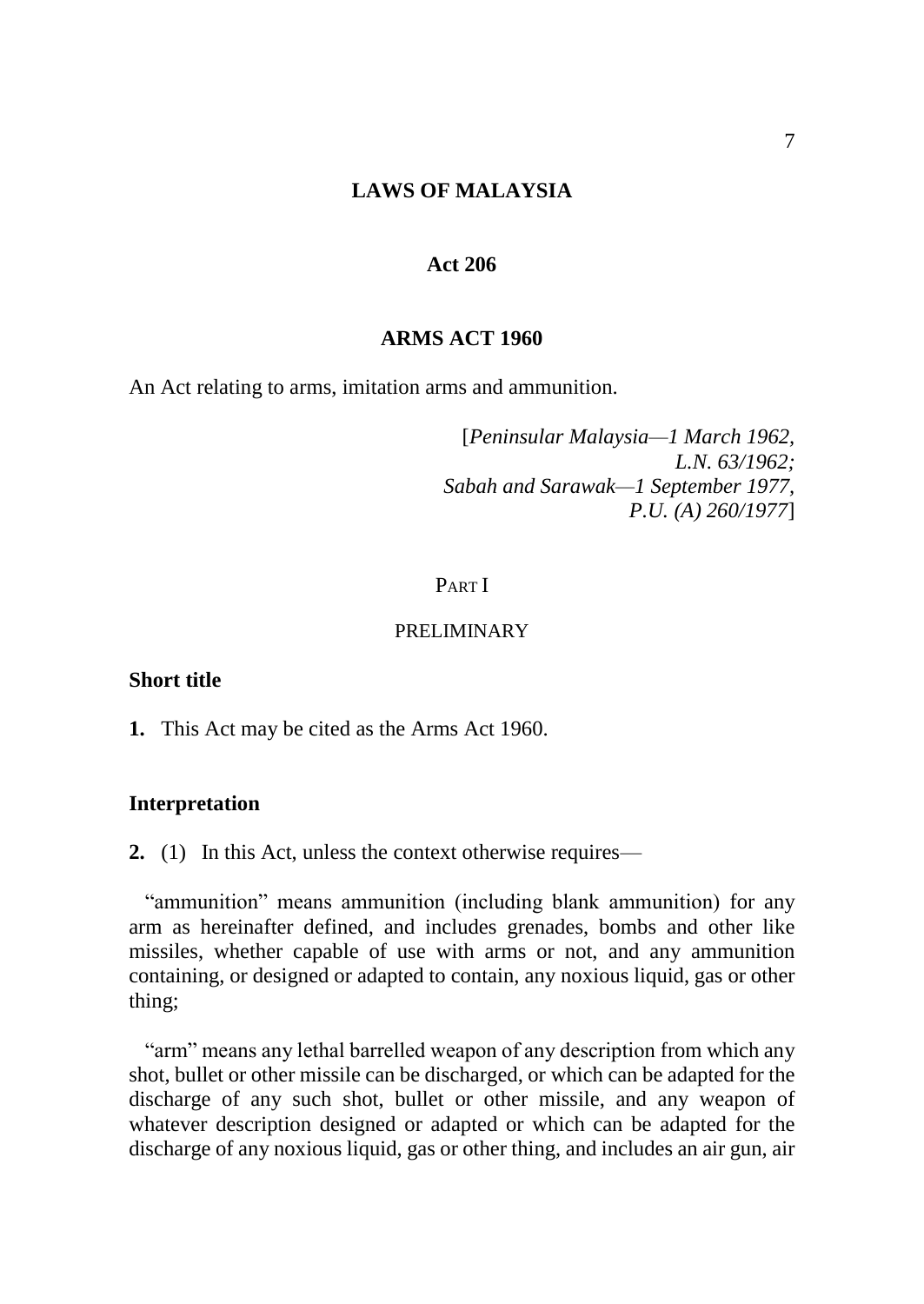pistol, automatic gun, pistol and any component parts of any such weapon, and any accessory to those weapons designed or adapted to diminish the noise or flash caused by firing the weapon;

"arms licence" means a licence granted under section 4;

"arms permit" means a permit to carry and use arms and ammunition granted under section 4;

"Chief Police Officer" includes a Commissioner of Police vested with the control of the Royal Malaysia Police in respect of any area or State;

"dealer's licence" means a licence to deal in arms and ammunition granted under section 9;

"imitation arm" means anything which has the appearance or is intended to give the impression of being an arm, whether it is capable of discharging any shot, bullet, missile, noxious liquid, gas or other thing, or not;

"imprisonment for life" means, notwithstanding section 3 of the Criminal Justice Act 1953 [*Act 345*] and any other written law to the contrary, imprisonment for the duration of the natural life of the person sentenced;

"licensed dealer" means a person holding a valid dealer's licence;

"licensed manufacturer" means a person who holds a valid licence to manufacture arms or ammunition under section 12;

"licensed repairer" means a person licensed only to repair arms and ammunition under section 9;

"manufacture"—

- *(a)* in relation to arms includes making or assembling an arm; and
- *(b)* in relation to ammunition includes making or assembling of ammunition and the loading or reloading of cartridge cases or other ammunition cases but does not include the manufacture of the gunpowder or any other propellants and explosives used for the loading or reloading;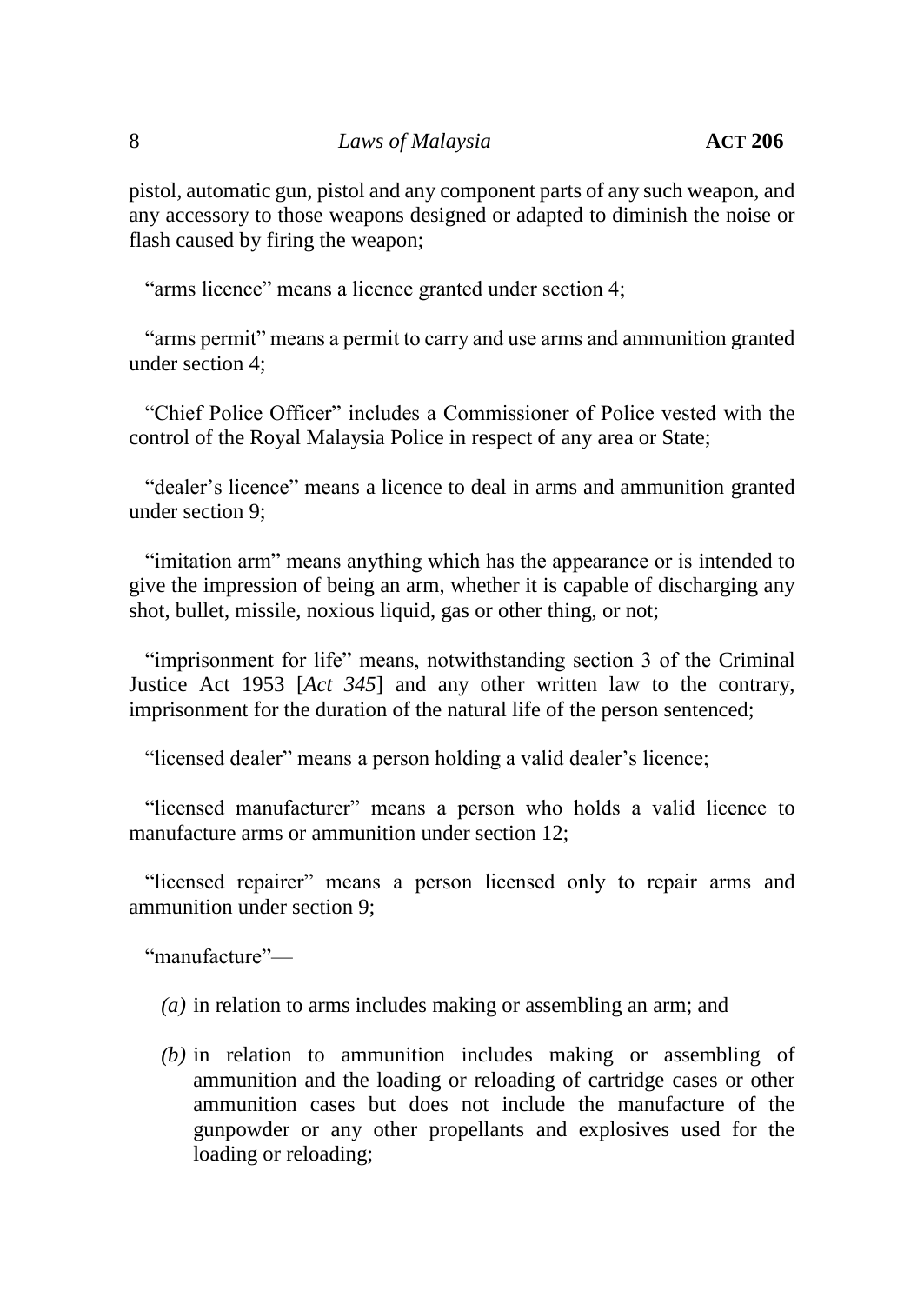"Officer in Charge of a Police District" and "police officer" shall have the same meanings as in the Police Act 1967 [*Act 344*];

"pistol" means any arm of which the length of the barrel measured from the muzzle to the point at which the charge is exploded on firing does not exceed nine inches;

"proper officer of customs" has the same meaning as in the Customs Act 1967 [*Act 235*];

"repair" in relation to arms or ammunition includes proving or testing the arms or ammunition;

"repairer's licence" means a licence to repair arms and ammunition granted under section 9;

"senior police officer" means a police officer of any rank from and including the Inspector General down to and including an Assistant Superintendent;

"superior police officer" means an Inspector of any grade other than a Sub-Inspector;

"transfer" includes hiring, lending, giving or parting with possession.

(2) In relation to an area which is administered by a Chief Police Officer other than the Chief Police Officer of the State within which the area is situate references in this Act to the Chief Police Officer of a State shall be construed as references to the Chief Police Officer administering the area.

## PART II

## LICENCES AND PERMITS

#### *Arms Licences and Arms Permits*

## **No person to possess, carry or use arms or ammunition without an arms licence or an arms permit**

**3.** (1) Subject to this Act and any regulations made thereunder, no person shall have in his possession, custody or control any arms or ammunition unless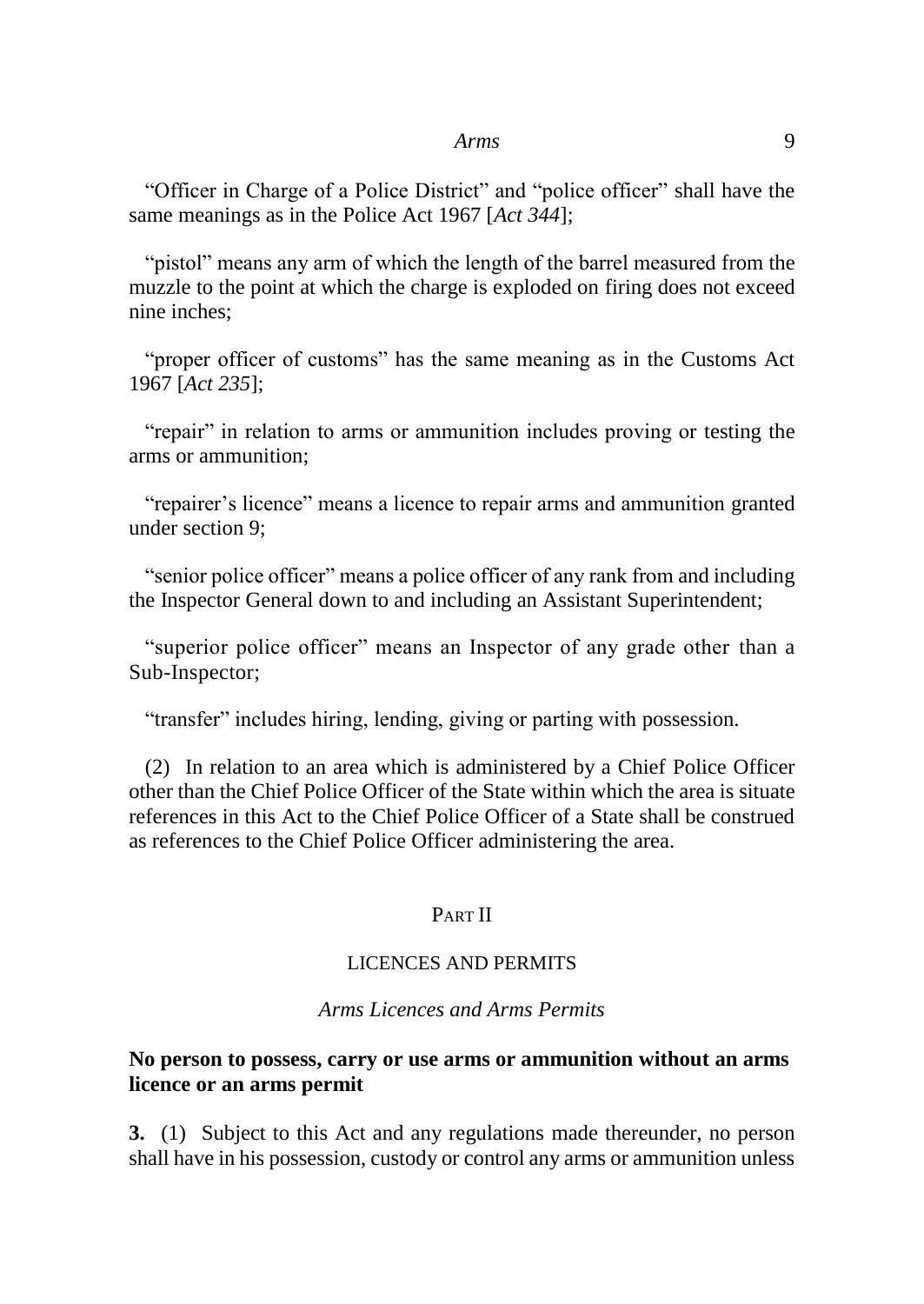10 *Laws of Malaysia* **ACT** 206

he is the holder of an arms licence in that behalf granted to him under section 4.

(2) Notwithstanding subsection (1), a person may carry and use arms or ammunition in accordance with the terms of a valid permit granted to him under section 4:

Provided that there is in force an arms licence in respect of those arms and ammunition granted to some other person.

## **Grant and renewal of arms licences and arms permits**

**4.** (1) An application for an arms licence or arms permit shall be made in the prescribed form to the Chief Police Officer of the State in which the applicant resides, and shall state such particulars as may be required by the said form.

(2) Subject to this Act and any regulations made thereunder, a Chief Police Officer may grant to an applicant an arms licence or arms permit, as the case may be, if he is satisfied that the applicant has a good reason for having in his possession, custody or control, or for carrying and using, as the case may be, the arms and ammunition in respect of which the application is made, and that he can be authorized in that behalf without danger to the public safety or the public interest.

(3) An arms licence or arms permit shall be in such form as may be prescribed, and shall specify the conditions and restrictions subject to which it is held, the nature and number or other identification mark of the arms to which it relates and, as respects ammunition, the quantities authorized to be held at any one time thereunder, and such other matters as may be prescribed.

(4) An arms licence or arms permit shall, unless previously revoked or cancelled, expire on 30 June next following the date of issue, but may be renewed by the Chief Police Officer of the State in which the holder resides for a further period of one year from the said 30 June, and so on, from time to time; and the provisions of this section shall apply to the renewal of an arms licence or permit as they do to the grant thereof.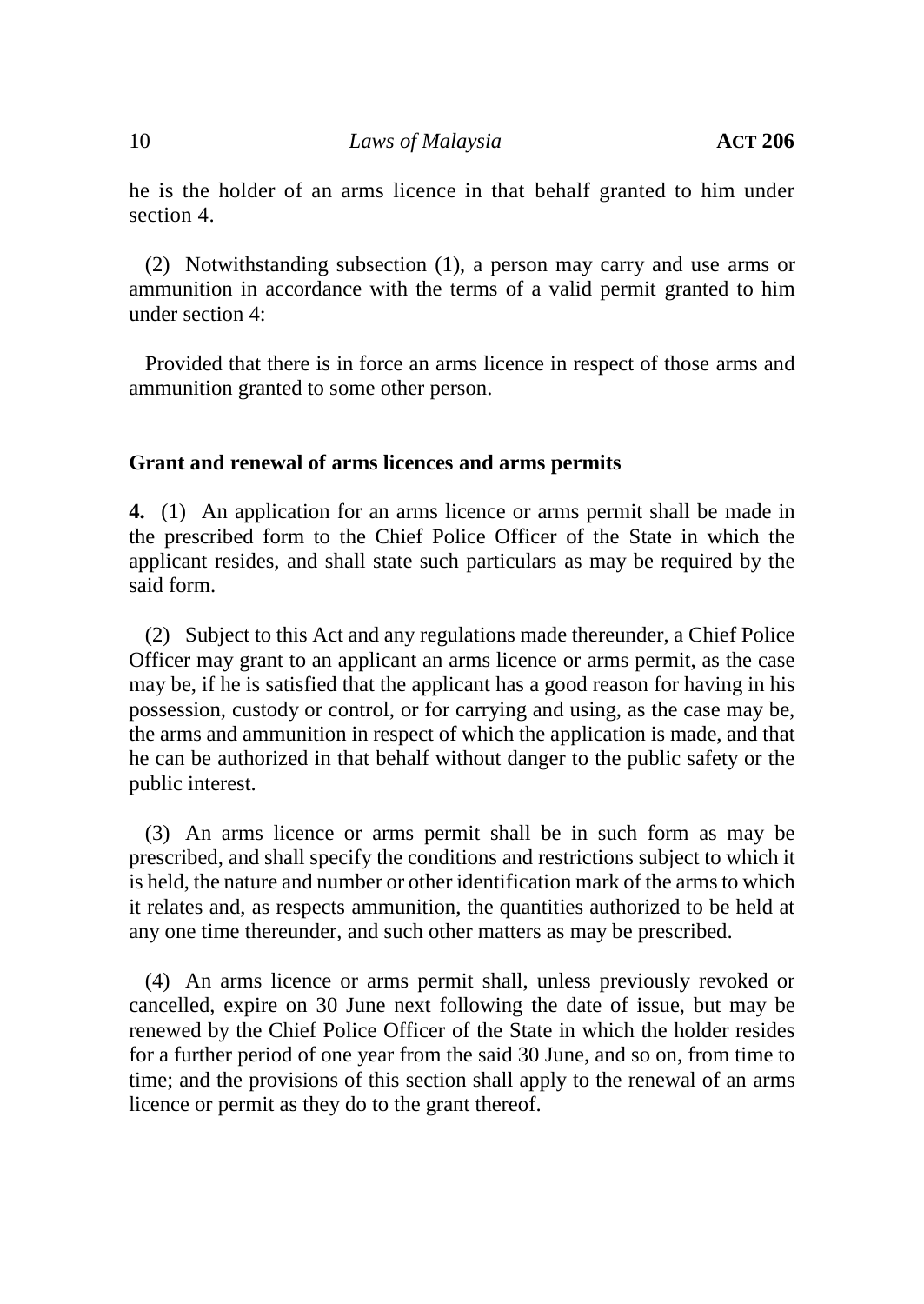(5) The particulars of every arms licence or arms permit granted or renewed under this section shall be entered in a register to be kept by the Chief Police Officer of a State in such form and manner and at such place as may be prescribed.

(6) If application is made for a licence in respect of any arms or ammunition not marked with letters or figures or in such other manner that the same may be readily identified, the officer to whom application is made may, before issuing the licence, cause the arms or ammunition, as the case may be, to be marked with some permanent mark whereby the same may be afterwards known and identified, but in such manner as not to injure or deface the same.

## **Restrictions on the grant of arms licences and arms permits**

- **5.** (1) No arms licence shall be granted or renewed for—
	- *(a)* a pump or repeating shot gun of any kind, unless the magazine of the gun is so constructed or permanently plugged as to render it incapable of firing more than one cartridge at each pressure of the trigger or, in the case of a double-barrelled gun, one cartridge from each barrel;
	- *(b)* an arm that is so designed or adapted that if pressure is applied to the trigger missiles continue to be discharged until pressure is removed from the trigger or the magazine containing the missiles is empty;
	- *(c)* any arm of any description designed or adapted for the discharge of any noxious liquid, gas or other thing;
	- *(d)* any grenade or bomb or other like missile;
	- *(e)* any ammunition containing or designed or adapted to contain any noxious liquid, gas or other thing.

(2) No arms licence or arms permit shall be granted or renewed to a person under the age of eighteen years: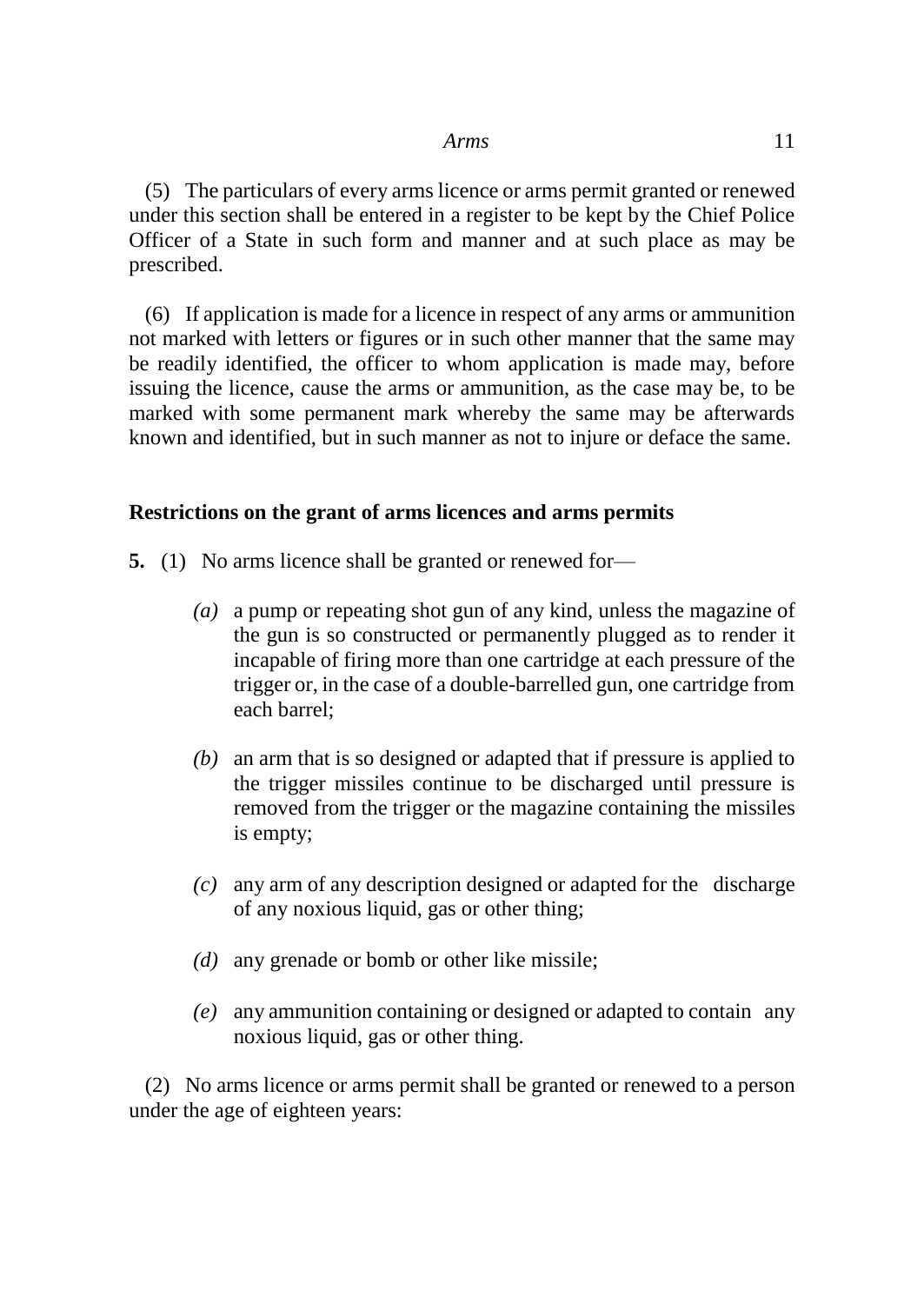Provided that the Chief Police Officer of the State in which an applicant of at least sixteen but under the age of eighteen years resides may, if he is satisfied that exceptional circumstances exist such as would justify the grant or renewal of a licence to the person, at his discretion waive the provisions of this subsection, and shall record his reasons for doing so thereon.

(3) No arms licence or arms permit shall be granted in the name of any firm, partnership, company or corporation, but nothing in this subsection shall prevent an arms licence being issued to a responsible person nominated by or on behalf of a firm, partnership, company or corporation to have possession, custody or control of the arms or ammunition owned by the firm, partnership, company or corporation.

(4) No arms permit shall be granted or renewed unless there is an arms licence in force in respect of the arms and ammunition described therein.

## **Exemptions from requirements to hold arms licences or arms permits**

**6.** (1) Section 3 shall not apply to the Yang di-Pertuan Agong or to the Ruler or Yang di-Pertua Negeri of any State:

Provided that a return shall be made to a Chief Police Officer in the month of July in every year by such person as the Yang di-Pertuan Agong or the Ruler or Yang di-Pertua Negeri may appoint in that behalf, giving particulars of all arms and ammunition in the possession, custody or control of the Yang di-Pertuan Agong or of the Ruler or Yang di-Pertua Negeri in respect of which no arms licence is in force.

- (2) Notwithstanding section 3—
	- *(a)* a licensed dealer or licensed repairer or any servant thereof acting in the course of his employment, may without holding an arms licence or arms permit have in his possession, custody or control, or carry or use arms or ammunition, in the ordinary course of business as that dealer or repairer, and in accordance with the terms of that dealer's or repairer's licence;
	- *(b)* a licensed manufacturer or any servant thereof acting in the course of his employment, may without holding an arms licence or arms permit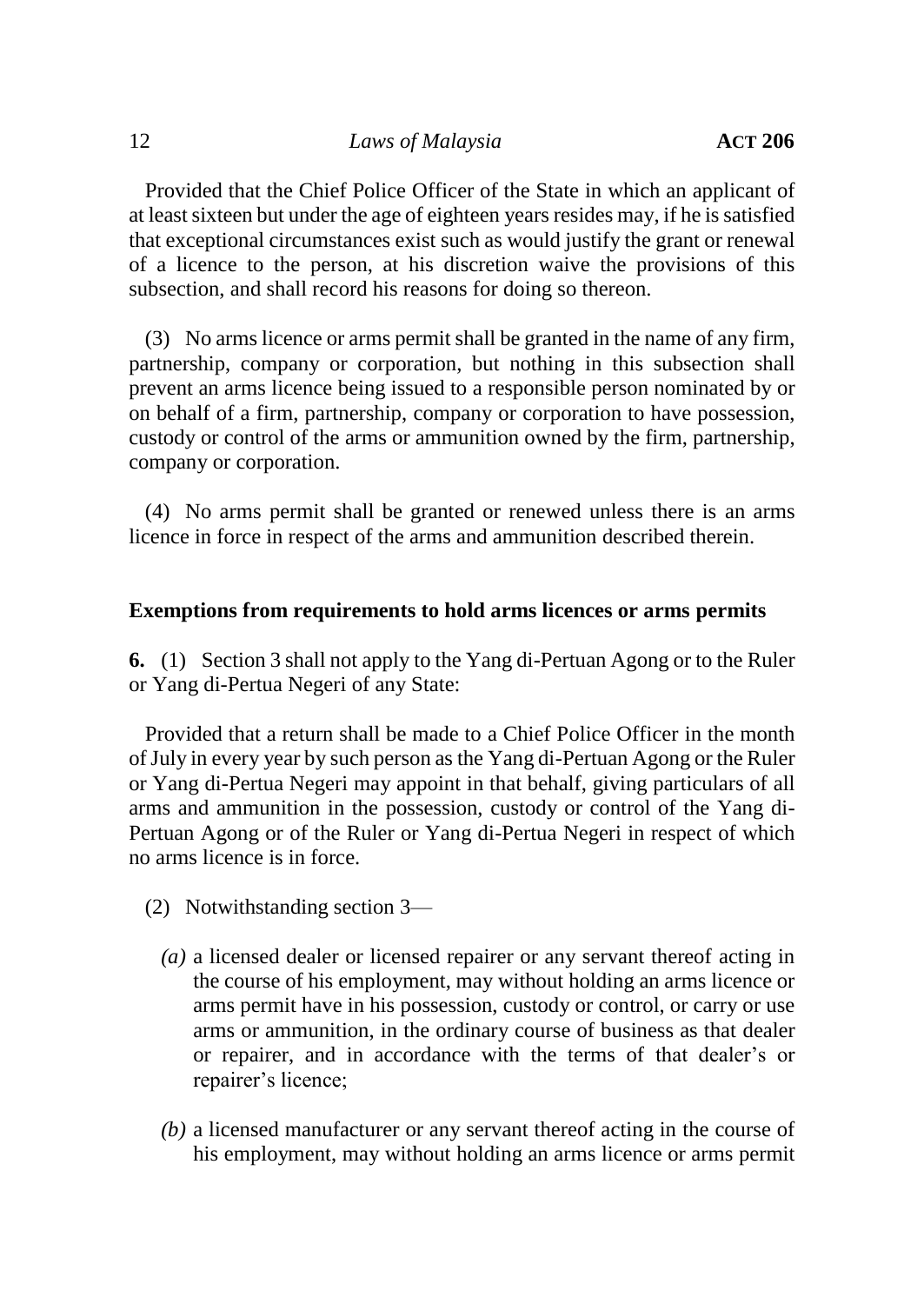have in his possession, custody or control, or carry or use arms or ammunition manufactured under the licence, in the ordinary course of business as that manufacturer, and in accordance with the terms of that manufacturer's licence;

- *(c)* a person lawfully carrying on the business of an auctioneer or carrier or a servant of such a person acting in the course of his employment, may without holding an arms licence or arms permit have in his possession, custody or control, or convey or carry in the ordinary course of that business arms and ammunition provided that—
	- (i) the auctioneer or carrier has obtained permission in writing from a Chief Police Officer to sell by auction or to convey arms and ammunition; and
	- (ii) the auctioneer, carrier or servant complies with all conditions and observes all restrictions subject to which the permission is stated in writing to be granted;
- *(d)* a person licensed to import or export arms or ammunition or any servant or agent of the person may, without holding an arms licence or arms permit, have in his possession, custody or control, or carry and convey any arms or ammunition authorized to be imported or exported under the licence in such manner as may be reasonably required for the purpose of effecting the import or export;
- *(e)* any member of the armed forces, any police officer or other person engaged in performing police duties in accordance with any written law, may in the course of his duty as such without holding an arms licence or arms permit have in his possession, custody or control, or carry or use arms or ammunition;
- *(f)* a member of the crew of, or a passenger in any vessel or aircraft may, without holding an arms licence or arms permit, have in his possession, custody or control, or carry or use arms and ammunition which are part of the ordinary armament or equipment of the vessel or aircraft, or which are in or upon the vessel or aircraft and required for the services thereof;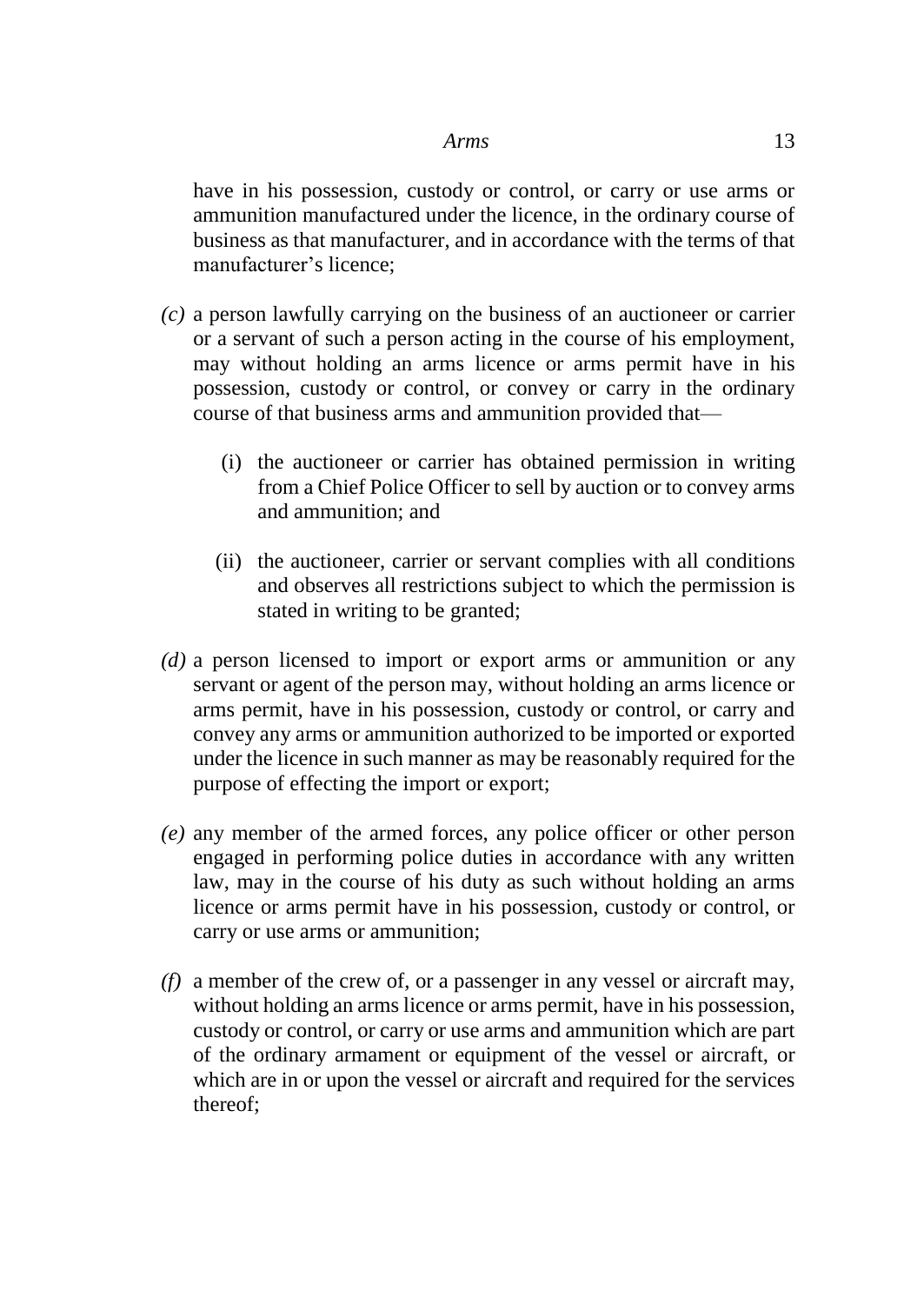#### 14 *Laws of Malaysia* **ACT 206**

- *(g)* a person may, without holding an arms licence or arms permit, carry or use—
	- (i) a miniature rifle not exceeding .22 calibre and ammunition therefor at a miniature rifle range or shooting gallery, if the rifle or ammunition is provided for his use by the owner or manager of the range or gallery, and if the range or gallery is conducted with the permission in writing of, and subject to such conditions as may be prescribed by, the Chief Police Officer of the State in which it is situated;
	- (ii) arms and blank ammunition at a theatrical performance or rehearsal thereof or at an athletic meeting in which he is taking part, if the permission in writing of the Chief Police Officer of the State in which the performance, rehearsal or meeting is taking place has been obtained to the use of the arms or ammunition in the course of the performance, rehearsal or meeting.

(3) A person shall not be deemed to have contravened section 3 by reason only of the fact that during the month of July in any year he has in his possession, custody or control or is carrying or using any arms or ammunition in respect of which no licence or permit is in force, if the person had the arms or ammunition in his possession or was authorized to carry and use the arms or ammunition on 30 June of the same year under an arms licence or arms permit in that behalf.

# **Loss or destruction of, or obliteration,** *etc.,* **of marks on, arms and ammunition**

**7.** (1) Whenever any arms are lost or destroyed or any ammunition is lost, the person named in any arms licence to which the arms or ammunition relate and any other person who may have been in possession of the arms or ammunition immediately before the loss or destruction thereof shall, as soon as possible but in any case within fourteen days after becoming aware of the loss or destruction, make a report thereof at the police station nearest to the places where the persons respectively reside; and upon failure so to report within the said period every such person shall, on conviction, be liable to a fine not exceeding one thousand ringgit.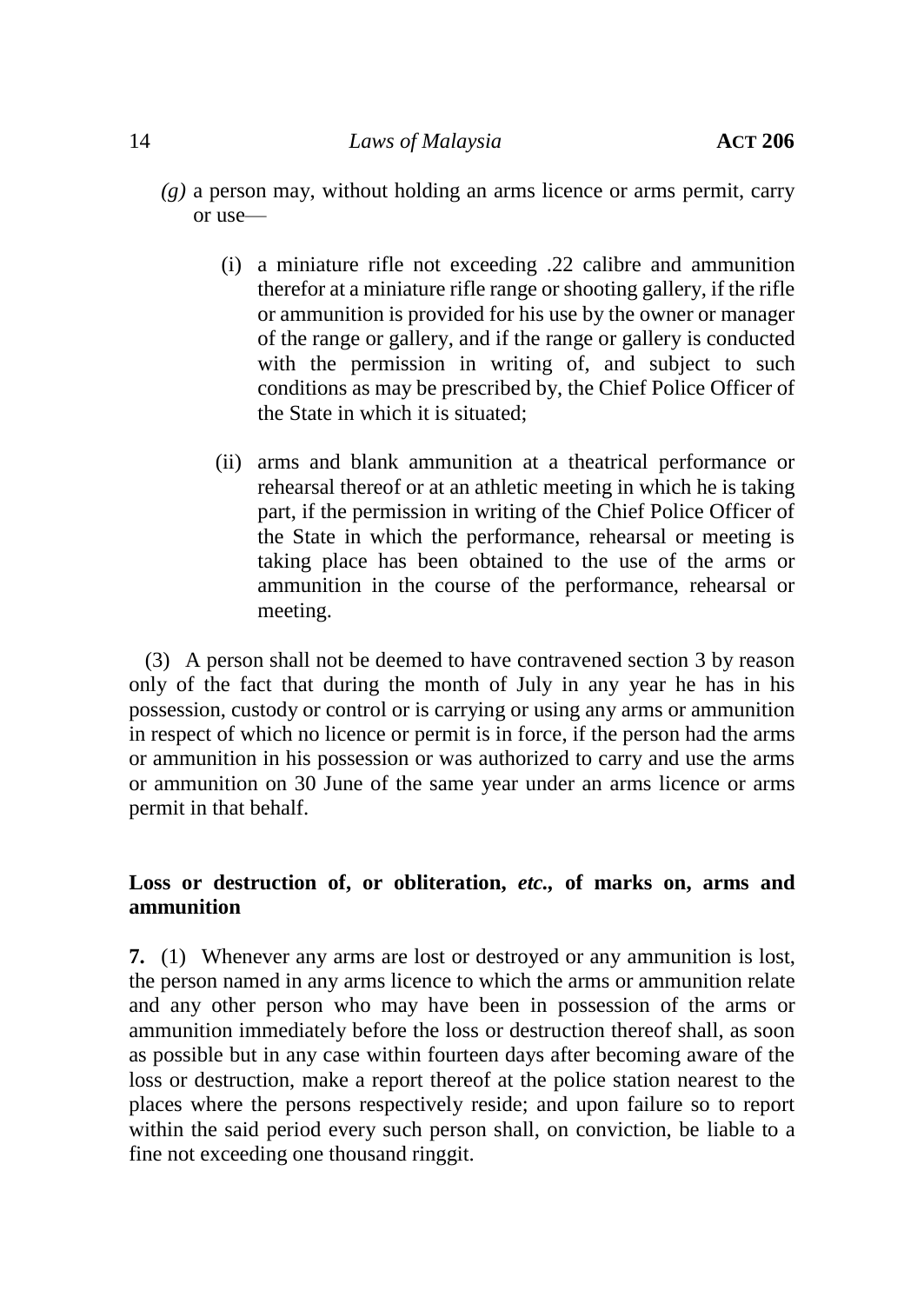- (2) Any person who—
	- *(a)* wilfully obliterates, defaces, alters, counterfeits or forges any mark which is used for the identification of any arms or ammunition by the manufacturer thereof, or by which any arms or ammunition may be identified in accordance with any arms licence, or which has been affixed under subsection 4(6);
	- *(b)* fraudulently marks any arms or ammunition with any mark resembling or intended to resemble any mark referred to in paragraph *(a)*; or
	- *(c)* wilfully destroys any arm without the written consent of the Chief Police Officer of the State,

shall, on conviction, be liable to imprisonment for a term not exceeding two years or to a fine not exceeding two thousand ringgit or to both.

# **Penalty for possessing or carrying arms and ammunition without an arms licence or arms permit,** *etc.*

- **8.** Any person who in contravention of the provisions of this Act—
	- *(a)* has in his possession, custody or control, or carries or uses any arm or ammunition without an arms licence or arms permit in that behalf or otherwise than as authorized by the licence or permit or, in the case of ammunition, in quantities in excess of those so authorized; or
	- *(b)* fails to comply with any condition or to observe any restriction subject to which an arms licence or arms permit is held by him,

shall, on conviction, be liable in respect of any such contravention to imprisonment for a term not exceeding seven years or to a fine not exceeding ten thousand ringgit or to both.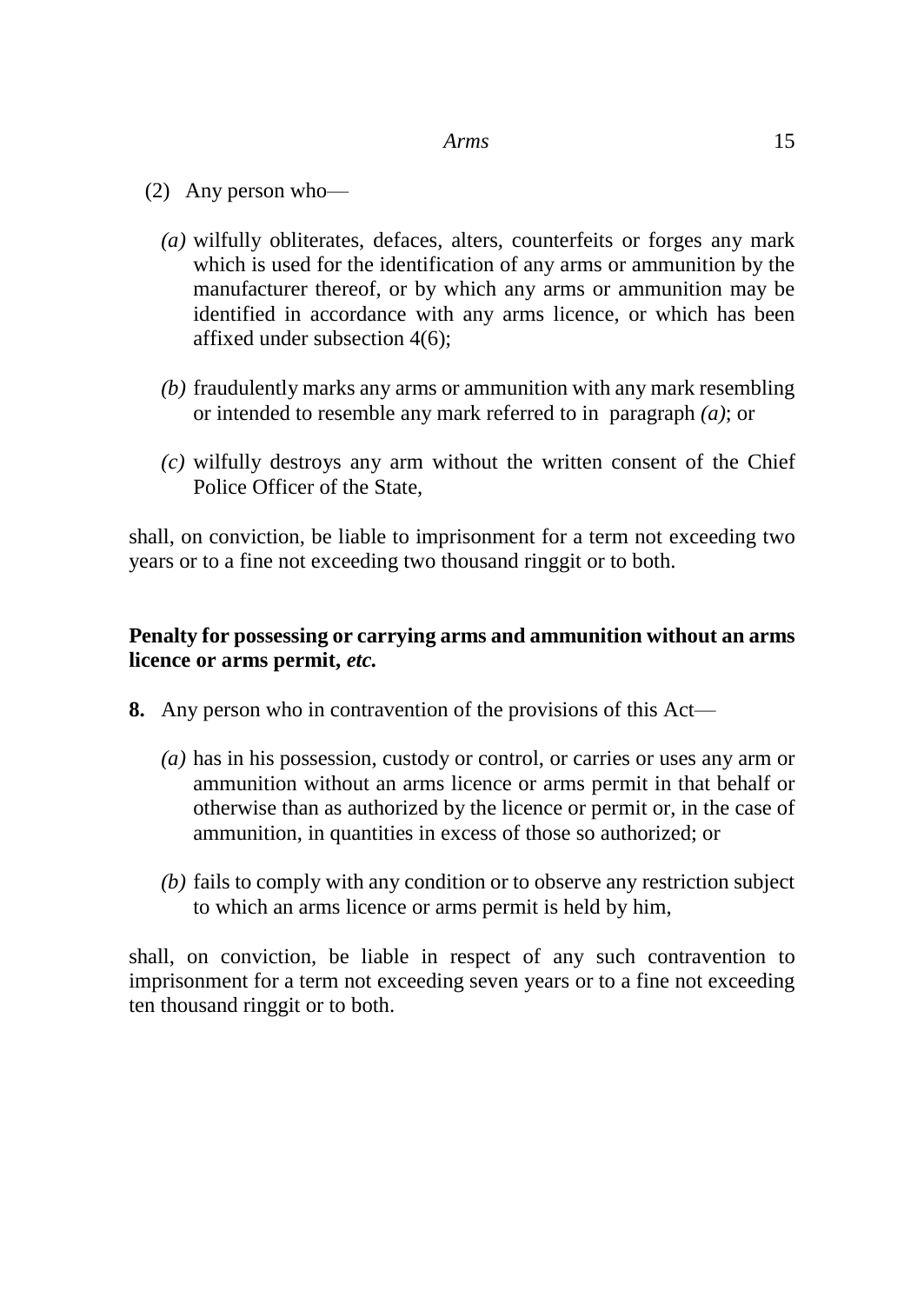*Dealers' Licences, Repairers' Licences, and Combined Dealers' and Repairers' Licences*

#### **Licences to deal in and repair arms and ammunition**

**9.** (1) Subject to this Act and any regulations made thereunder, no person shall sell or transfer, or keep or expose for sale or transfer, any arms or ammunition unless he is the holder of a valid licence to deal in arms and ammunition granted to him under this section:

Provided that—

- *(a)* the holder of an arms licence in respect of any arms or any firm, partnership, company or corporation owning such arms may, subject to section 3, sell or transfer otherwise than by way of trade or business any such arms;
- *(b)* a person lawfully carrying on the business of an auctioneer may sell by auction or keep or expose for sale by auction without holding a dealer's licence any arms or ammunition in respect of which there is an arms licence in force if the auctioneer has obtained permission in writing from a Chief Police Officer to sell arms or ammunition by auction and he complies with all the conditions and observes all the restrictions subject to which the permission is stated in writing to be granted; and
- *(c)* a licensed manufacturer may keep any arms or ammunition manufactured or to be used for manufacturing under his licence without holding a dealer's licence.

(2) Subject to this Act and any regulations made thereunder, no person shall repair or accept for repair any arms or ammunition, other than arms or ammunition in respect of which he holds a valid arms licence or permit, unless a licence to repair arms and ammunition has been granted to him under this Act and is in force.

(3) A licence granted under this section may be a licence to deal in arms and ammunition only, or a licence to repair arms and ammunition only, or a combined licence both to deal in and to repair arms and ammunition, and in the latter case shall be deemed to be for the purposes of this Act both a dealer's licence and a repairer's licence.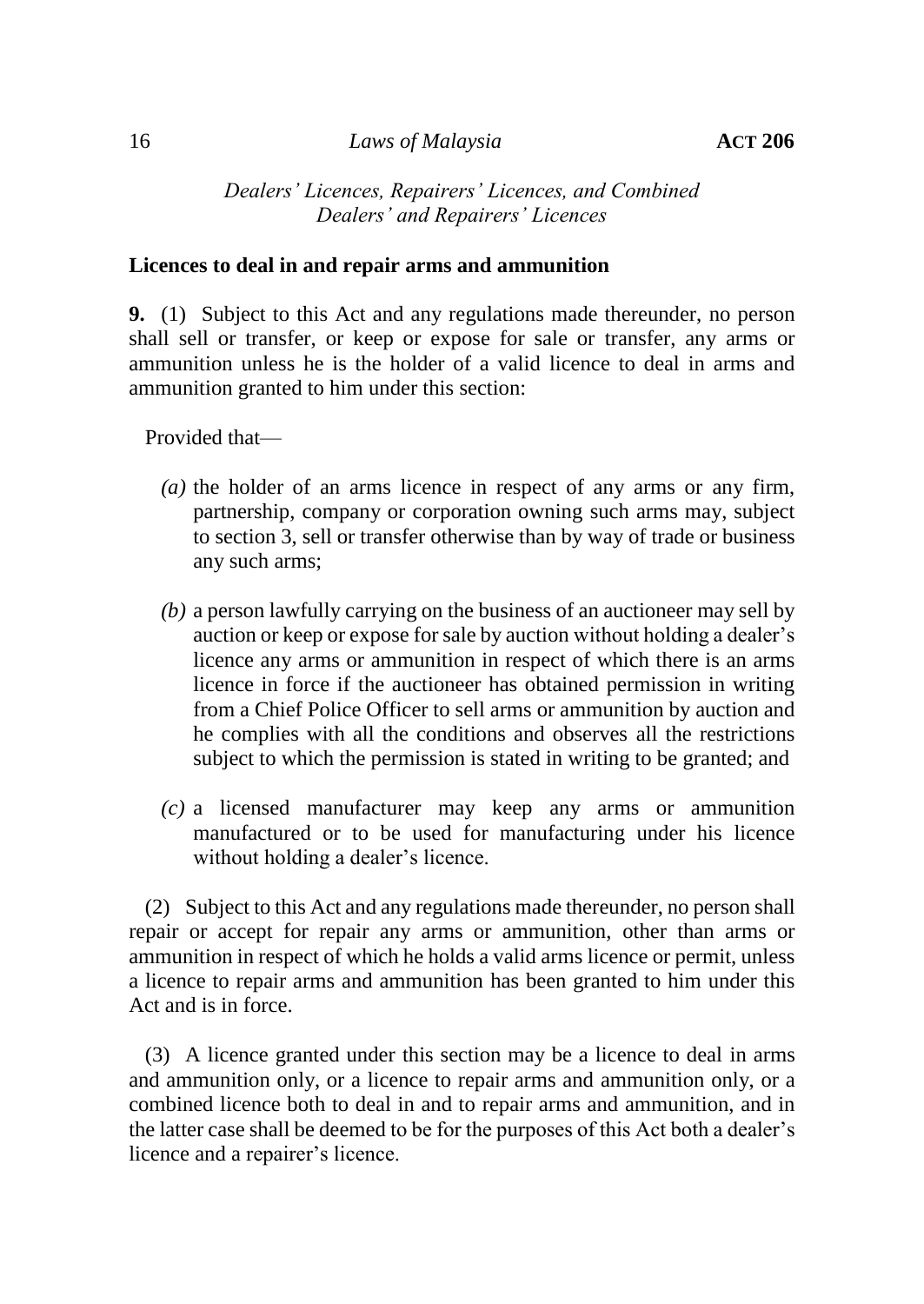(4) An application for a licence under this section shall be made in the prescribed form to the Chief Police Officer of the State in which the applicant proposes to carry on business as a dealer or repairer or both, as the case may be, and shall state such particulars as may be prescribed:

Provided that where the applicant is a person who holds or is at the same time applying for a licence to manufacture arms or ammunition he shall make such application to the Minister.

(5) A person carrying on any trade or business of dealing in or repairing arms and ammunition at more than one place of business shall apply for a licence in respect of each such place of business.

(6) Subject to this Act and any regulations made thereunder, the Chief Police Officer or the Minister, as the case may be, may grant to the applicant a dealer's licence or repairer's licence, or a combined dealer's and repairer's licence, in accordance with his application, if he is satisfied that the applicant can be permitted to carry on business as such dealer or repairer, or both, as the case may be, without danger to the public safety or the public interest.

(7) A licence granted under this section shall be in such one of the prescribed forms as may be appropriate, and shall specify the address of the place of business in respect of which it is granted and the conditions and restrictions subject to which it is to be held.

(8) Every licence granted under this section shall expire on 31 December next following the date of issue but may be renewed by the Chief Police Officer of the State in which the holder carries on business or the Minister, as the case may be, for a further period of one year from the said 31 December, and so on, from time to time; and this section shall apply to the renewal of such licence as it does to the grant thereof.

(9) The particulars of every licence granted under this section shall be entered in a register which shall be kept by the Chief Police Officer or the Minister, as the case may be, and in such form and manner and at such place as may be prescribed.

(10) A licensed dealer or licensed repairer shall keep such books and records in such manner and containing such particulars as may be prescribed, and shall on demand produce the same for the inspection of any police officer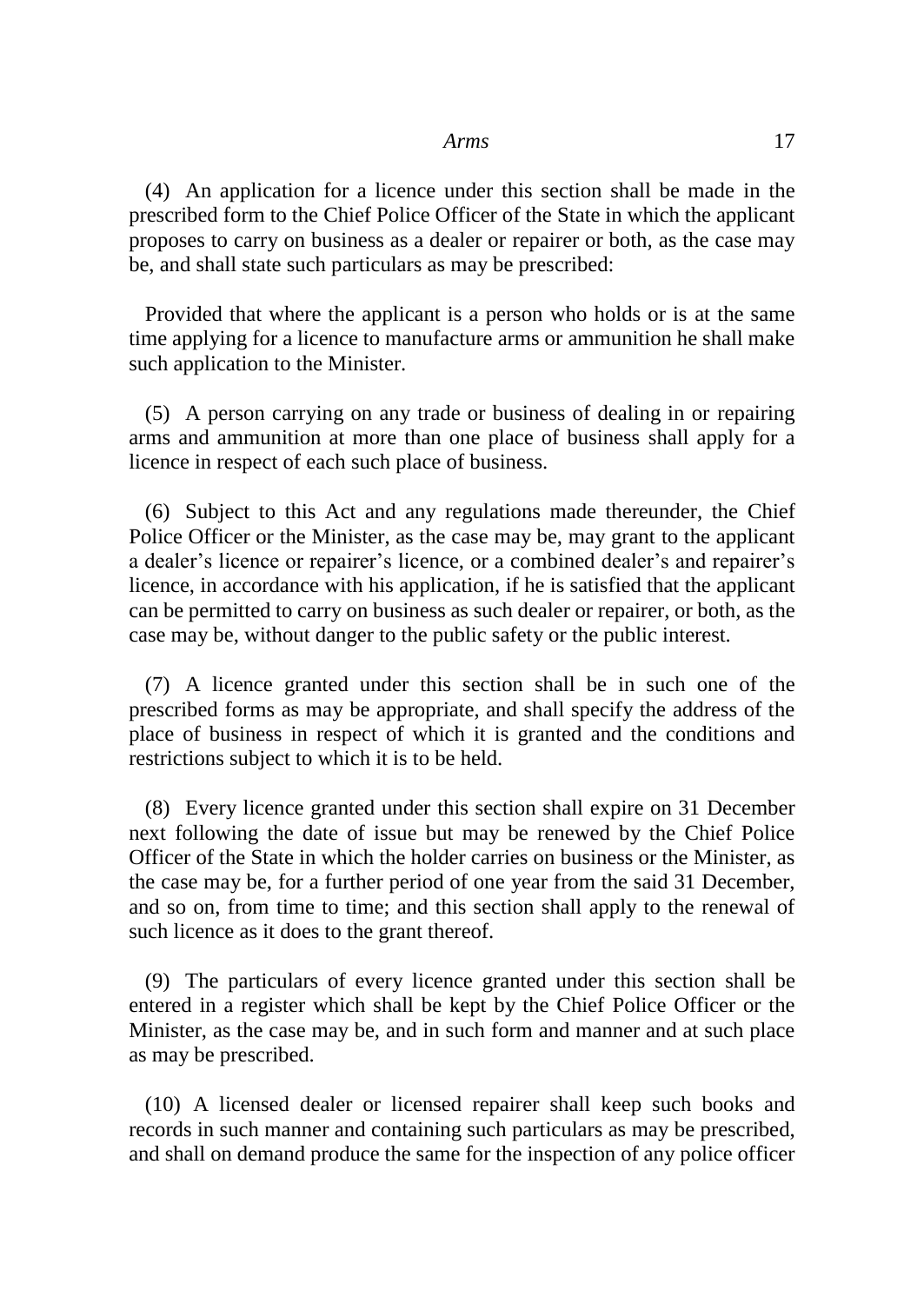of or above the rank of sergeant at such place or time as the police officer may reasonably require.

(11) A licensed dealer or licensed repairer shall make such returns, containing such particulars and made at such dates and in such manner to the Chief Police Officer of the State in which his place of business is situate, as may be prescribed:

Provided that where the licence to deal or licence to repair is granted by the Minister, such returns shall be made to the Minister.

(12) A licensed dealer or licensed repairer who—

- *(a)* carries on business in arms or ammunition;
- *(b)* sells or transfers by way of trade or business any arms or ammunition;
- *(c)* keeps or exposes for sale or transfer any arms or ammunition; or
- *(d)* repairs or has in his possession, custody or control for repair any arms or ammunition,

at any place other than a place in respect of which he holds a licence under this section shall, on conviction, for each such offence be liable to imprisonment for a term not exceeding six months or to a fine not exceeding one thousand ringgit or to both.

(13) Any licensed dealer or licensed repairer who fails to comply with any condition or to observe any restriction subject to which the dealer's or repairer's licence is held by him shall, on conviction, be liable in respect of each such offence to imprisonment for a term not exceeding two years or to a fine not exceeding one thousand ringgit or to both.

(14) Any person who contravenes subsection (1) or (2) shall, on conviction, be liable to imprisonment for a term not exceeding seven years or to a fine not exceeding ten thousand ringgit or to both.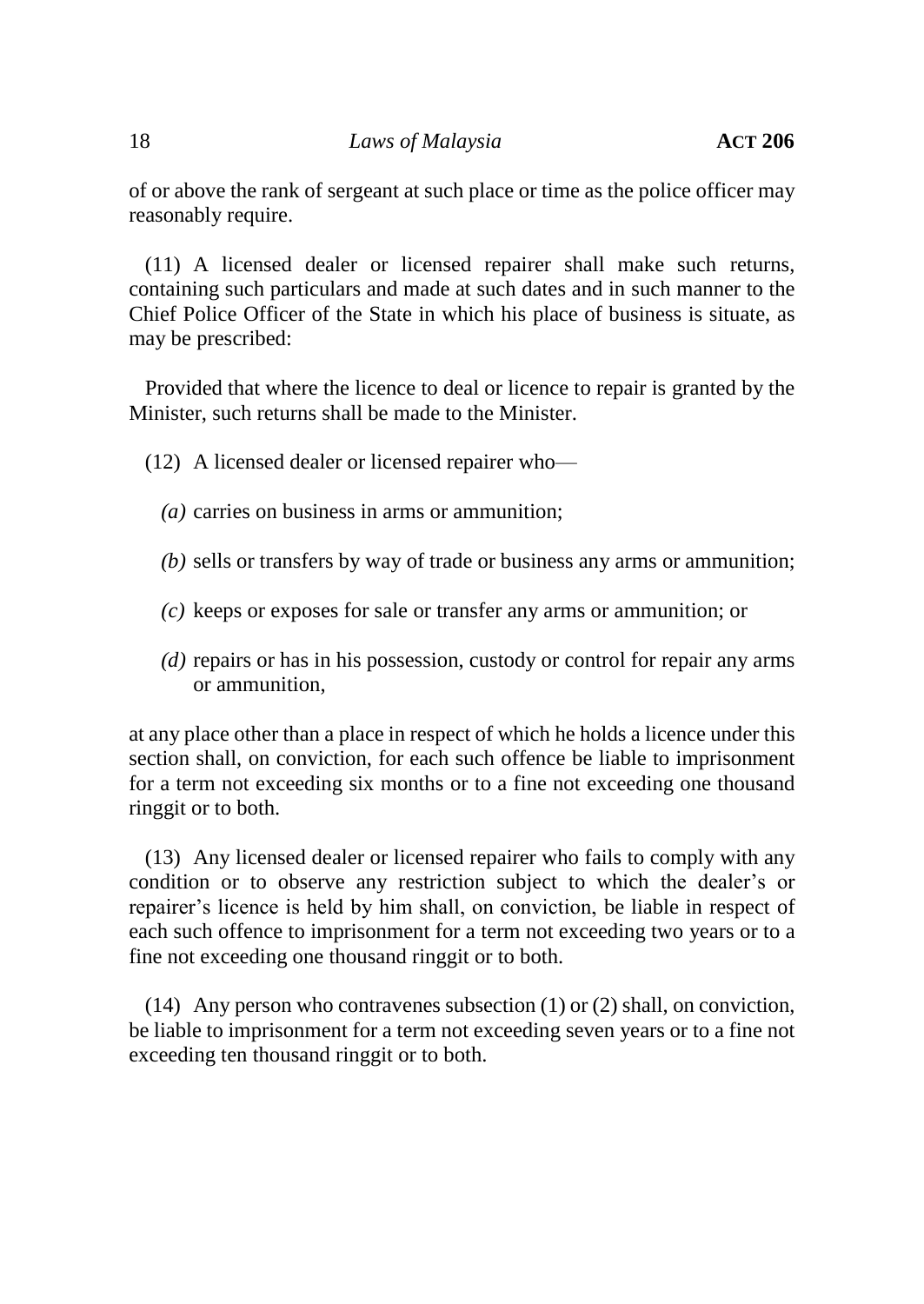## **Boards to be affixed at dealers and repairers shops**

**10.** (1) Every licensed dealer and licensed repairer shall affix and maintain in a conspicuous position outside the door of his shop or place of business a board bearing the words "Licensed to Deal in and to Repair Arms and Ammunition" or "Licensed to Deal in Arms and Ammunition" or "Licensed to Repair Arms and Ammunition", as the case may be, distinctly printed in letters not less than two inches high.

(2) Any person who contravenes this section shall, on conviction, be liable to a fine not exceeding five hundred ringgit.

# *Licences to Purchase, Obtain or Transfer Arms and Ammunition*

# **Restrictions on the sale and transfer of arms and ammunition; licence to purchase, obtain, or transfer arms and ammunition**

- **11.** (1) No person shall sell or transfer any arms or ammunition except to—
	- *(a)* a licensed dealer or licensed repairer;
	- *(b)* a person who shows that he is entitled to have the arms or ammunition in his possession by virtue of this Act or of any licence or permit thereunder, provided that in the case of a person entitled by virtue of a licence or permit, he produces the licence or permit to the person selling or transferring the same; or
	- *(c)* to a person who is and whom he knows or believes to be a police officer or other public officer acting in the course of his duty in accepting delivery of the arms or ammunition.

(2) No person shall knowingly accept delivery of any arms or ammunition unless he is the holder of a valid licence granted to him under this section authorizing him to purchase or acquire the arms or ammunition or unless he is otherwise entitled under this Act or by virtue of any licence or permit granted to him thereunder to have possession, custody or control thereof.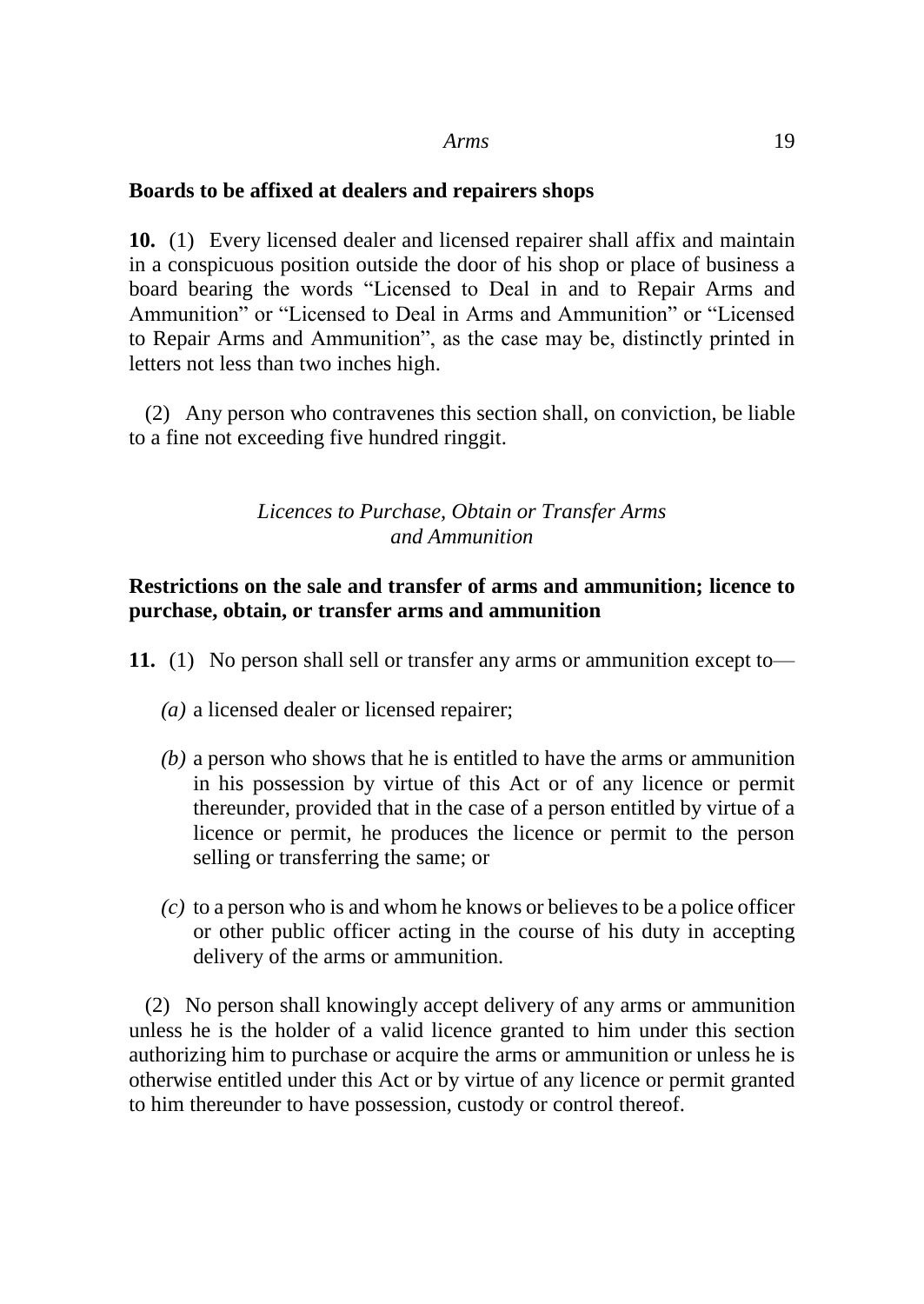#### 20 *Laws of Malaysia* **ACT** 206

(3) Any person who accepts delivery on purchase or transfer of any arms or ammunition under the authority of any licence granted to him under this section shall—

- *(a)* endorse the said licence with the date of delivery and such particulars of the arms and ammunition so purchased or transferred and such other particulars as may be prescribed; and
- *(b)* return the licence so endorsed within one month of the purchase or transfer to the officer by whom the licence was granted.

(4) A licence to purchase or obtain or transfer arms and ammunition shall be in such form as may be prescribed and shall be issued by the Chief Police Officer of the State in which the applicant therefor resides, and shall be subject to such conditions and restrictions as may be specified therein:

Provided that where the applicant is a person who holds or is at the same time applying for a licence to manufacture arms or ammunition, such licence shall be issued by the Minister.

(5) Any person who contravenes this section shall, on conviction, be liable to imprisonment for a term not exceeding two years or to a fine not exceeding two thousand ringgit or to both.

*Licences to Manufacture Arms and Ammunition*

## **No person to manufacture arms or ammunition without licence**

**12.** (1) No person shall manufacture any arm or ammunition unless he is the holder of a valid licence to manufacture arms or ammunition granted to him by the Minister under this section.

(2) The Minister may, if he considers it in the national interest to do so, grant to any applicant a licence to manufacture arms or ammunition and such licence shall be subject to this Act and any regulations made thereunder, and to all conditions and restrictions imposed in such licence which may include—

*(a)* the type and quantities of arms or ammunition the holder of the licence is authorized to manufacture;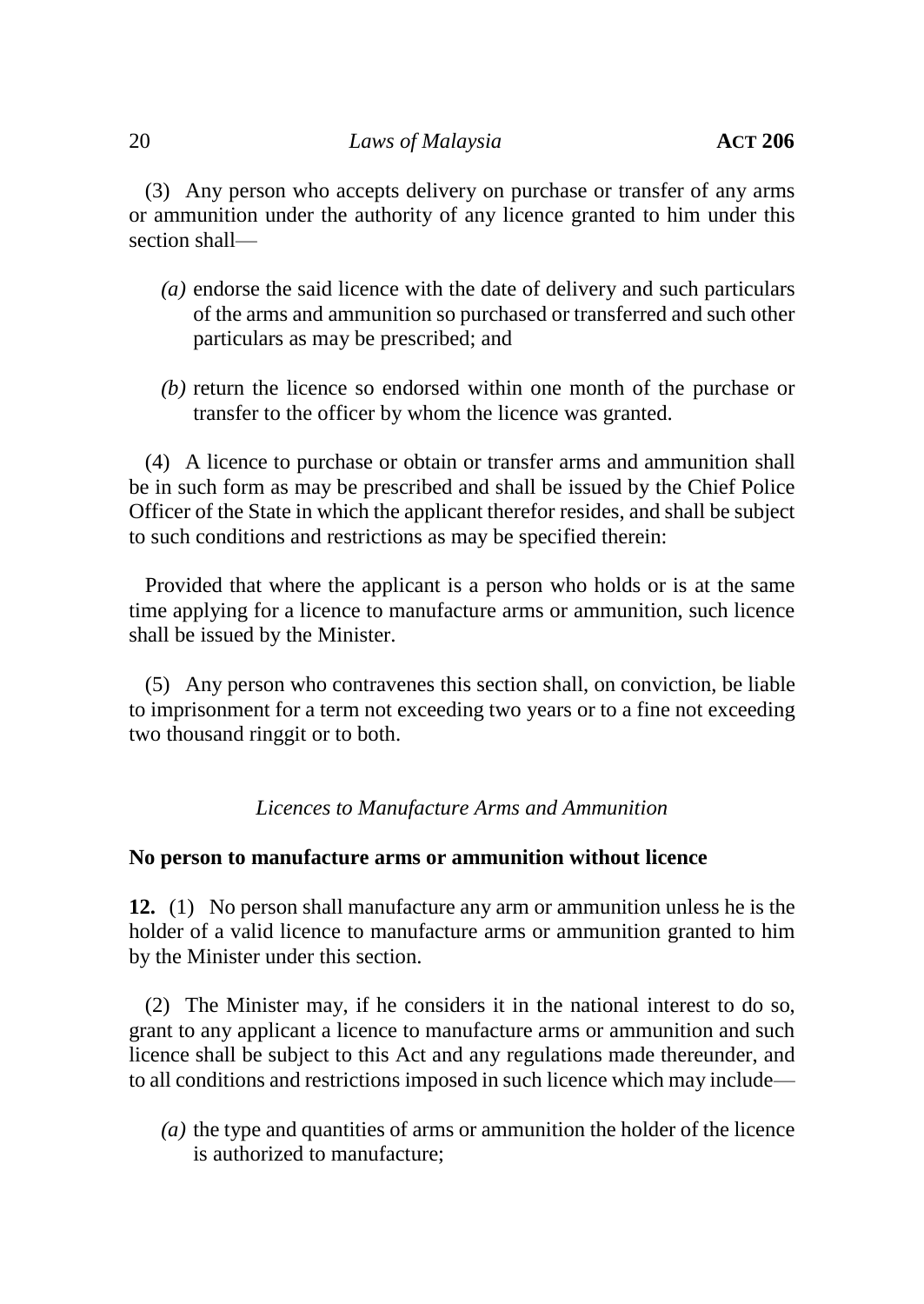- *(b)* the security measures to be undertaken by the holder of the licence at the place of manufacture or any other place;
- *(c)* the requirement that the holder of the licence, if it is a company, firm, society or other body of persons, permits a government official nominated by the Minister to be present at any meeting of its board of management; and

*(d)* any other conditions which the Minister may deem fit to impose.

(3) A licence to manufacture arms or ammunition shall be in the prescribed form and be valid for such period as the Minister may specify but may at any time be varied, suspended or cancelled by the Minister.

(4) A licensed manufacturer shall keep such books and records in such manner and containing such particulars as may be prescribed, and shall on demand produce the same for the inspection of any police officer of or above the rank of sergeant at such place or time as the police officer may reasonably require.

(5) A licensed manufacturer shall make to the Minister such returns containing such particulars and made at such dates and in such manner as may be prescribed.

(6) Notwithstanding anything in this Act, if the Minister grants the application for a licence to manufacture arms or ammunition under this section, he may vary the conditions attached to any other licence granted to the applicant under this Act.

(7) This section shall also apply to an application for renewal of a licence to manufacture arms or ammunition as it applies to the grant thereof.

## **Boards to be affixed at place of manufacture**

**13.** (1) Every licensed manufacturer shall affix and maintain in a conspicuous position outside the place of manufacture a board bearing the words "Licensed to Manufacture Arms and Ammunition" or "Licensed to Manufacture Arms" or "Licensed to Manufacture Ammunition", as the case may be, distinctly printed in letters not less than two inches high.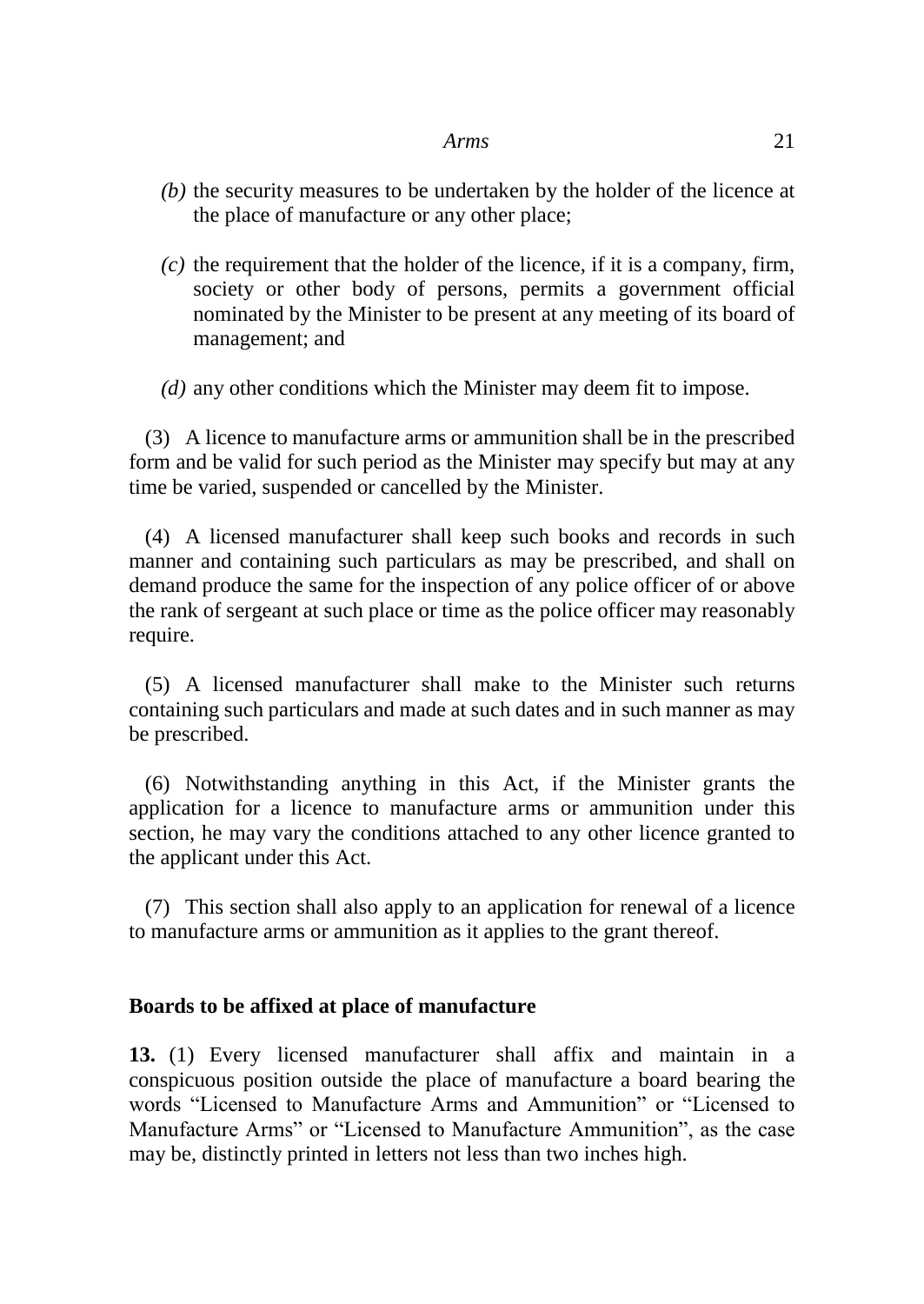(2) Any person who contravenes this section shall, on conviction, be liable to a fine not exceeding five hundred ringgit.

# **Penalty for manufacturing without licence and for breach of conditions of licence**

**14.** (1) Any person who manufactures an arm or ammunition—

- *(a)* without a valid licence granted under section 12; or
- *(b)* in contravention of any condition imposed under paragraph 12(2)*(a)*,

shall, on conviction, be liable to punishment with—

- (i) death; or
- (ii) imprisonment for life and whipping with not less than six strokes,

and, in the case of a company, firm, society or body of persons, with a fine not exceeding five hundred thousand ringgit.

(2) Any licensed manufacturer who fails to comply with any condition or to observe any restriction imposed by the licence other than conditions imposed under paragraph 12(2)*(a)* shall, on conviction, be liable to a fine not exceeding twenty-five thousand ringgit, and, in the case of a company, firm, society or body of persons, to a fine not exceeding one hundred thousand ringgit.

## *Import and Export of Arms and Ammunition and Licences therefor*

## **Licence to import**

**15.** (1) No person shall import any arms or ammunition or parts of arms into Malaysia, either by sea, land or air, unless he holds a licence in that behalf.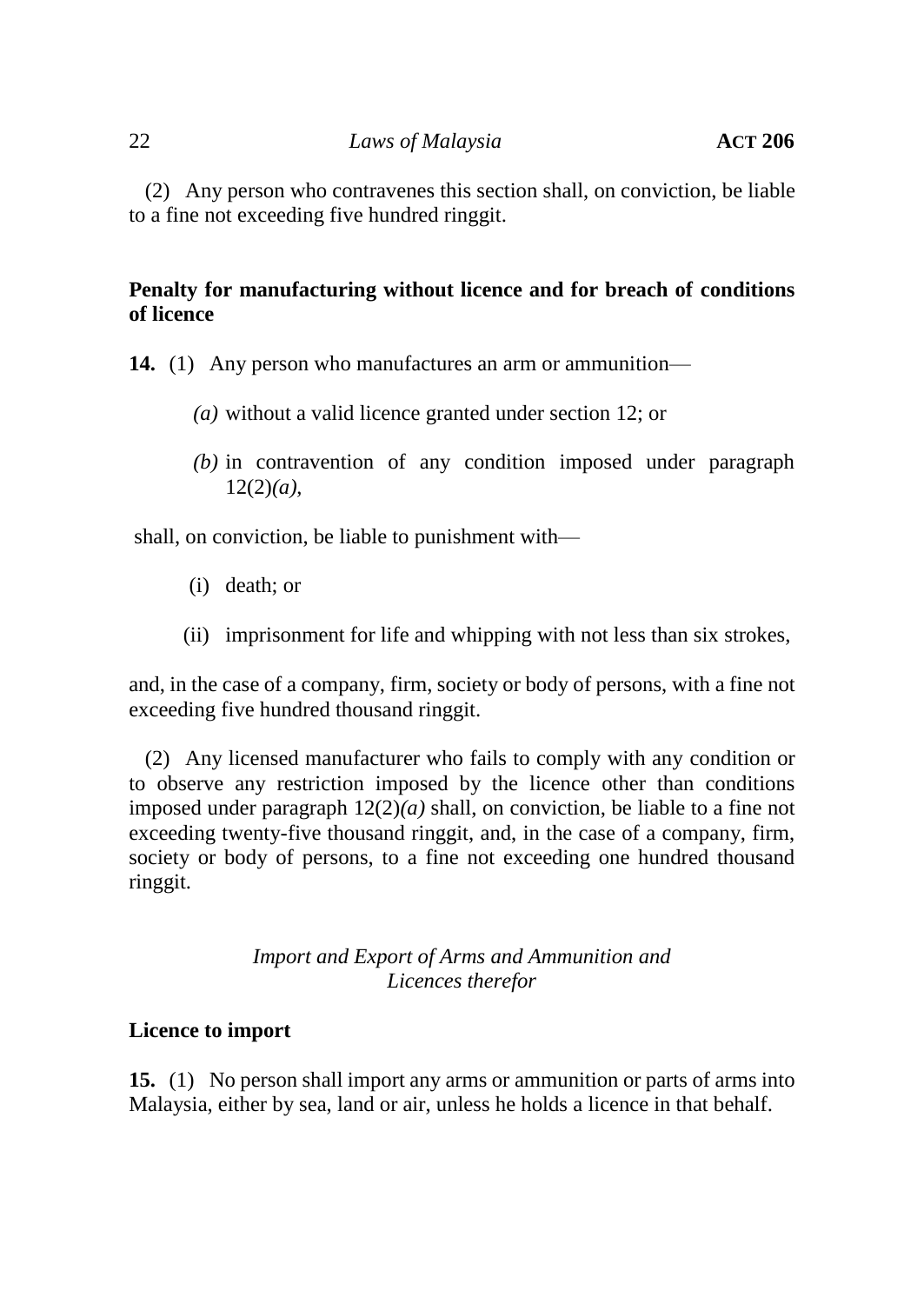(2) Such licence may be obtained on application to the Chief Police Officer of any State, and shall be in such form as may be prescribed:

Provided that where the applicant is a person who holds or is at the same time applying for a licence to manufacture arms or ammunition such application shall be made to the Minister.

(3) Every holder of such licence shall endorse thereon descriptive particulars of all arms and ammunition and parts of arms imported thereunder, and shall return the licence to the Officer in Charge of the Police District wherein he resides within three days from the expiration of the term allowed thereby.

(4) A *bona fide* traveller arriving in Malaysia may on application at the place of arrival to any police officer appointed in writing in that behalf by the Chief Police Officer of the State, obtain from him an interim licence to import into Malaysia and to possess and carry his personal arms and ammunition. The licence shall be in such form as may be prescribed and shall remain in force for a period of one month from the date of issue, and no arms or ammunition imported thereunder may be re-exported without an export licence or an endorsement enabling re-exportation on the interim import licence.

(5) An interim licence may be issued under subsection (4) to the manager or other responsible member of a theatrical or circus company in respect of arms and ammunition to be used in the performances of the company, but the arms and ammunition and the interim licence must be produced by the holder thereof to the Officer in Charge of each Police District in which the company performs and the licence shall be endorsed by him.

#### **Marking of cases and notice of importation**

**16.** When arms or ammunition are imported into Malaysia for the purposes of trade or profit—

*(a)* the case or package, if any, containing the same shall be distinctly and legibly marked with the words "Firearms" or "Ammunition", or shall be marked in such other manner as the Minister may by order prescribe; and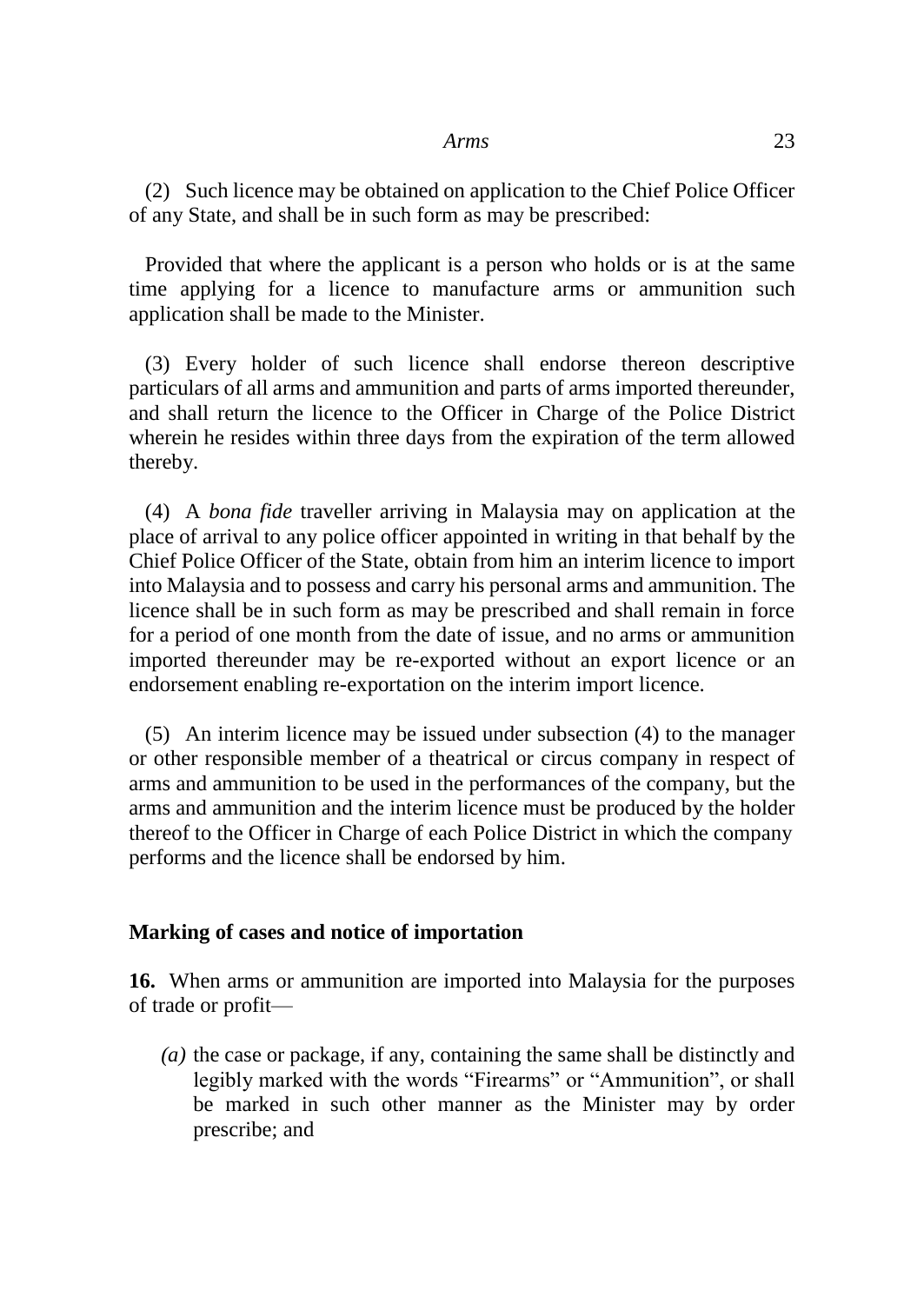*(b)* notice of the intended importation and of the name of any vessel and of the estimated date and time of arrival of the vessel or of any aircraft, train or vehicle whereby the same is to be effected shall, if known, be given to the proper officer of customs at the port or place of import before the arrival thereof at such port or place.

#### **Declaration of arms and ammunition**

**17.** Every person entering Malaysia who has in his possession or among his baggage any arms or ammunition, and every consignee receiving any arms or ammunition imported into Malaysia, shall make a declaration thereof at such time and place, in such manner, and with such particulars, as may be prescribed, and shall at the same time produce the licence issued under section 15 for the importation of the arms or ammunition.

#### **Permit to land or tranship arms and ammunition**

**18.** (1) The Chief Police Officer of any State may, upon application by the owner, agent, master or captain of any vessel or aircraft arriving or about to arrive at any port or place in the State, grant a permit to the owner, agent, master or captain authorizing him to land any arms or ammunition consigned upon the vessel or aircraft to the port or place or for transhipment at the port or place.

(2) The Chief Police Officer of any State may, upon application by the owner, agent, master or captain of any vessel or aircraft arriving or about to arrive at any port or place in the State and having on board any arms or ammunition for transhipment at the port or place, grant to the owner, agent, master or captain a permit to tranship the arms or ammunition.

(3) The owner, agent, master or captain of the vessel or aircraft shall, upon the grant of a permit under subsection  $(1)$  or  $(2)$ , cease to be liable to any prosecution for importing the arms or ammunition without a licence; but the granting of such permit shall not render any other person free from any prosecution for importing the arms or ammunition without a licence.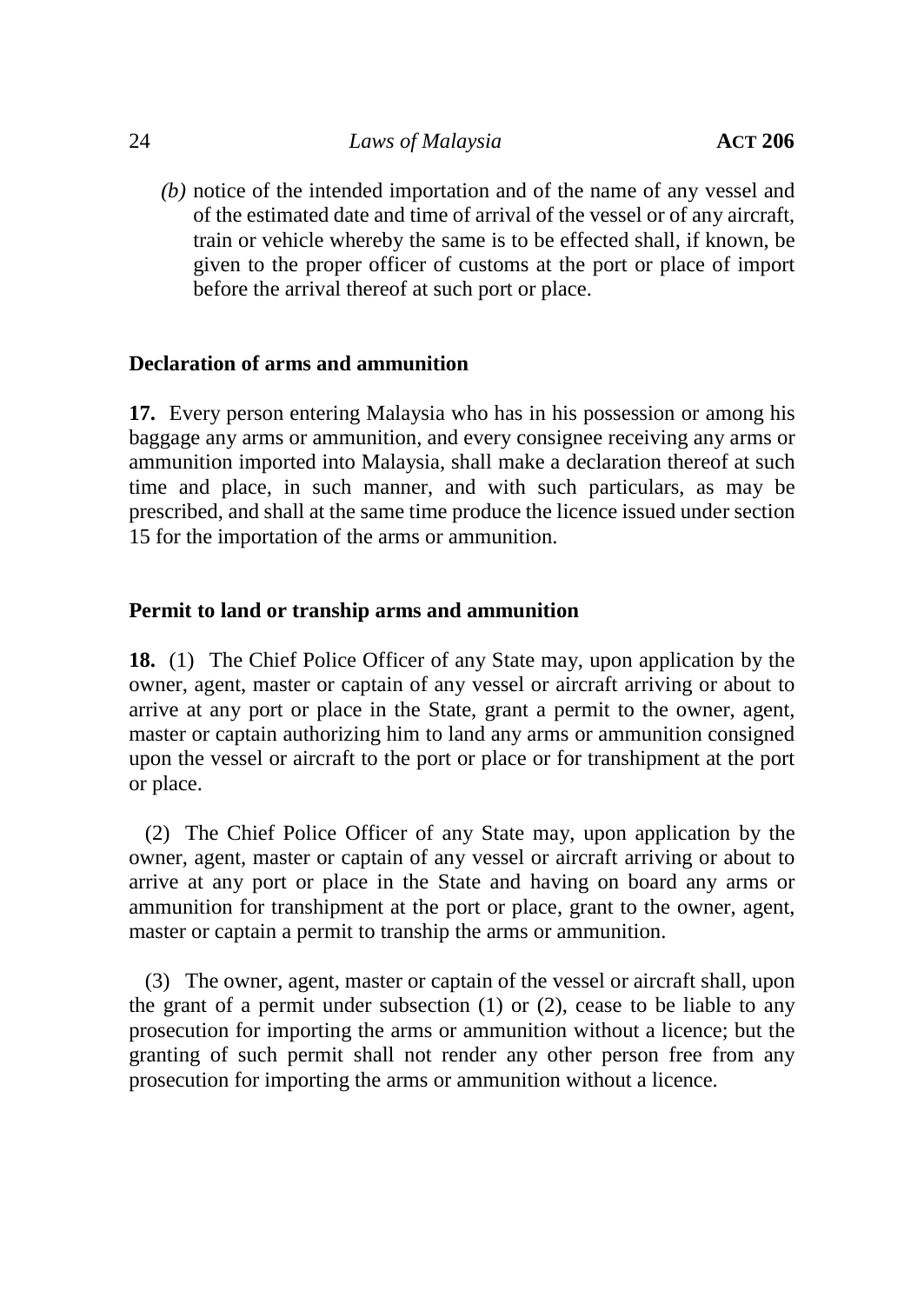#### **Licence to export**

**19.** (1) No person shall export any arms or ammunition from Malaysia either by sea, land or air unless he holds a licence in that behalf.

(2) Such a licence may be obtained on application to the Chief Police Officer of any State, and shall be in such form as may be prescribed:

Provided that where the applicant is a person who holds or is at the same time applying for a licence to manufacture arms or ammunition such application shall be made to the Minister.

## **Ports and places of import and export**

**20.** The Minister may, from time to time, by notification in the *Gazette*, declare that arms or ammunition or particular classes of arms or ammunition shall not be imported into or exported from Malaysia except at ports or places specified in the notification, and no arms or ammunition shall be imported into or exported from Malaysia contrary to the terms of the notification.

## **Minister may prohibit importation or exportation**

**21.** (1) The Minister may, from time to time, by notification in the *Gazette*, prohibit for a period to be specified in the notification either the importation or the exportation of any arms or ammunition or parts of arms or of particular kinds of arms or ammunition or parts of arms without a special permit signed by himself.

(2) Any such prohibition of exportation may either be absolute or may relate to such place or places as shall be specified in the notification; and any person who takes or sends any article out of Malaysia by sea, land or air with the intention that it shall ultimately reach a particular place either directly or indirectly shall, for the purposes of this section, be deemed to export the arms or ammunition to that place.

(3) Any person who imports or exports any arms or ammunition or parts of arms in contravention of any notification published under this section or in breach of the restrictions and conditions subject to or upon which any special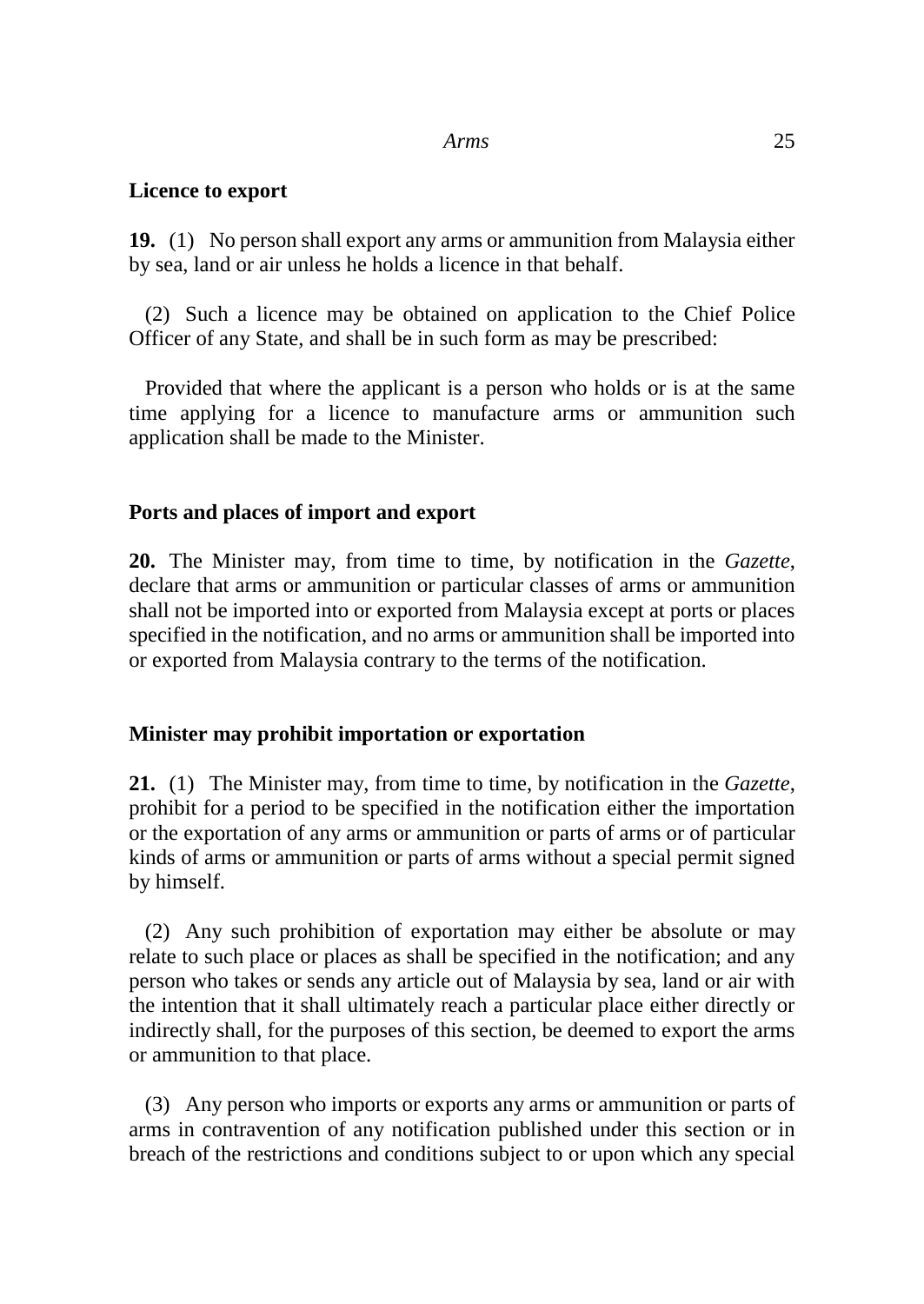permit is issued shall, on conviction, be liable to imprisonment for a term not exceeding seven years or to a fine not exceeding ten thousand ringgit or to both.

# **Penalty in respect of vessel, aircraft or vehicle used for illegal importation or exportation**

- **22.** (1) If any vessel, aircraft or vehicle is used—
	- *(a)* for the importation or exportation of any arms or ammunition or parts of arms in contravention of a notification under section 21; or
	- *(b)* for the receipt or storage of any arms or ammunition or parts of arms imported in contravention of a notification under section 21,

then—

- (A)the owner, master or captain thereof shall, on conviction, be liable to imprisonment for a term not exceeding seven years, or to a fine not exceeding ten thousand ringgit, or to both, unless it is proved to the satisfaction of the court that the said owner, master or captain was not implicated in the placing of the arms or ammunition or parts of arms on board the vessel, aircraft or vehicle, and that the offence in question was committed without his knowledge, consent or connivance; and
- (B) the vessel, aircraft or vehicle may be detained by order of the court until security has been given for such sum as the court orders, not exceeding ten thousand ringgit.

(2) The finding of any arms or ammunition or parts of arms which are subject to a prohibition under section 21 on board any vessel, aircraft or vehicle shall be *prima facie* evidence that the vessel, aircraft or vehicle has been used for the importation or exportation of arms or ammunition or parts of arms contrary to this Act, or for the receipt or storage of arms or ammunition or parts of arms imported contrary thereto.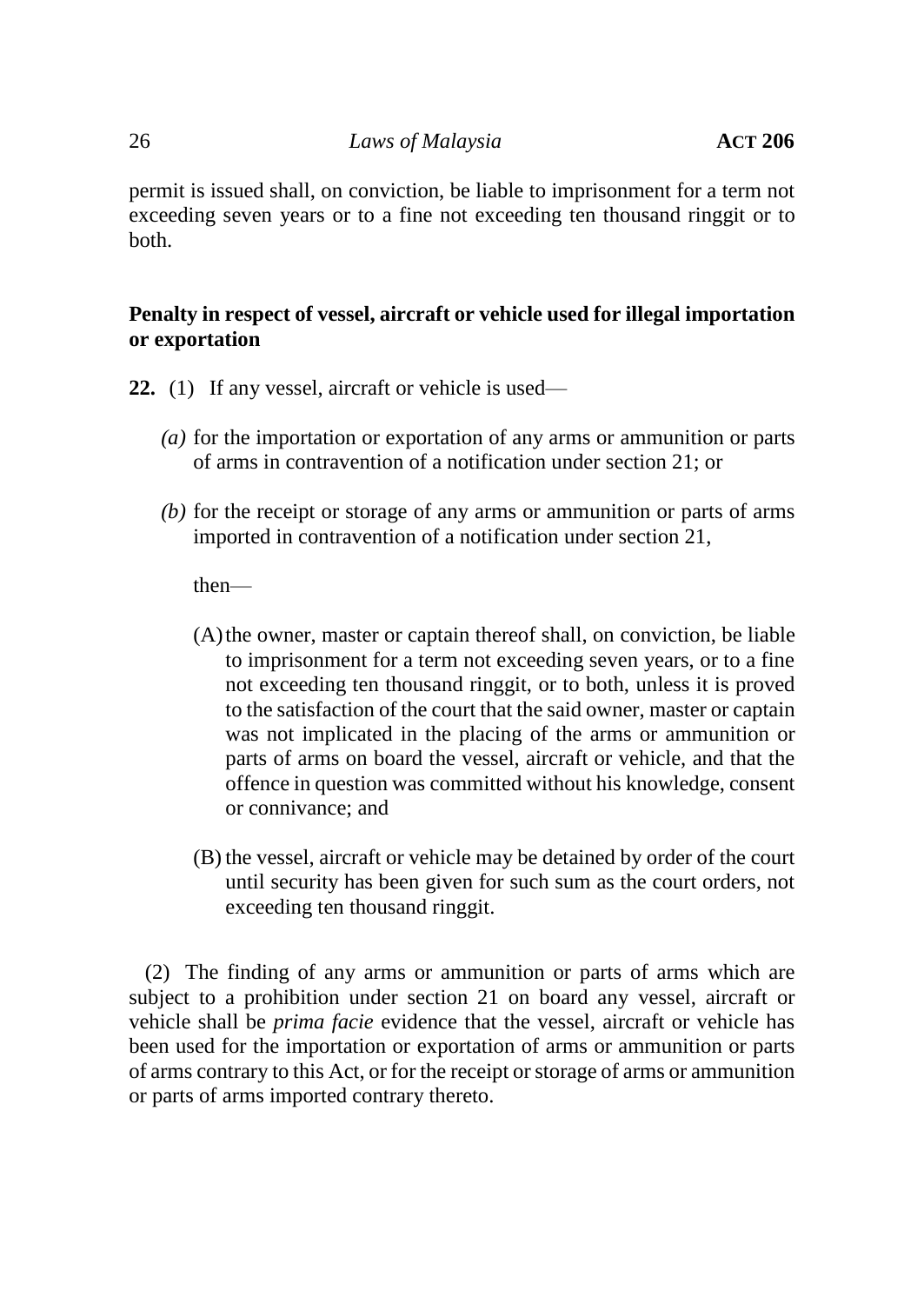(3) For the purposes of this section the expression "master" includes every person, except a pilot, having command or charge of a vessel.

## **Penalty for unlawful importation or exportation**

**23.** (1) Any person who contravenes subsection 15(1) or 19(1) shall, on conviction, be liable to imprisonment for a term not exceeding seven years or to a fine not exceeding ten thousand ringgit or to both.

(2) Any person who contravenes subsection 15(3), section 16, 17 or 20 shall, on conviction, be liable to a fine not exceeding one thousand ringgit.

## **Concealing unlawfully imported arms or ammunition**

**24.** Whoever knowingly conceals any arms or ammunition imported without a licence shall, on conviction, be liable to imprisonment for a term not exceeding seven years or to a fine not exceeding ten thousand ringgit or to both.

## *General*

## **Inspection of stock-in-trade**

**25.** (1) Every licensed dealer, licensed repairer and licensed manufacturer shall on the demand of any police officer of or above the rank of sergeant submit his stock-in-trade, which shall be deemed to include arms in his possession for repair, to the inspection of the officer.

(2) Whoever intentionally conceals the stock-in-trade of any such person from a police officer of or above the rank of sergeant or wilfully refuses to point out where the same is kept shall, on conviction, be liable to imprisonment for a term not exceeding seven years or to a fine not exceeding ten thousand ringgit or to both.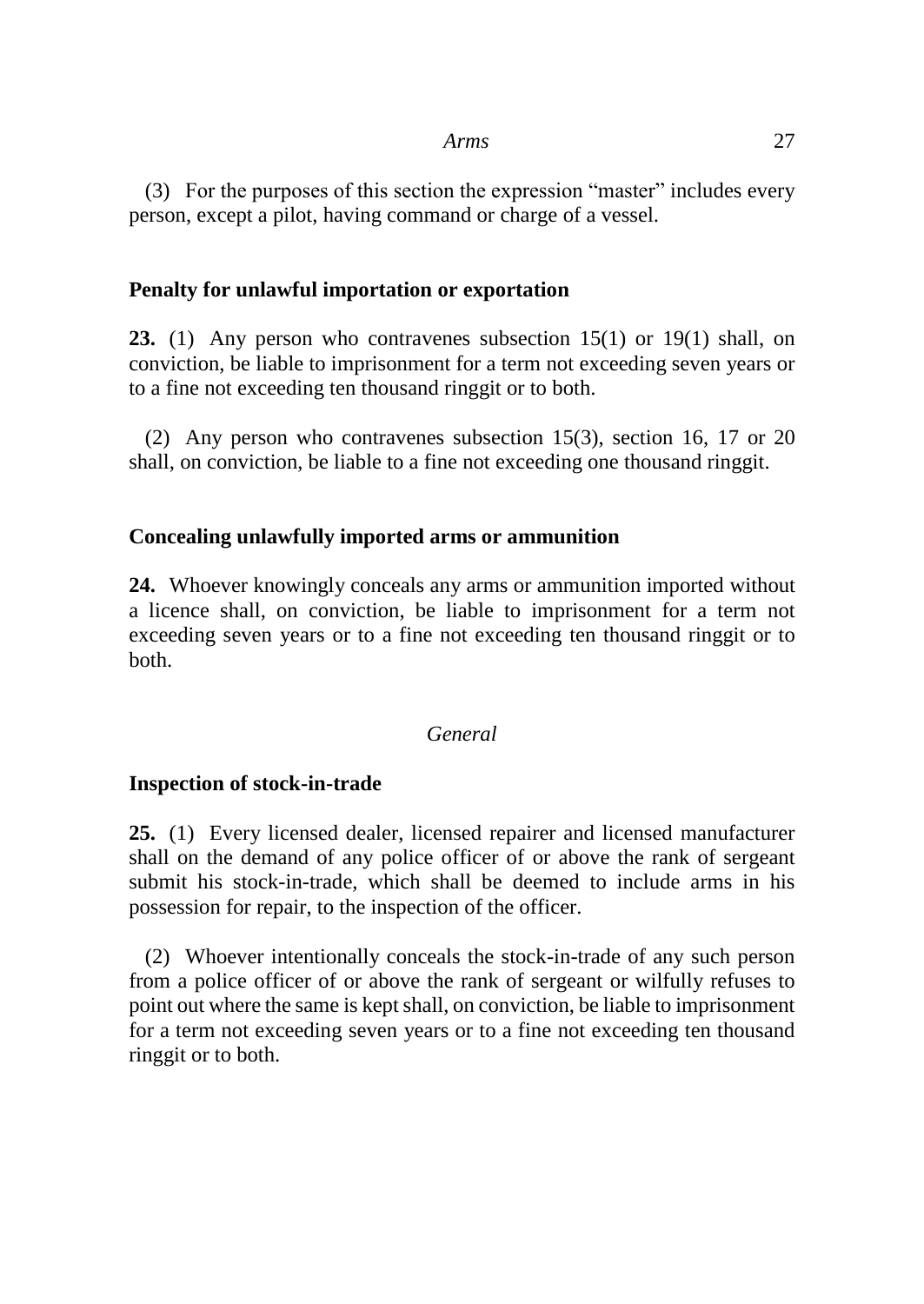## **Returns of arms and ammunition and production of arms and ammunition,** *etc.***, to police**

**26.** (1) The Chief Police Officer in any State may, from time to time, at his discretion by order published in the *Gazette*, require every person resident in the State who is authorized under any licence, permit or other written authority issued under any written law for the time being in force in the State to carry, possess or have in his custody or under his control any arms or ammunition or any arm or ammunition of any such class or kind as may be specified in the said order, to forward to the Chief Police Officer within such time as may be specified in the said order, a return under his hand, setting forth such particulars as may be specified in the said order of all arms and ammunition, or of all arms and ammunition of such specified class or kind, which are in his possession or in his custody or under his control.

(2) Any senior police officer or any Officer in Charge of a Police District may, for reasons to be first recorded by him, authorize by name and in writing any police officer not below the rank of corporal to require any person, or the persons living in any locality within his jurisdiction, to produce his or their licence or licences granted under this Act and to produce or account for the arms and ammunition described therein.

(3) Any power which a senior police officer or an Officer in Charge of a Police District is by this section empowered to authorize to be exercised by a police officer not below the rank of corporal may be exercised in person by a senior police officer or by an Officer in Charge of a Police District.

(4) Any arms or ammunition produced to or discovered by a police officer in any State under this section may, if the Chief Police Officer, for reasons of public safety to be duly recorded by him, so directs, be detained by the police for any period not exceeding one month.

- (5) Any person who—
	- *(a)* fails to forward any return required by any order made under subsection (1) within the specified time;
	- *(b)* forwards any return required by any order made under subsection (1) which contains any false statement or omission; or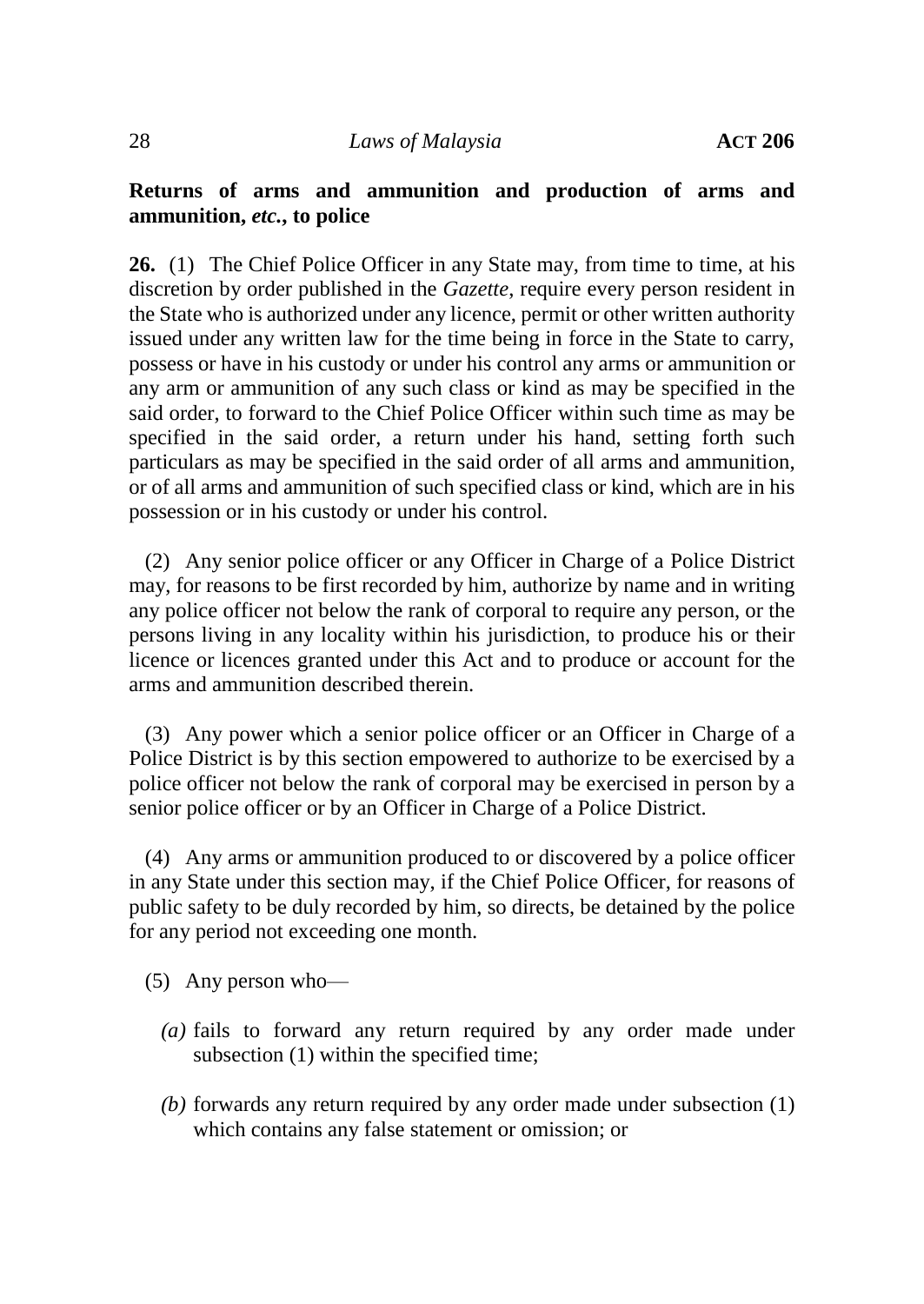*(c)* fails to account satisfactorily to an officer authorized by or under subsection (2) for any arms or ammunition described in any licence issued to him during the period for which the licence is in force or after its expiry, suspension or cancellation,

shall, on conviction, be liable to imprisonment for a term not exceeding six months or to a fine not exceeding five hundred ringgit or to both.

# **Deposit of arms and ammunition at police station**

**27.** (1) Any person whose possession of any arms or ammunition has become unlawful in consequence of the expiry, suspension or revocation of a licence or permit shall, without unnecessary delay, deposit the arms or ammunition at the nearest police station.

(2) Subject to any regulations made under this Act, if the owner of any arms or ammunition deposited at any police station does not, within six months from the date of deposit, produce a licence authorizing him to possess the same and apply for the delivery thereof, the arms or ammunition shall be forfeited.

(3) Every person licensed to possess arms or ammunition under this Act shall, upon leaving Malaysia for any period exceeding three months, unless he exports the arms or ammunition on so leaving—

- *(a)* deposit the same with any person who holds a valid permit in respect of the same;
- *(b)* transfer the same to some person authorized under section 11 to take delivery thereof; or
- *(c)* deposit the same for safe keeping at a police station.

## **Lost, destroyed,** *etc.,* **licences and permits**

**28.** If any licence or permit granted under this Act is destroyed, defaced, mutilated or lost, the person named therein may, on application to any officer authorized to issue the licences or permits and on satisfying him that the application is made in good faith, obtain from him, on payment of the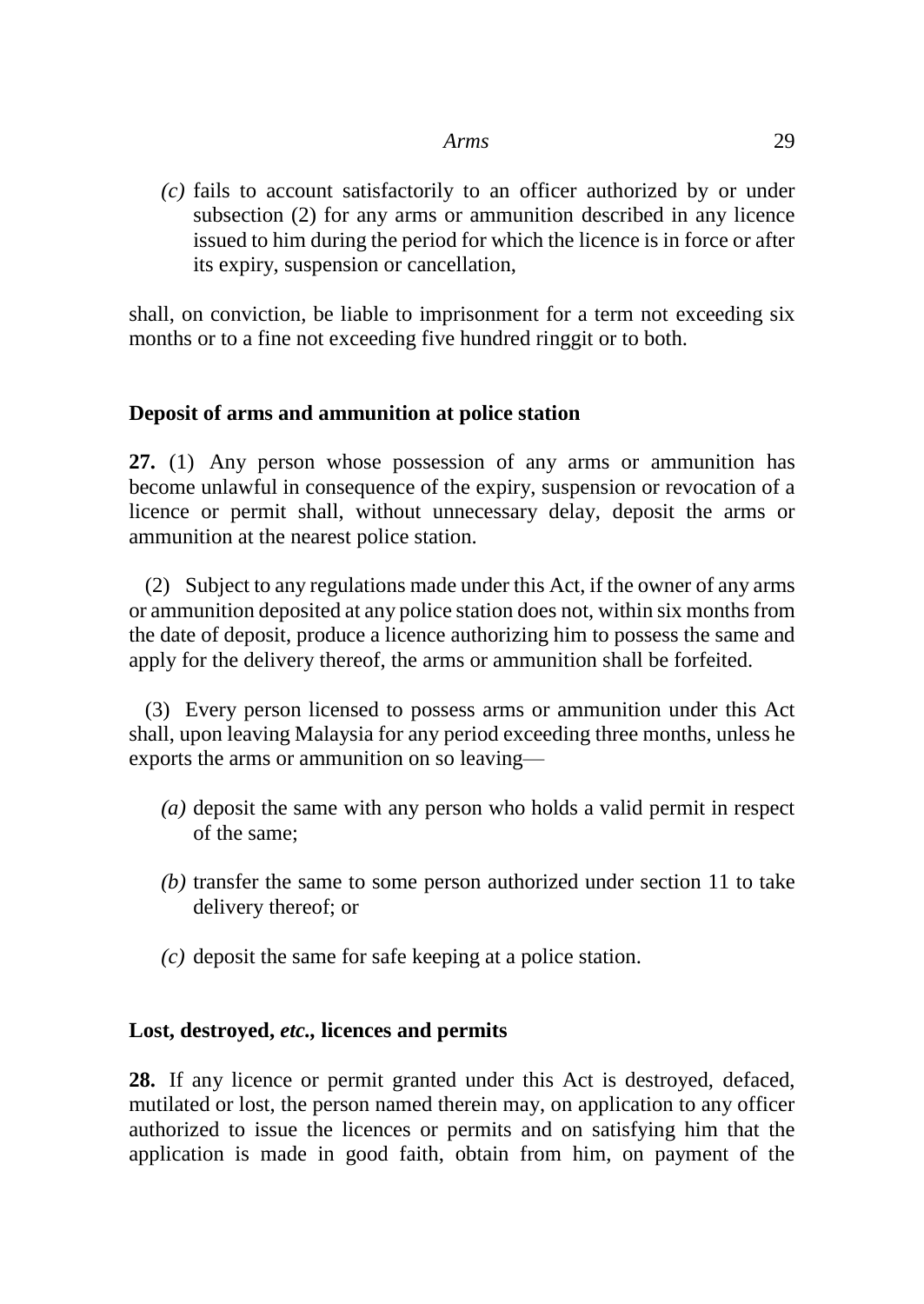prescribed fee, a new licence or permit in lieu of that destroyed, defaced mutilated or lost.

# **Where licensee under disability**

**29.** (1) If a person licensed to deal in or to repair arms or ammunition or to import or to export arms or ammunition or to manufacture arms or ammunition dies or becomes insolvent or bankrupt or mentally disordered or otherwise subject to any disability, the person carrying on the business of the licensee shall not be liable to any penalty or forfeiture for acting under the licence during such reasonable time as may be necessary to allow him to make application for a new licence.

(2) Such person shall be deemed to be the holder of such licence for all purposes under this Act, and to be liable in the same way as if he were the original holder thereof, until a new licence is granted or refused.

## **Refusal and revocation of licences and permits**

**30.** (1) A Chief Police Officer may, or any police officer having authority to grant or issue any licence or permit under this Act by virtue of any delegation of the power to him under section 57 may with the approval of the Chief Police Officer having jurisdiction over him,—

- *(a)* refuse any application for the grant of a licence or permit without assigning any reason therefor;
- *(b)* refuse any application for the renewal of, or revoke or suspend, any licence or permit granted under this Act for reasons of public safety or other grounds to be duly recorded by him.

(2) Where any licence or permit is revoked or suspended the person in possession thereof shall without delay deliver the same up to the nearest police station.

(3) Every licence or permit shall be held subject to such conditions or restrictions as may be prescribed and as the officer granting the licence or permit may impose and endorse thereon.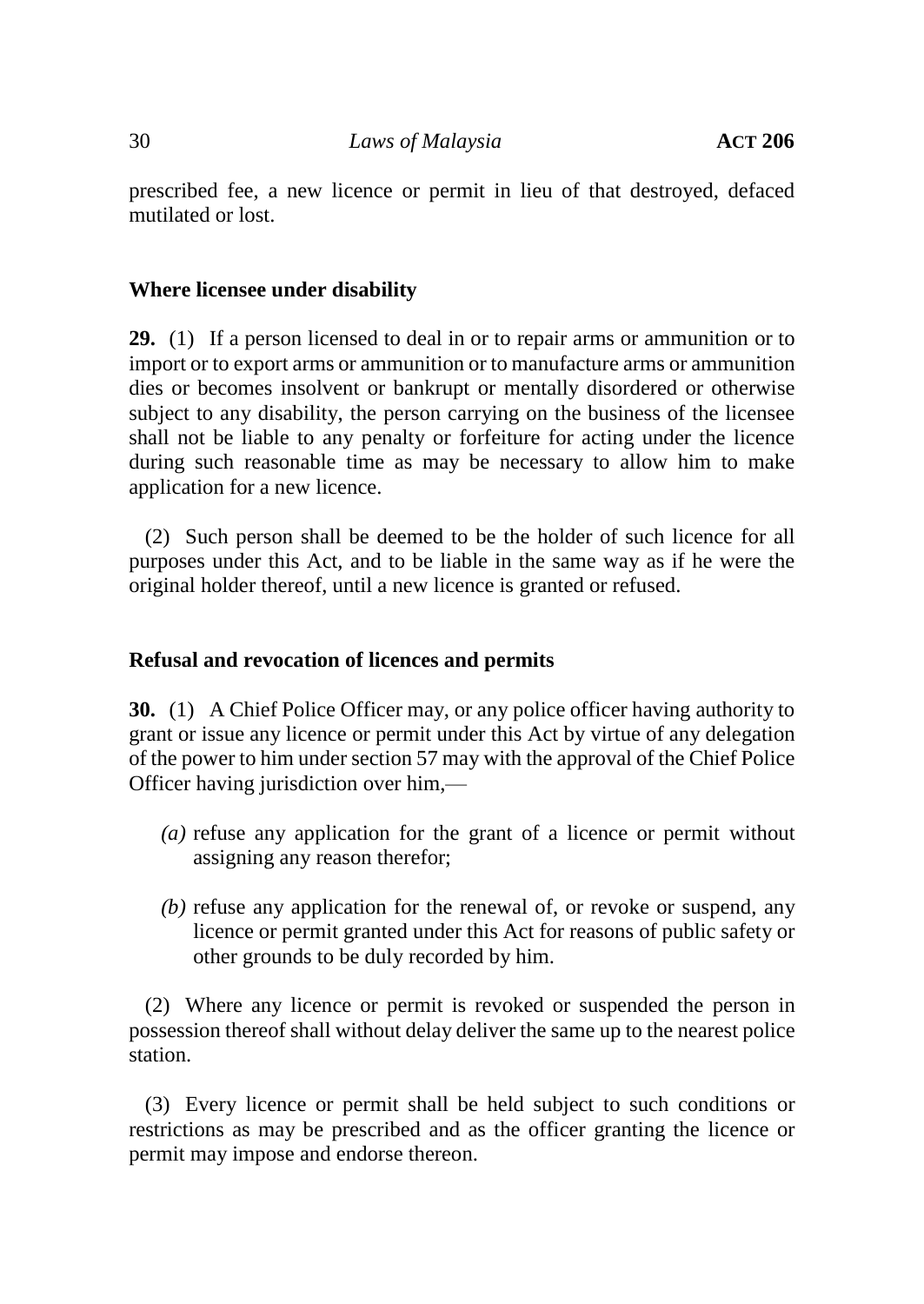(4) Any person dissatisfied by any refusal to grant or renew a licence or permit, or with any condition imposed thereon by the officer granting the licence or permit, or by any revocation or suspension of the licence or permit, may within one month of the date of the refusal, imposition, revocation or suspension, appeal in writing to the Minister, whose decision shall be final and conclusive.

#### **Minister's power to order revocation of licences and permits**

**31.** The Minister may order the revocation of any arms licence or arms permit without giving any reason therefor.

## PART III

#### OTHER OFFENCES, PENALTIES AND PROCEEDINGS

#### **Penalty for use and possession of arms and imitation arms in certain cases**

**32.** (1) *(a)* If any person makes or attempts to make any use whatsoever of an arm or imitation arm with intent to resist or prevent the lawful apprehension or detention of himself or any other person, he shall, on conviction, be liable to imprisonment for life or for a term not exceeding fourteen years.

*(b)* Where any person commits an offence under this subsection in respect of the lawful apprehension or detention of himself for any other offence committed by him, he shall be liable to the penalty provided by this subsection in addition to any penalty to which he may be sentenced for that other offence.

(2) If any person, at the time of his committing, or at the time of his apprehension for, any offence specified in the First Schedule has in his possession any arm or imitation arm, he shall, unless he shows that he had it in his possession for a lawful purpose, be liable, on conviction, to imprisonment for a term not exceeding ten years in addition to any penalty to which he may be sentenced for the offence specified in the said Schedule.

(3) If on the trial of any person for an offence under subsection (1) the court is not satisfied that the person is guilty of that offence, but is satisfied that he is guilty of an offence under subsection (2), the court may find him guilty of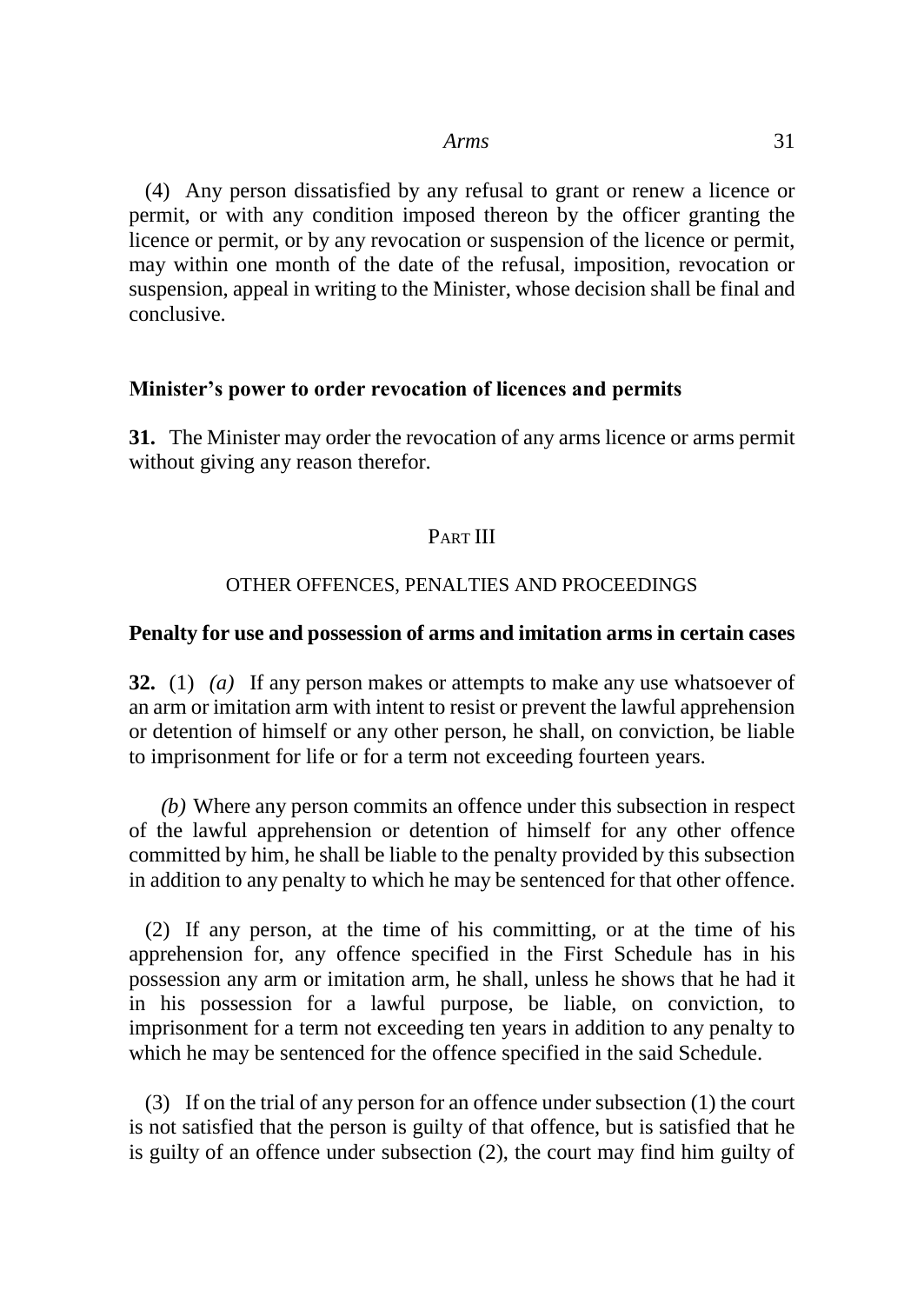the offence under the said subsection (2), and thereupon he shall be liable to be punished accordingly.

# **Possession of arms and ammunition for unlawful purpose**

**33.** Any person who has in his possession, custody or control or carries any arm or ammunition in circumstances which raise a reasonable presumption that he has used or intends or is about to use the arm or ammunition for any unlawful purpose or that the arm or ammunition is likely to be used for any unlawful purpose shall be guilty of an offence and shall, on conviction, be liable to imprisonment for a term not exceeding seven years or to a fine not exceeding ten thousand ringgit or to both, and shall also be liable to whipping.

# **Carrying a firearm while drunk or disorderly**

**34.** Any person who is drunk, or who behaves in a disorderly manner, while carrying an arm shall, on conviction, be liable to imprisonment for a term not exceeding one year or to a fine not exceeding one thousand ringgit or to both.

## **Loss of firearms or ammunition**

**35.** Any person lawfully authorized to be in possession of or to have in his custody or under his control any arm or ammunition shall, if the same or any part thereof be lost or stolen, be liable, on conviction, unless he can prove that he took all reasonable precautions against the loss or theft, to imprisonment for a term not exceeding one year or to a fine not exceeding one thousand ringgit or to both.

## **Possession of and importation of imitation arms**

**36.** (1) Any person who shall import or have in his possession or custody an imitation arm shall, on conviction, be liable to imprisonment for a term not exceeding one year or to a fine not exceeding five thousand ringgit or to both:

Provided that it shall not constitute an offence under this section—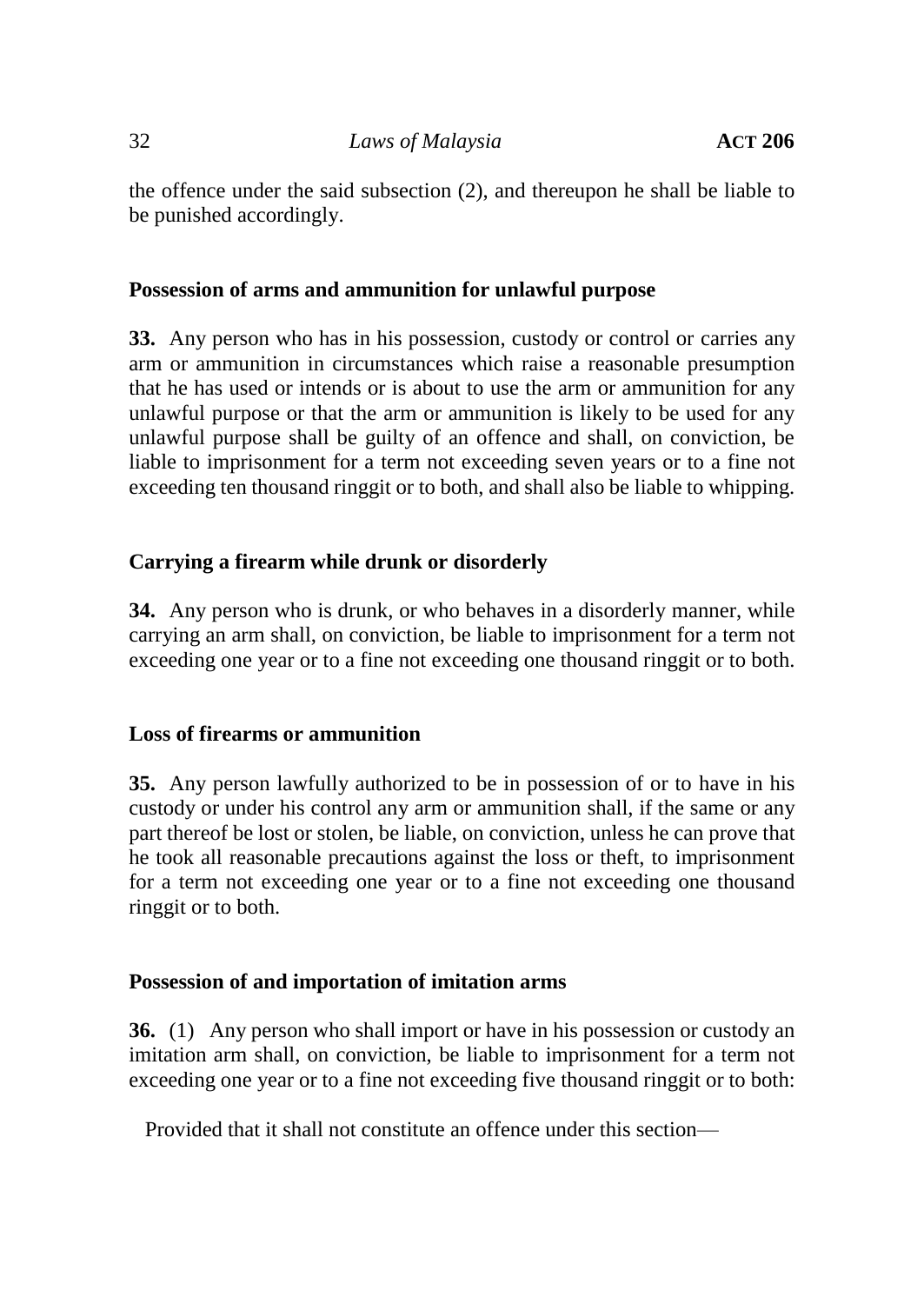- *(a)* for a person under the age of fourteen years to possess an imitation arm; or
- *(b)* for any person to import or be in possession of an imitation arm under and in accordance with a licence, in such form as may be prescribed, issued by the Chief Police Officer of the State in which the person resides or, in the case of a person importing the arms in the ordinary course of business, in which he carries on business.

(2) It shall be lawful for a Magistrate upon the request in writing of a Chief Police Officer to order that any imitation arm be destroyed by the police, whether any person has been or could be convicted of any offence against this section or not; and no compensation shall be payable in respect of any destruction under this subsection.

(3) No prosecution under this section shall be commenced without the consent of the Public Prosecutor.

# **Causing injury with an arm without lawful excuse**

**37.** Any person who discharges an arm and injures any person thereby, whether fatally or not, shall, unless he satisfies the court that he had some lawful justification or excuse for causing such injury or that he took all reasonable precautions to ensure that no person was injured by such discharge, on conviction, be liable to imprisonment for a term not exceeding two years or to a fine not exceeding five thousand ringgit or to both.

## **Provisions as to shortening arms and converting imitation arms**

**38.** (1) No person, other than a licensed arms dealer having the prior written consent of the Chief Police Officer of the State in which the dealer carries on business, shall shorten a barrel of any arm.

(2) No person shall convert into an arm anything which, prior to the conversion, is so constructed as to be incapable of discharging any missile through the barrel thereof.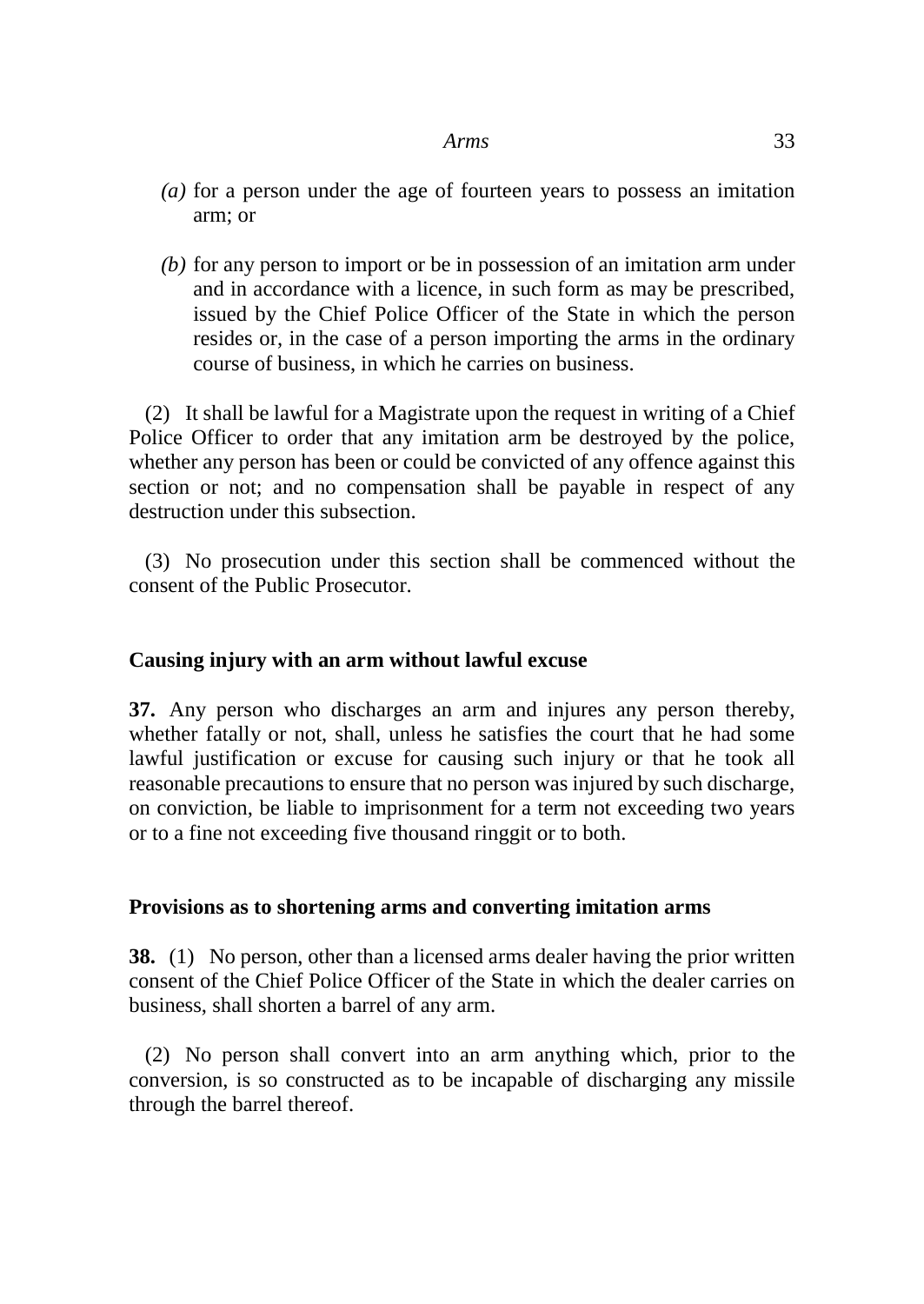(3) Any person who contravenes subsection (1) or (2) shall for each offence, on conviction, be liable to imprisonment for a term not exceeding fourteen years or to a fine not exceeding ten thousand ringgit or to both.

(4) Any person who has in his possession an arm which has been shortened without the written consent referred to in subsection (1), or an arm which had been converted, as aforesaid, shall be liable to the penalty provided in subsection (3).

# **Arms not to be discharged except at shooting range,** *etc.*

**39.** No person shall discharge an arm—

- *(a)* except at a place permitted in writing to be used as a shooting range by the Chief Police Officer of the State where the place is situated;
- *(b)* except for the protection of life or property;
- *(c)* unless he is authorized under any written law relating to the protection of wild life to shoot, kill or hunt wild animals or birds and is acting under such authorization; or
- *(d)* unless he is a member of the armed forces, or a police officer or other person engaged in the performance of police duties in accordance with any written law, and is acting within the course of his duty.

# **Finding of arms or ammunition**

**40.** Any person who finds any arm or ammunition shall forthwith report such finding to the police.

# **Abetment and attempt**

**41.** Whoever abets the commission of any offence punishable under this Act or any regulations made thereunder, or attempts to commit any such offence and in the attempt does any act towards the commission of the same, shall be liable to the same penalty as if he had committed the offence.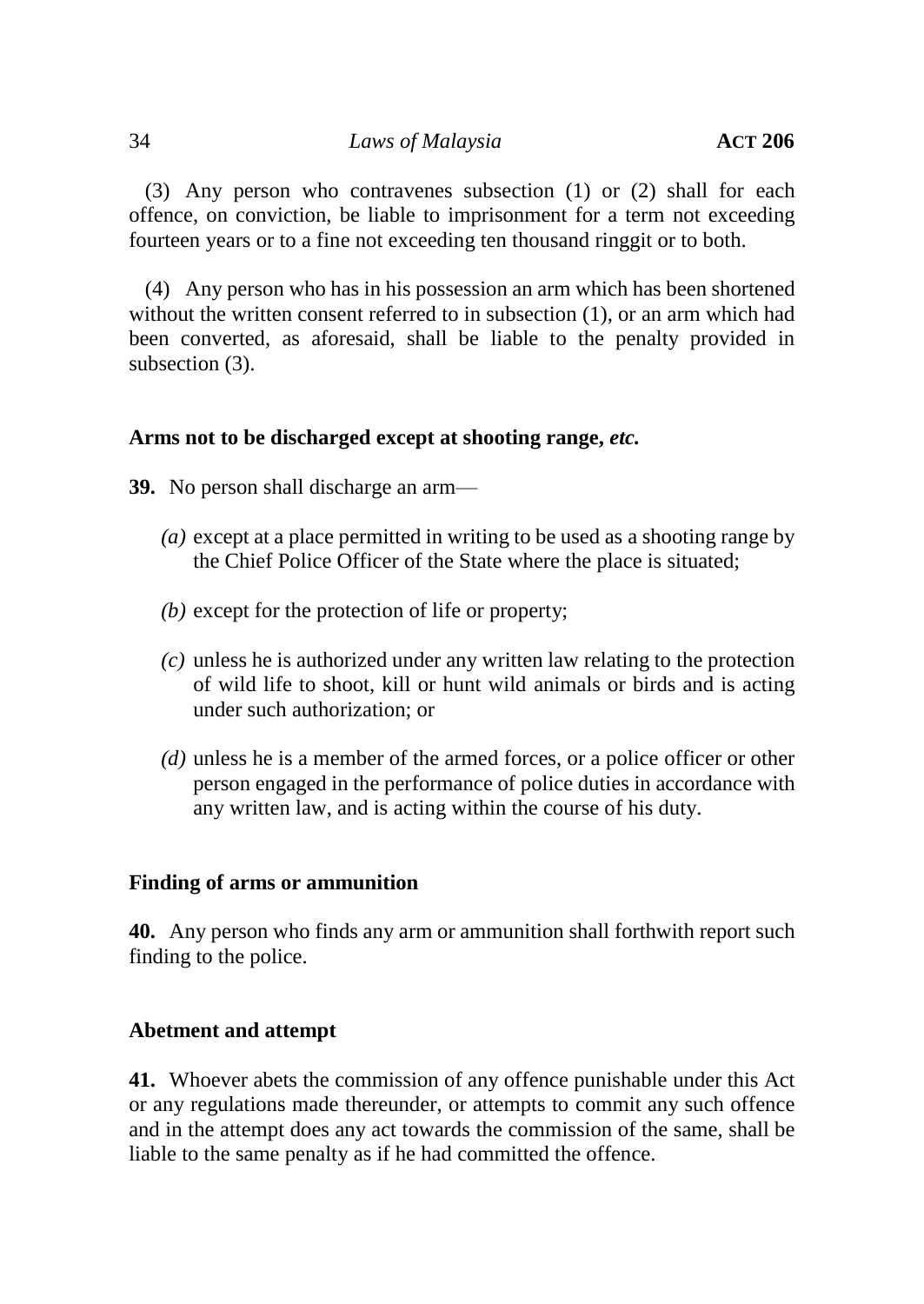#### **Offences by bodies of persons, servants and agents**

**42.** (1) Where an offence against this Act or any regulations made thereunder has been committed by a company, firm, society or other body of persons, any person who at the time of the commission of the offence was a director, manager, secretary or other similar officer or a partner of the company, firm, society or other body of persons or was purporting to act in that capacity shall be deemed to be guilty of that offence unless he proves that the offence was committed without his consent or connivance and that he exercised all such diligence to prevent the commission of the offence as he ought to have exercised, having regard to the nature of his functions in that capacity and to all the circumstances.

(2) Where any person would be liable under this Act to any punishment, penalty or forfeiture for any act, omission, neglect or default he shall be liable to the same punishment, penalty or forfeiture for every such act, omission, neglect or default of any clerk, servant or agent, or of the clerk or servant of the agent, provided that the act, omission, neglect or default was committed by the clerk or servant in the course of his employment, or by the agent when acting on behalf of that person, or by the clerk or servant of the agent when acting in the course of his employment in such circumstances that had the act, omission, neglect or default been committed by the agent his principal would have been liable under this section.

## **General penalty**

**43.** Any person who contravenes or fails to comply with any provision of this Act or any regulations made thereunder, and for which no special penalty is provided, shall, on conviction, be liable to imprisonment for a term not exceeding one year or to a fine not exceeding two thousand ringgit or to both.

## **Rewards to informers**

**44.** In case of a conviction involving a fine under any section of this Act or under any regulations made thereunder it shall be lawful for the court inflicting the fine to direct, on the application of the prosecution, that any part thereof, not exceeding one-half—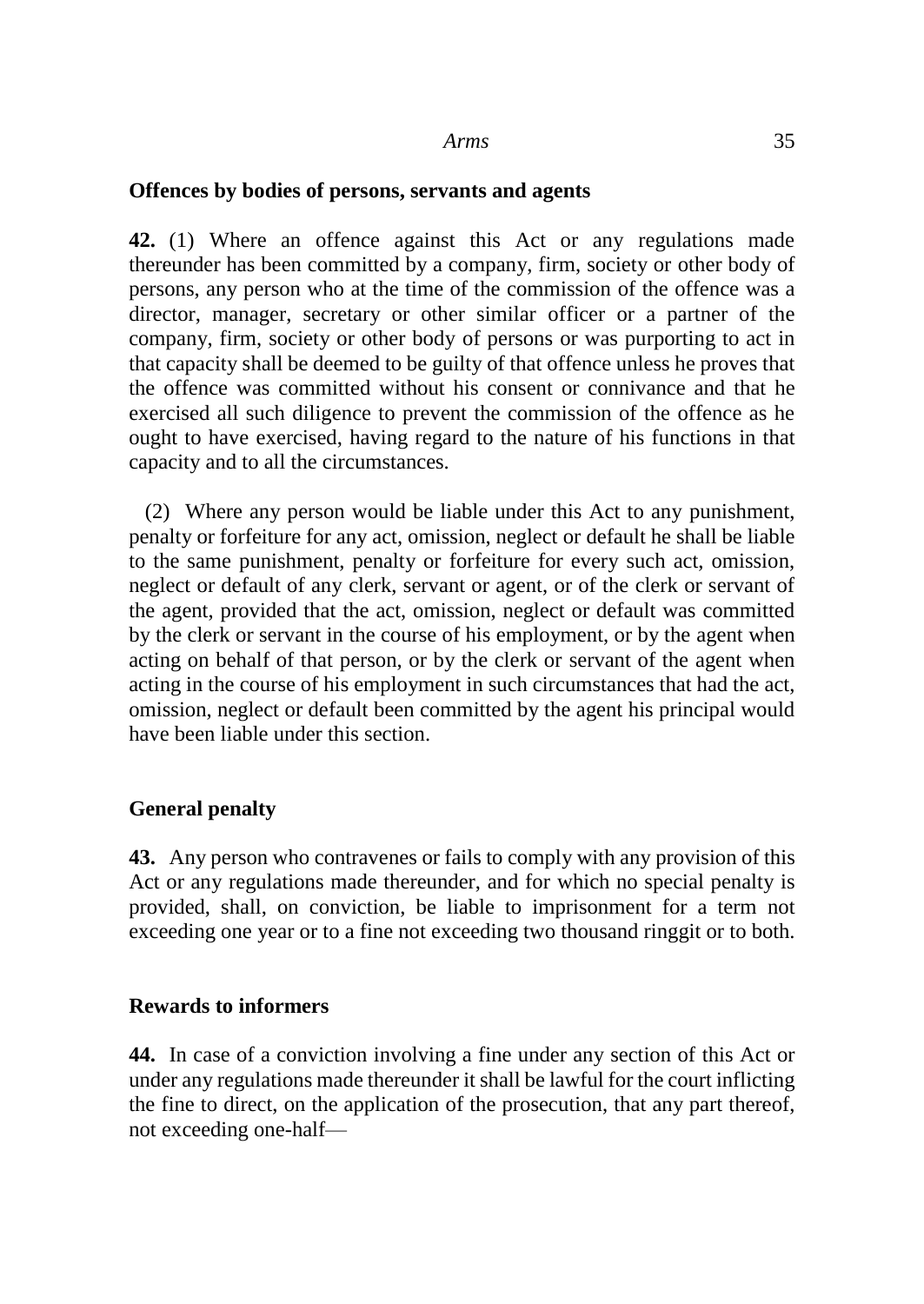#### 36 *Laws of Malaysia* **ACT 206**

- *(a)* shall be paid to any person who has given such information to the police as has led to the conviction of the offender or offenders; or
- *(b)* shall be divided, in such proportions as the court may direct, among any persons who have given such information.

## **Presumption**

**45.** (1) Every person who is proved to have had in his possession or under his control anything whatever containing any arms, ammunition or imitation arms shall, until the contrary is proved, be deemed to have been in possession of the arms, ammunition or imitation arms.

(2) Every occupier of any house or premises in which any arms, ammunition or imitation arms are found shall for the purposes of this Act be deemed, until the contrary is proved, to have been in possession of those arms, ammunition or imitation arms.

## **Jurisdiction of Courts**

**46.** The Sessions Court Judge shall have power to impose the full penalty or punishment, other than the death penalty, provided by this Act.

# PART IV

## SEARCH, SEIZURE AND ARREST

## **Search for arms or ammunition under warrant**

**47.** (1) A Magistrate, a senior police officer or an Officer in Charge of a Police District, on being satisfied upon written information and after any enquiry which he may think necessary that—

*(a)* any person residing within the limits of his jurisdiction—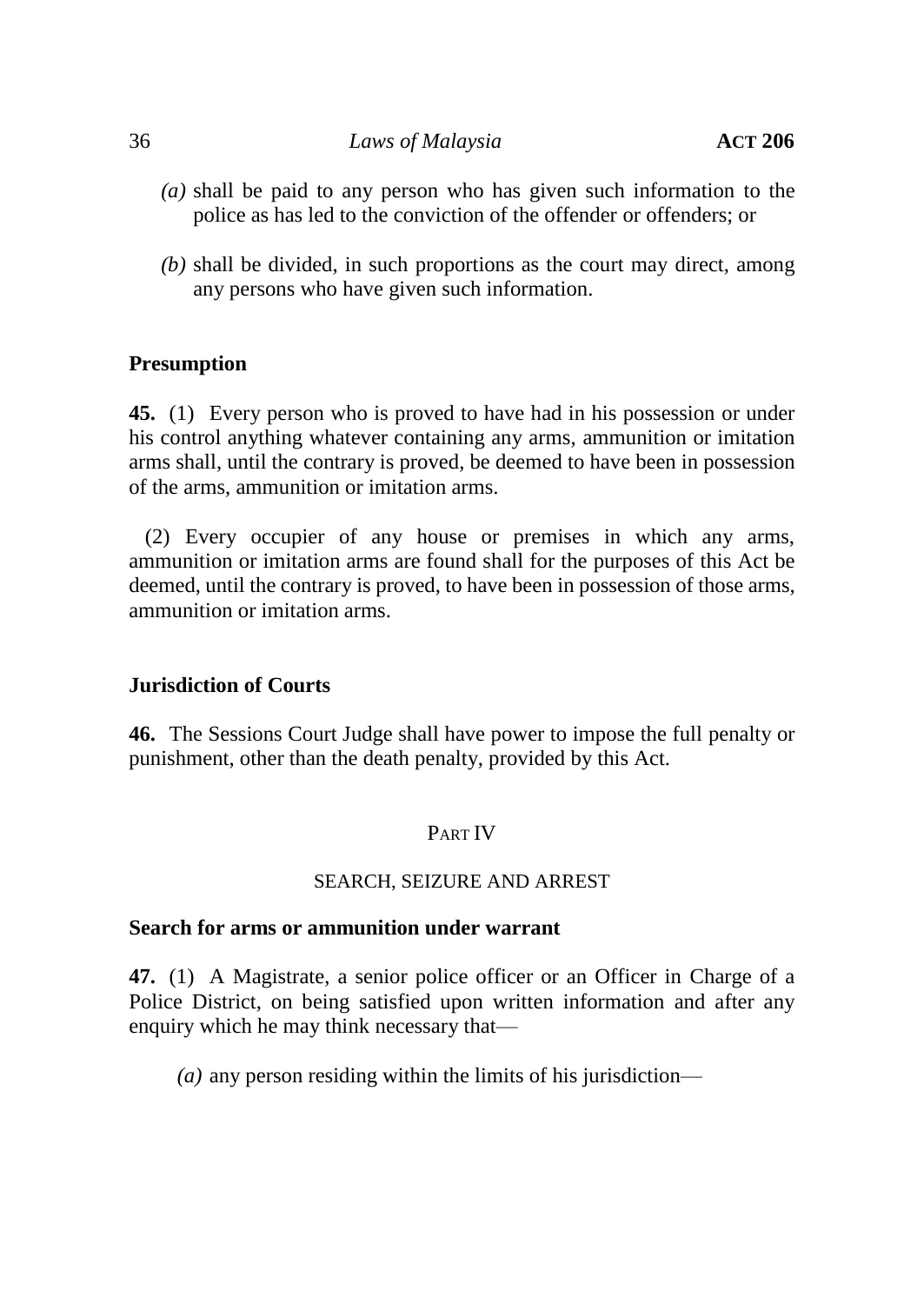- (i) has in his possession, custody or control any arms or ammunition in contravention of this Act or of any licence or permit in respect thereof; or
- (ii) has in his possession, custody or control any arms or ammunition whereof he cannot be left in possession without danger to the public peace; or
- *(b)* any arms or ammunition are in or on any house, premises or other building or place or any vessel, aircraft or vehicle, in contravention of this Act or of any licence or permit issued thereunder,

may by warrant authorize any person therein named or any police officer with such assistance and by such force as may be necessary by night or by day—

- (A) to enter or board and search any house, premises or other building or place, or any vessel, aircraft or vehicle, specified in the warrant and to search all persons found therein or thereon;
- (B) to seize and detain any arms or ammunition found as a result of the search; and
- (C) to arrest any person found in or on the house, premises or other building or place, or on the vessel, aircraft or vehicle, whom the officer has reasonable grounds for suspecting to be about to commit or to be committing or to have committed any offence against this Act.

(2) Whoever, upon a search being made under this section, having in his possession, custody or control any arms or ammunition or knowing where any arms or ammunition are concealed, refuses to produce or point out the same to the person making the search, or intentionally conceals the same, shall, on conviction, be liable to imprisonment for a term not exceeding seven years or to a fine not exceeding ten thousand ringgit or to both.

(3) No woman shall be searched under this section except by a woman.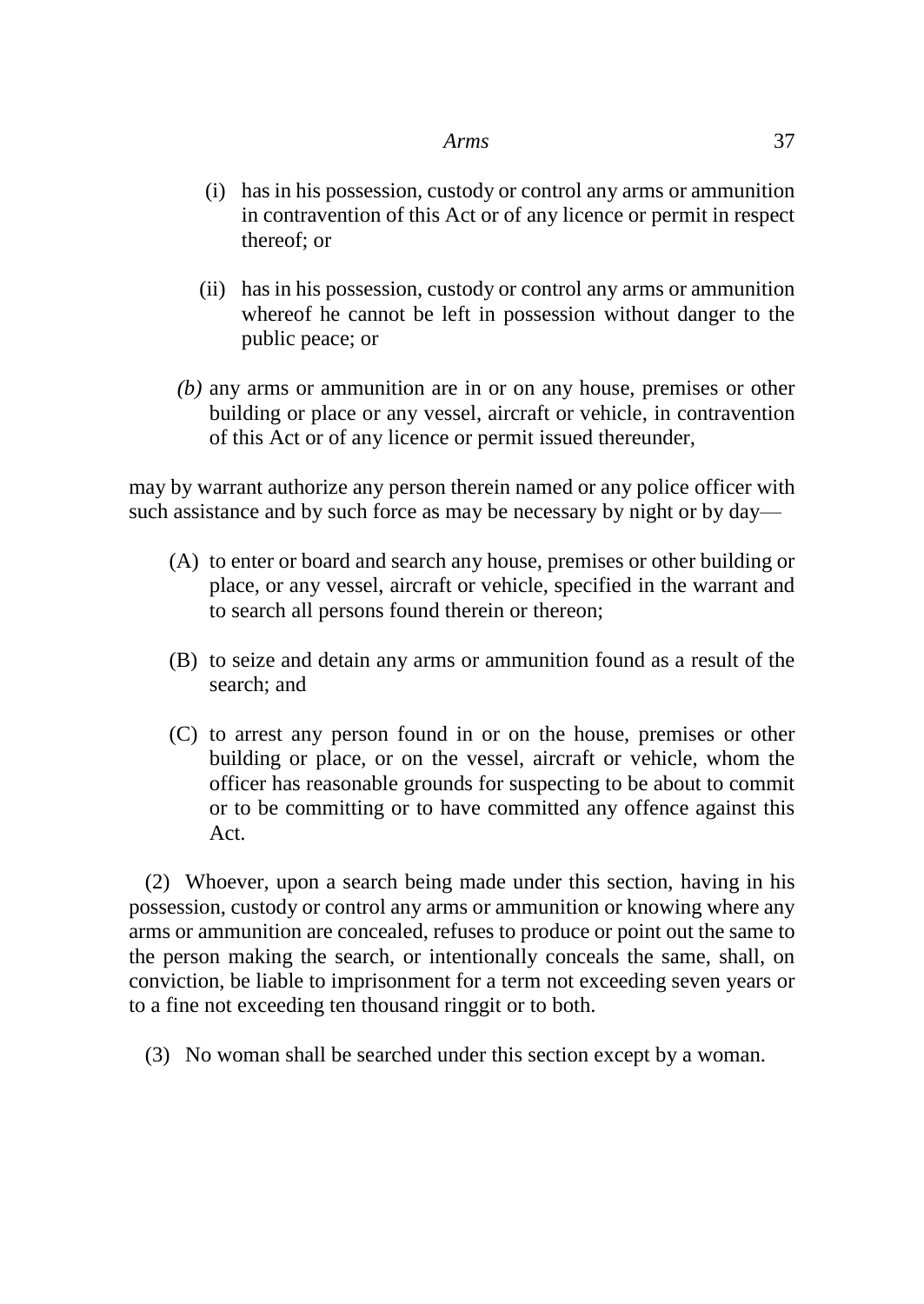## **Search warrant against persons**

**48.** (1) A Magistrate, a senior police officer or an Officer in Charge of a Police District, on being satisfied upon information and after any enquiry which he may think necessary that there is good reason to believe that any arms or ammunition are likely to be found on any person in contravention of this Act or of any licence or permit issued thereunder may by warrant under his hand order any police officer to arrest and search the person, or may by warrant under his hand order any person therein named to arrest the person and to take him forthwith before any Magistrate or senior police officer or Officer in Charge of a Police District, who shall thereupon cause the person to be searched in his presence; and if any arms or ammunition are found upon the person he shall be taken before a Magistrate to be dealt with according to law.

(2) No woman shall be searched under this section except by a woman.

## **Entry and search by Magistrate,** *etc.*

**49.** (1) Whenever a Magistrate, a senior police officer or an Officer in Charge of a Police District is competent to issue a warrant under section 47 or 48 he may himself exercise all the powers which may be conferred on a police officer under the section; and he may also exercise all such powers in any of the following cases:

- *(a)* in respect of any person who has within the preceding six months been convicted of any offence against this Act or any regulations made thereunder;
- *(b)* if he has personal knowledge of such facts and circumstances as satisfy him that there are sufficient grounds for a search under the said sections respectively; or
- *(c)* if he receives the required information orally, and either on oath or not on oath, under such circumstances that the object of a search would, in his opinion, be defeated by the delay necessary for reducing the information to writing: provided that in such event the name and address of the person giving the information are known to or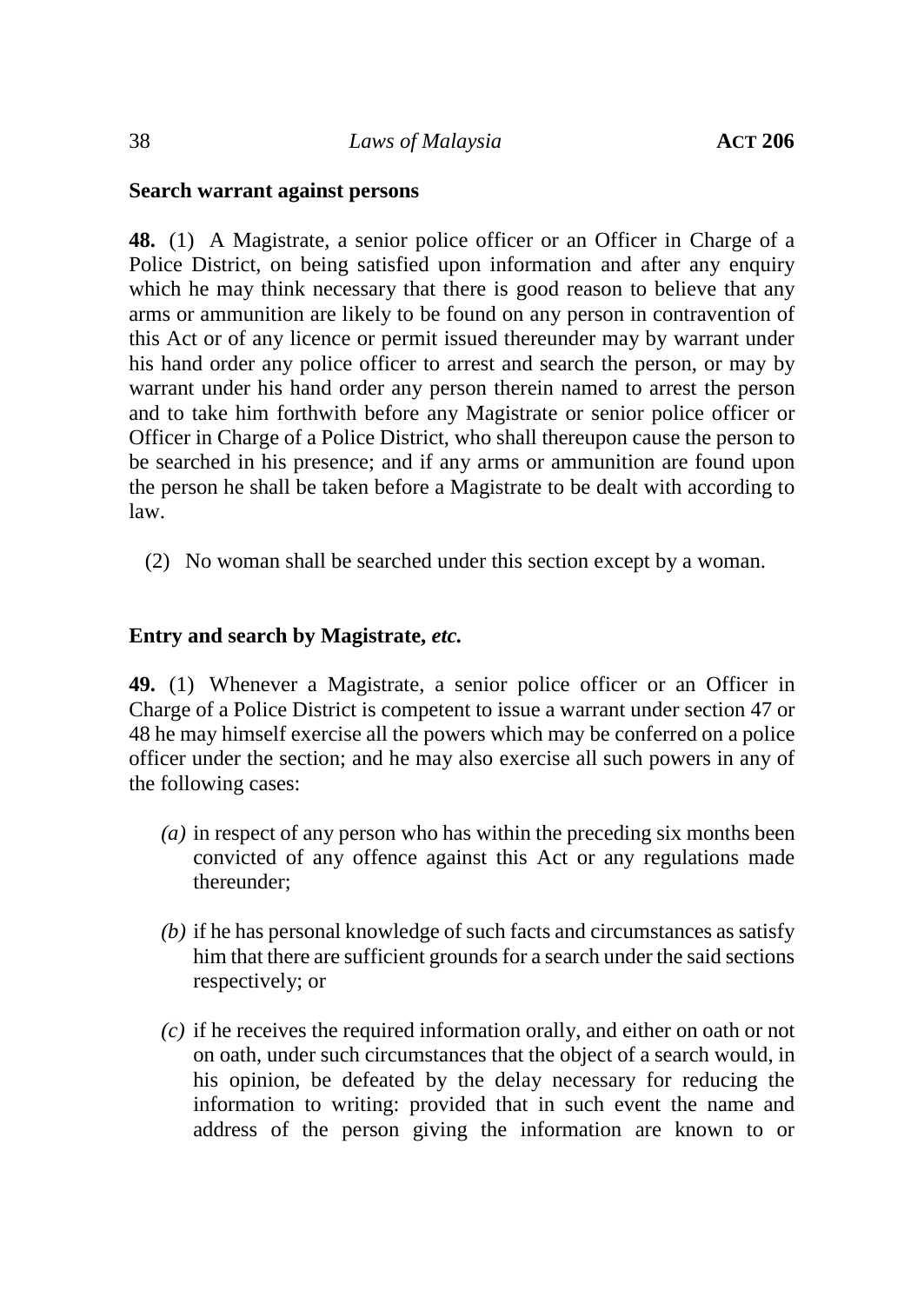ascertained by the Magistrate or senior police officer or Officer in Charge of a Police District, before he acts upon the information.

(2) Whoever in giving such oral information makes a statement which he knows or believes to be false or does not believe to be true shall, on conviction, be liable to imprisonment for a term not exceeding twelve months or to a fine not exceeding one thousand ringgit or to both.

## **Entry on place where arms or ammunition are used**

**50.** Any police officer may enter and remain on any land or premises other than a dwelling-house at and for such time as may be reasonably necessary to enable him to ascertain whether a person carrying or using any arms or ammunition on the land or premises has a licence or permit in that behalf.

## **Search of trains, vessels, aircraft and vehicles**

- **51.** (1) If—
	- *(a)* any train, vessel or aircraft in any port or place in Malaysia is suspected of having on board any article the importation or exportation of which is absolutely prohibited by a notification under section 21 and which is not exempted by this Act or by any special permit thereunder, or any such article is suspected to be in or on any vehicle in any such place; or
	- *(b)* any train, vessel or aircraft about to leave any port or place in Malaysia bound for any particular country, territory or place is suspected of having on board any article the exportation of which to that country, territory or place is so prohibited and which is not exempted as aforesaid, or any such article is suspected to be in or on any vehicle about to leave any such place,

the Officer in Charge of the Police District in which the said port or place is situate may issue a search warrant directed to any boarding officer or boarding officers or any police officer not below the rank of sergeant in such warrant named or referred to.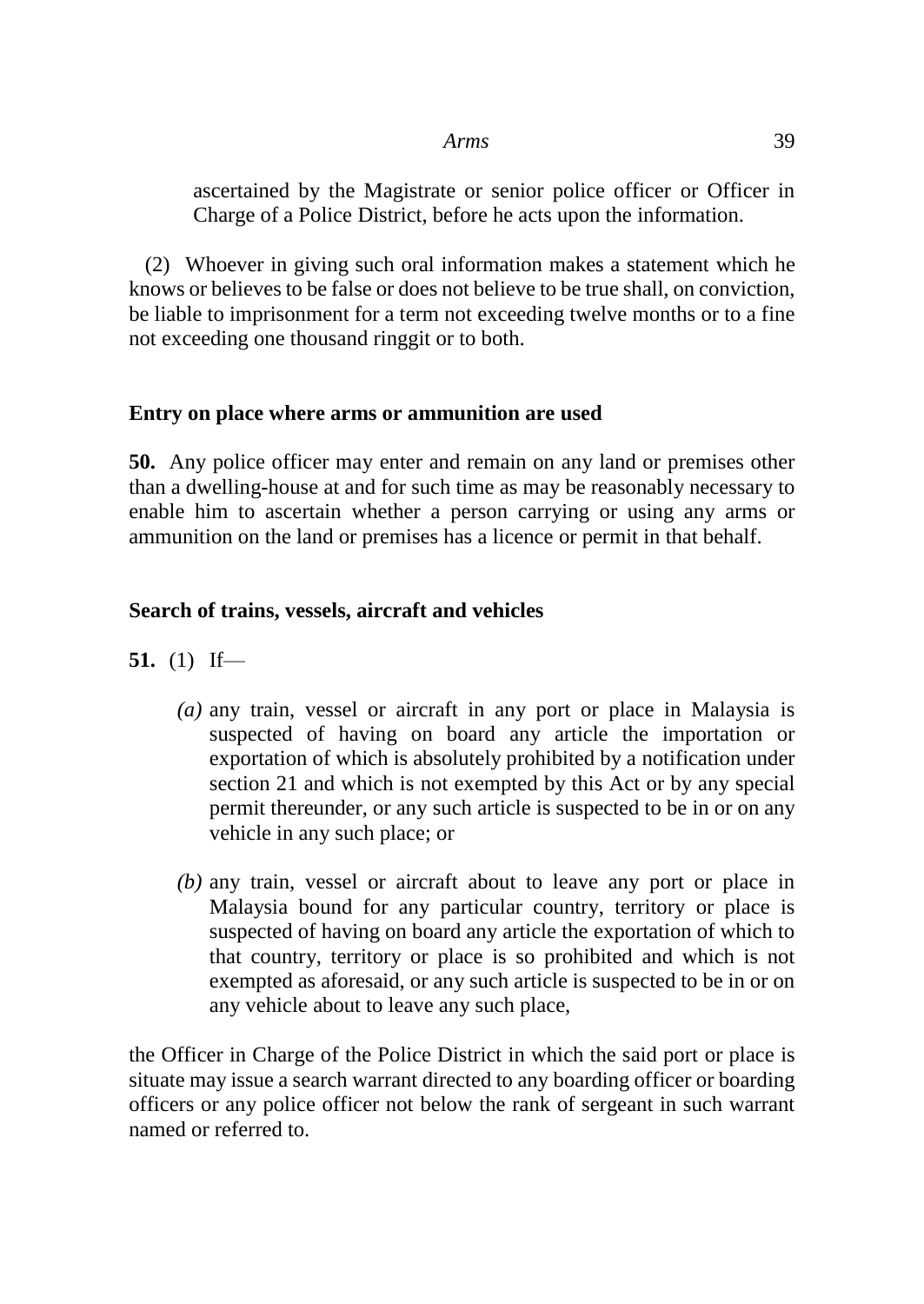(2) In the execution of such warrant any person to whom such warrant is directed may with or without assistance—

- *(a)* detain and board any train, vessel or aircraft in such warrant named or described;
- *(b)* forcibly enter every part of such train, vessel or aircraft; and
- *(c)* arrest any person reasonably suspected of being guilty of an offence against this Act.
- (3) If upon any search made under this section—
	- *(a)* any article the importation or exportation of which is absolutely prohibited by any notification under section 21 and which is not exempted by this Act or by any special permit thereunder is found on board any train, vessel or aircraft or in or on any vehicle; or
	- *(b)* any article the exportation of which to any particular country, territory or place is so prohibited and which is not exempted as aforesaid is found on board any train, vessel or aircraft or in or on any vehicle about to leave any port or place for that country, territory or place,

it shall be presumed, unless and until the contrary is proved, that the article was attempted to be imported or exported, as the case may be, contrary to this Act, and the train, vessel, aircraft or vehicle may be detained for the purpose of removing any such article, and the same may be removed therefrom.

# **Power to stop and search for arms,** *etc.***, in the street**

**52.** (1) It shall be lawful for any police officer to stop and to search for arms, ammunition or imitation arms any person whom he may find in any street or other public place at any hour of the day or night who acts in a suspicious manner or whom he may suspect of having any arms, ammunition or imitation arms in his possession.

(2) No woman shall be searched under this section except by a woman.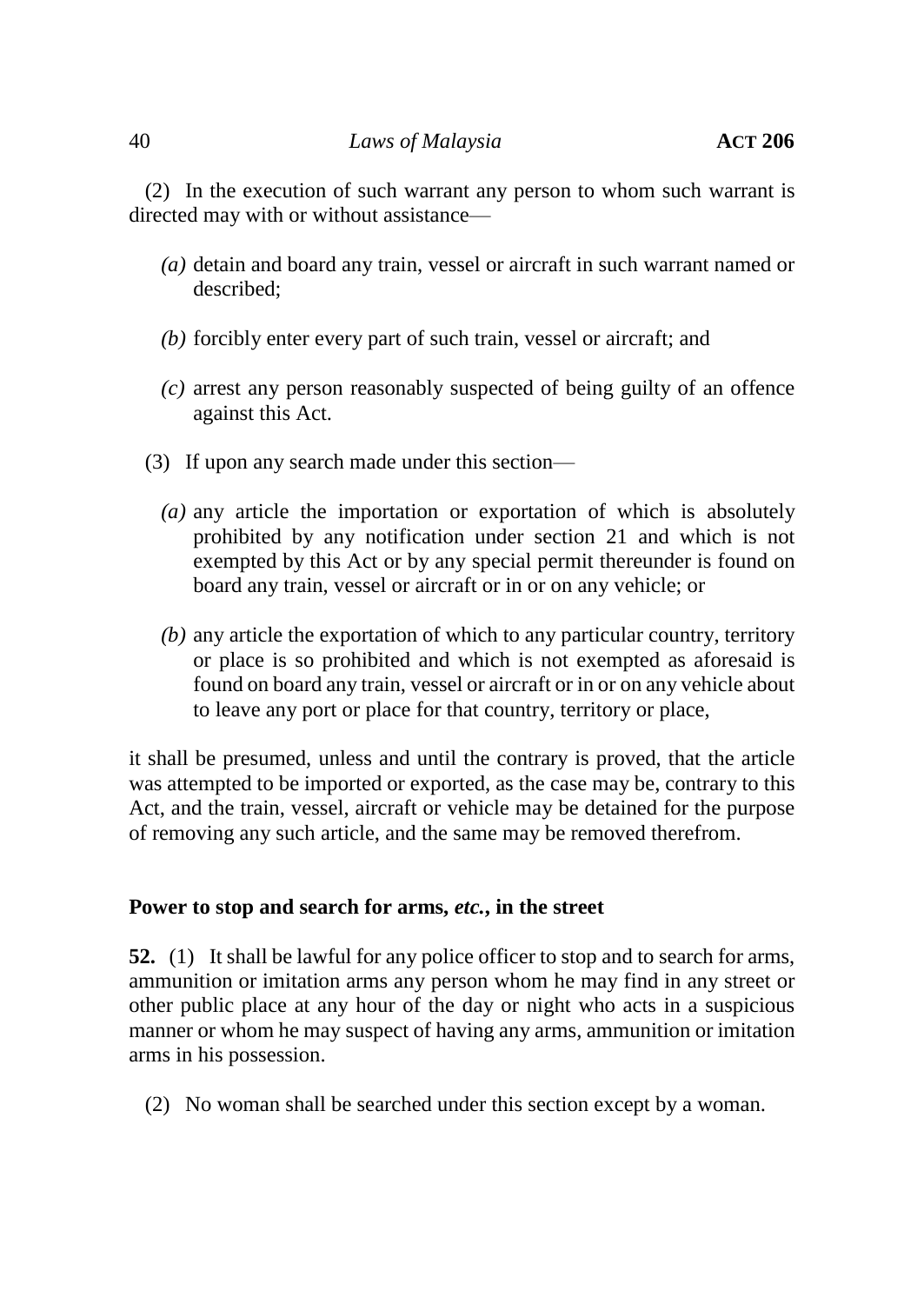## **Seizures and forfeitures**

**53.** (1) All arms and ammunition in respect of which there has been any offence against this Act or any regulations made thereunder, or any restriction or condition subject to or upon which any licence or permit has been granted, shall be seized by any police officer or proper officer of customs and, together with the receptacles containing the same, shall be liable to forfeiture by order of a Sessions Court Judge or a Magistrate:

Provided that a Sessions Court Judge or a Magistrate may order the arms and ammunition or the receptacles to be released and to be delivered to such person as shall be named in the order, whether or not any person has been convicted of the offence.

(2) All arms and ammunition which may be found without an apparent owner shall be seized by any police officer and if, after such notice as a Magistrate may direct, no owner appears, the same may by order of a Magistrate be forfeited.

## **Persons conveying arms or ammunition may be apprehended without warrant**

**54.** (1) If any person is found carrying or conveying any arms or ammunition in such a manner or under such circumstances as to afford reasonable grounds for suspicion that the same may be used for any unlawful purpose dangerous to the public peace, any person may, without warrant, apprehend the person so found and detain him in custody.

(2) If any person is apprehended by a person who is not a police officer, he shall be forthwith taken to the nearest or other police station or handed over to a police officer.

## **Arrest by police without warrant**

**55.** Any police officer may arrest without warrant any person found committing or attempting to commit or employing, aiding or assisting any person to commit an offence under section 3, subsection 7(2), 9(1), section 12, subsection 15(1), 19(1), 22(1), section 24, subsection 25(2), paragraph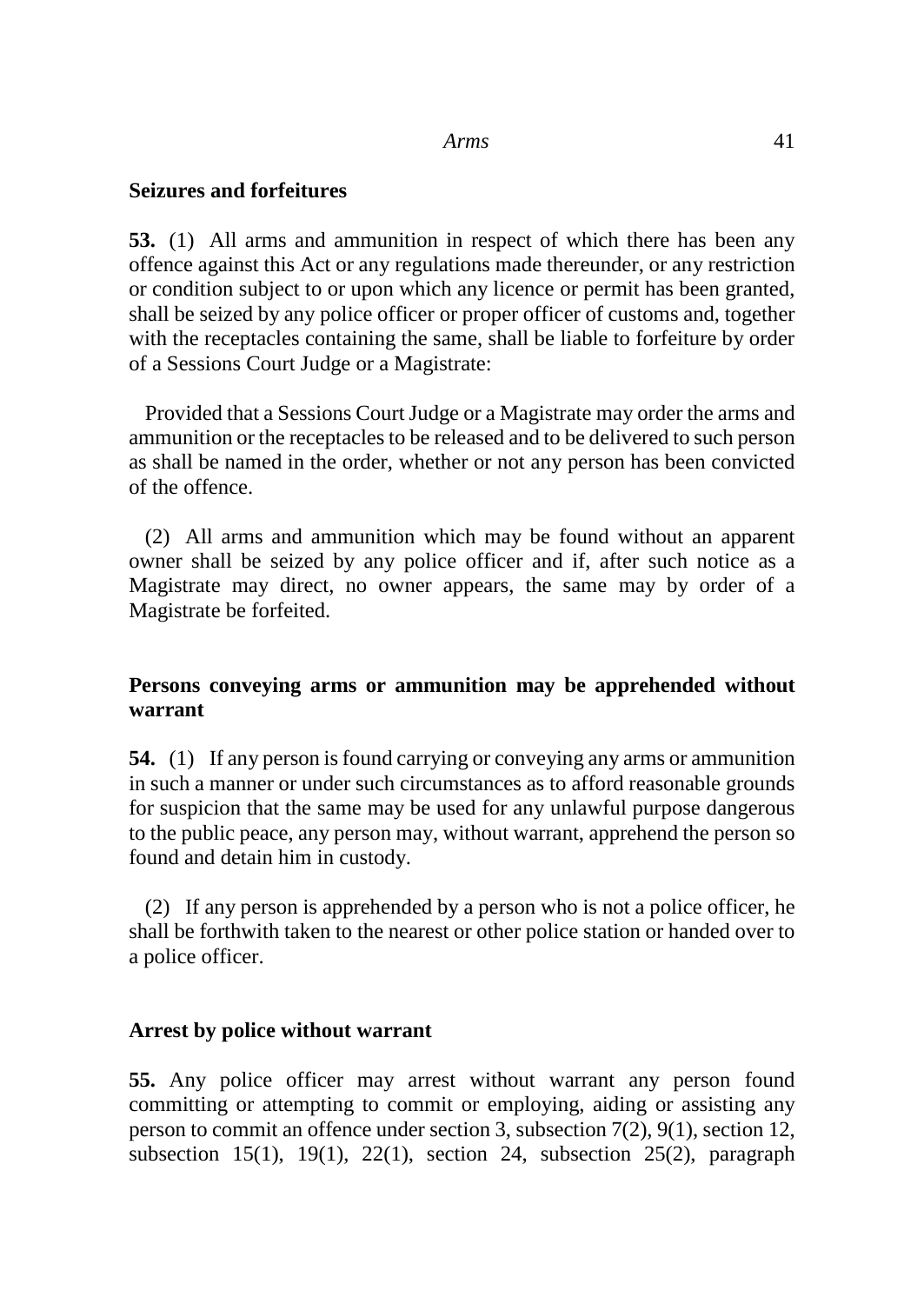$32(1)(a)$ , section 34, subsection 36(1), section 37, subsection 38(4), section 39, 40 or subsection 47(2).

## **Persons arrested to be taken to police station**

**56.** Every person arrested by virtue of any power given by this Act shall, together with any article as to which any offence may have been committed or attempted to be committed, be taken to a police station and conveyed, as soon as conveniently may be, before a Sessions Court or the Court of a Magistrate to be dealt with according to law.

# PART V

# **GENERAL**

# **Power of Chief Police Officer to delegate**

**57.** A Chief Police Officer may, by notification in the *Gazette*, delegate—

- *(a)* to any senior police officer or an Officer in Charge of a Police District, either by name or office, the exercise of all the powers or the performance of all the duties vested in or conferred or imposed upon the said Chief Police Officer by this Act, or of such of the powers or duties aforesaid as he may specify in the notification;
- *(b)* to any superior police officer, either by name or office, the exercise of all the powers or the performance of all the duties vested in or conferred or imposed upon the said Chief Police Officer and relating to the issue and renewal of any licence or arms permit under this Act.

# **Fees**

**58.** The fees specified in the Second Schedule shall, until rescinded or altered under section 59, be charged in respect of the various matters and things enumerated in the said Schedule: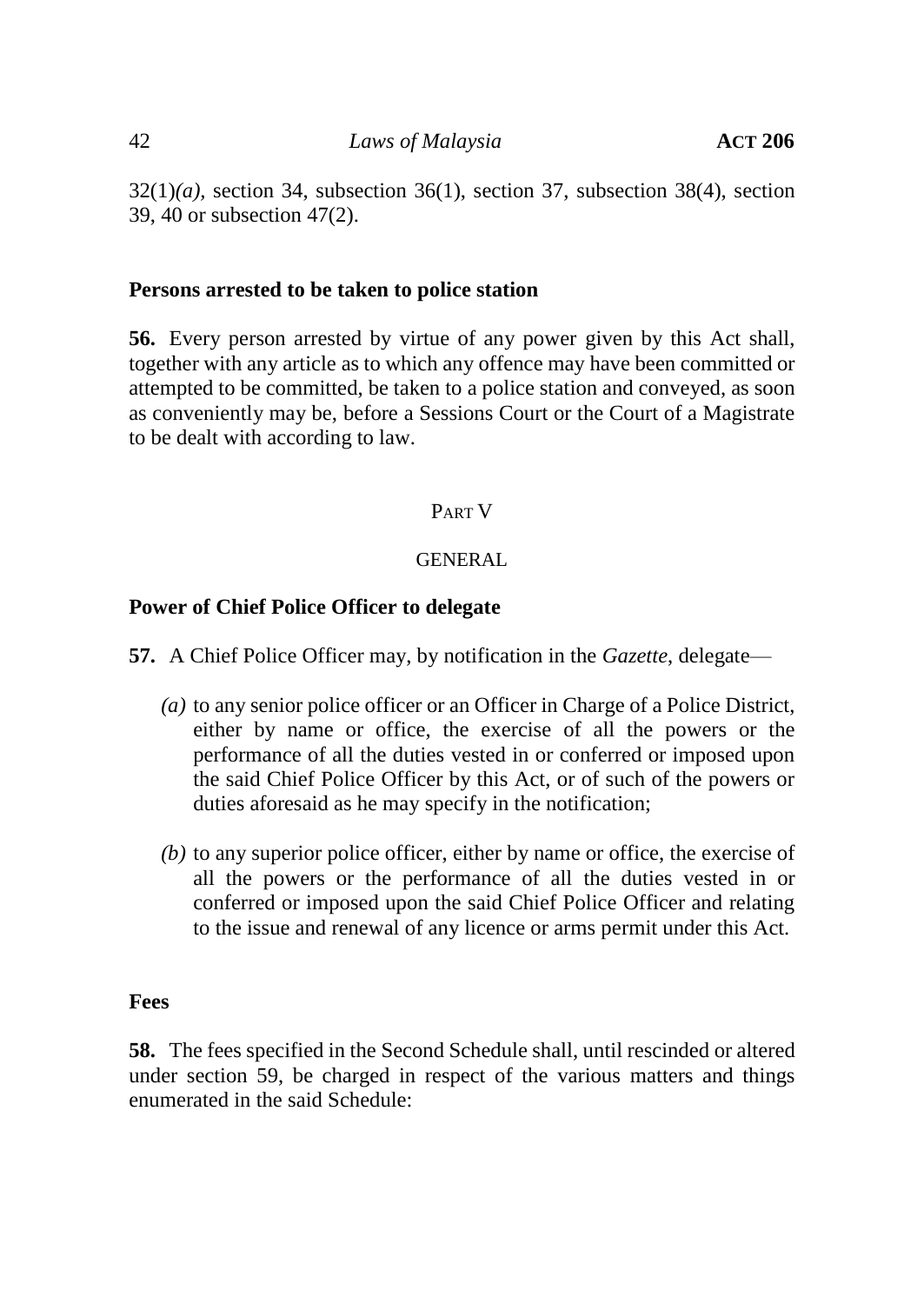Provided that a Chief Police Officer or, in the case of licences issued by the Minister, the Minister, may exempt any person from the payment of any fee payable under this Act.

#### **Regulations**

**59.** The Minister may from time to time make regulations for any of the following purposes:

- *(a)* to rescind, alter or add to any of the fees or forms prescribed by or under this Act;
- *(b)* to regulate the importation, exportation, landing, transhipping, transportation, conveyance, manufacture, sale, and purchase of arms, ammunition and imitation arms;
- *(c)* to provide for the marking of arms and ammunition for the possession of which a licence is issued;
- *(d)* to regulate the manner in which applications for licences or permits shall be made and to provide for the taking and recording of photographs and finger and thumb prints of applicants for licences or permits;
- *(e)* to regulate the conditions and restrictions on and subject to which licences and permits shall be granted, the grant of licences and permits generally (including the making of deposits or giving of security as a condition precedent for the grant thereof), the grounds on which they may be suspended or cancelled, and the fees payable therefor;
- *(f)* to provide for the furnishing of information in respect of arms and ammunition by persons in possession thereof;
- *(g)* to direct by whom and in what manner fees payable under this Act are to be collected and accounted for;
- *(h)* to regulate the disposition, destruction or sale of articles forfeited under this Act, or detained under section 26 or 47, or deposited under subsections  $27(2)$  and  $(3)$ ; and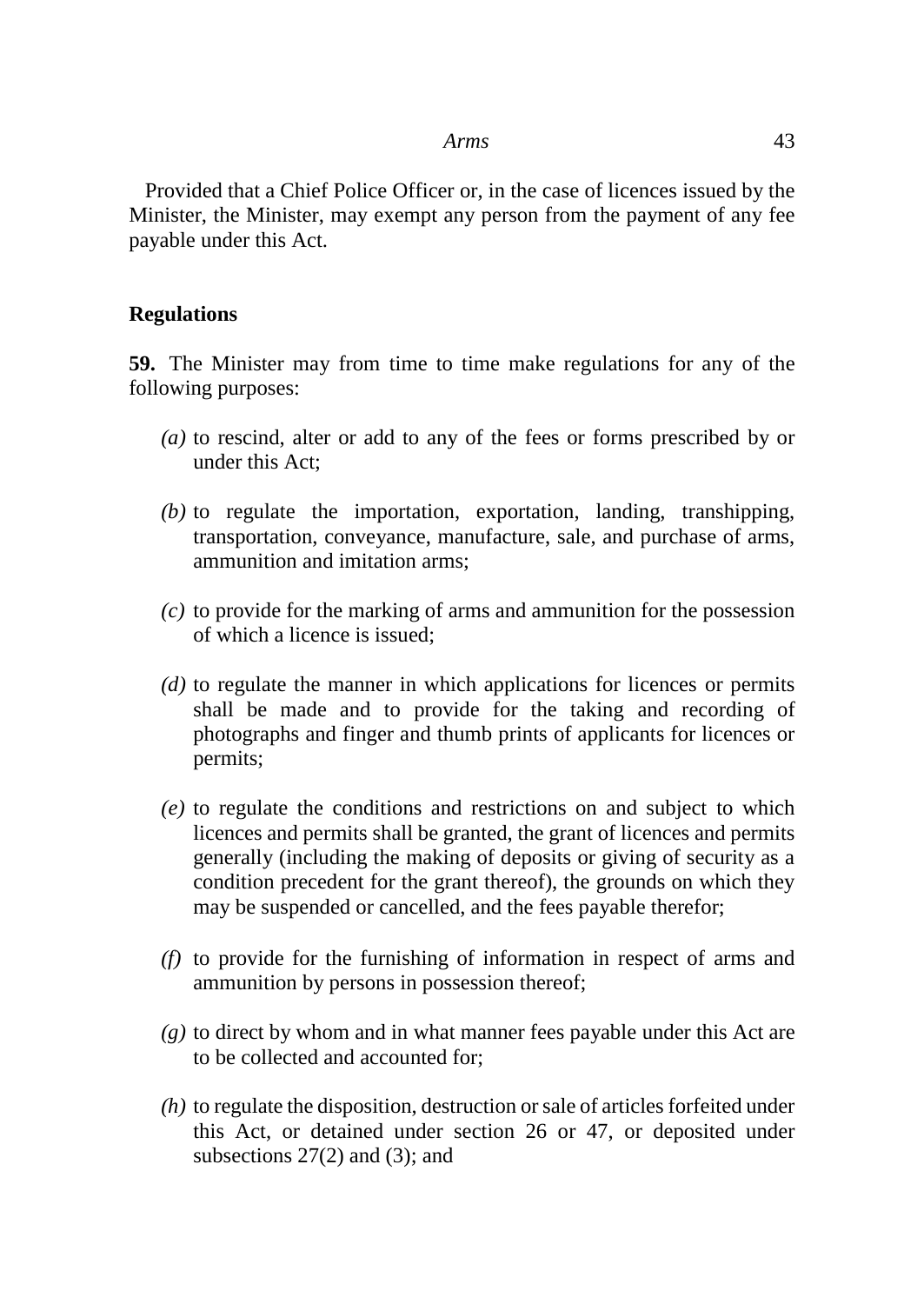*(i)* generally to give effect to this Act,

and may restrict the operation of any such regulations to particular States, districts or areas.

## **Minister's powers to exempt**

**60.** The Minister may from time to time by notification in the *Gazette* and either absolutely or subject to such conditions as he may think fit, exempt any arms and ammunition, or classes of arms and ammunition, or persons, or class or description of persons, within Malaysia or any part of Malaysia, from the operation of all or any of the provisions of this Act, and may in like manner vary or rescind any exemption so notified.

## **Repeal and saving**

**61.** (1) The Enactments and Ordinances set out in the first and second columns of the Third Schedule are repealed to the extent specified in the third column of the said Schedule.

(2) Notwithstanding the repeal of the said Enactments and Ordinances, any rules or regulations made under the Arms Enactment of the Federated Malay States [*Cap. 199*], and in force immediately before 1 March 1962 shall, so far as it is not inconsistent with this Act, be deemed to have been made under the corresponding provisions of this Act, and shall continue in force until it has been revoked, amended or replaced by regulations made under this Act, and shall apply and have effect throughout Malaysia.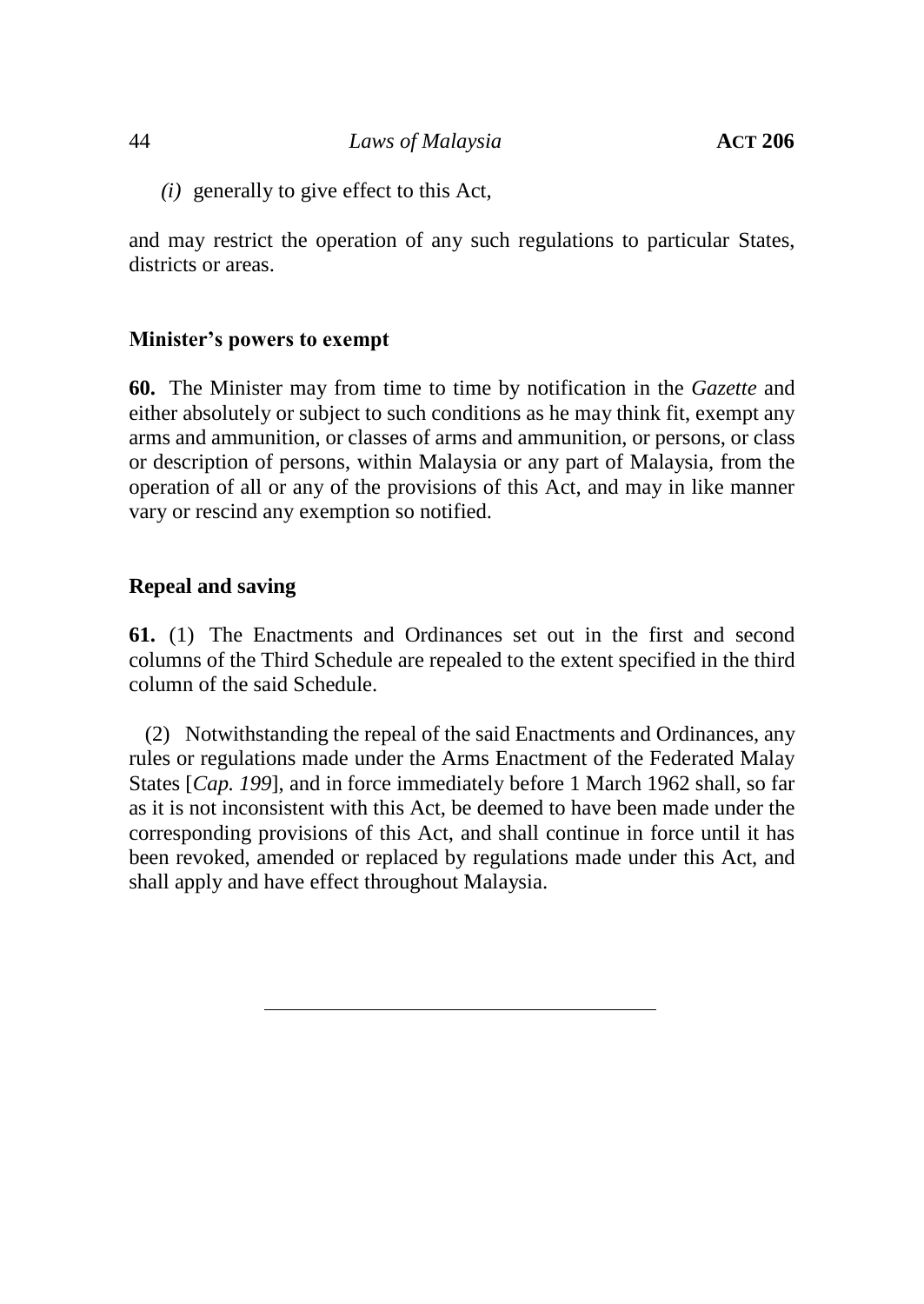#### **FIRST SCHEDULE** [Subsection 32(2)]

#### PENALTY FOR USE AND POSSESSION OF ARMS AND IMITATION ARMS IN CERTAIN CASES

*(a)* Offences under the following sections of the Penal Code [*Act 574*]: 143, 144, 145, 147, 148, 151, 152, 153, 157, 158, 224, 225, 323, 324, 325, 326, 327, 329, 330, 332, 333, 352, 353, 356, 357, 363, 364, 365, 366, 367, 376, 379, 380, 381, 382, 384, 385, 386, 387, 388, 389, 392, 393, 394, 395, 396, 397, 399, 400, 401, 402, 430A, 431, 431A, 435, 436, 438, 440, 448, 449, 450, 451, 452, 453, 454, 456, 457, 458, 459, 460, 506, 511.

#### *(b)* Offences under:

- (i) paragraphs  $28(i)$ ,  $(j)$ ,  $(k)$  and  $(l)$  of the Minor Offences Act 1955 [Act *336*];
- (ii) paragraphs 35*(g), (h), (i)* and *(j)* of the Minor Offences Ordinance of Sarawak [*Cap. 56*]; and
- (iii) paragraphs  $18(a)$ , *(c)* and *(e)* and paragraphs  $21(h)$ , *(i)*, *(j)* and *(k)* of the Minor Offences Ordinance of Sabah [*Cap. 80*].

#### SECOND SCHEDULE [Section 58]

#### **FEES**

**1.** License to possess *etc*., arms and ammunition:

|                                   | (a) For each air-gun, air-pistol and spear-gun                                         | RM 20.00       |
|-----------------------------------|----------------------------------------------------------------------------------------|----------------|
| (b) For each smooth bore shotgun— |                                                                                        |                |
| (i)                               | for protection of cultivation on own land                                              | RM 2.00        |
| (11)                              | for protection of cultivation and/or game<br>hunting                                   | RM 10.00       |
| (iii)                             | for protection of cultivation and/or game<br>hunting in Sabah and Sarawak only         | <b>RM 2.00</b> |
| (iv)                              | for commercial purposes, i.e, for security<br>self/or property protection, <i>etc.</i> | RM 50.00       |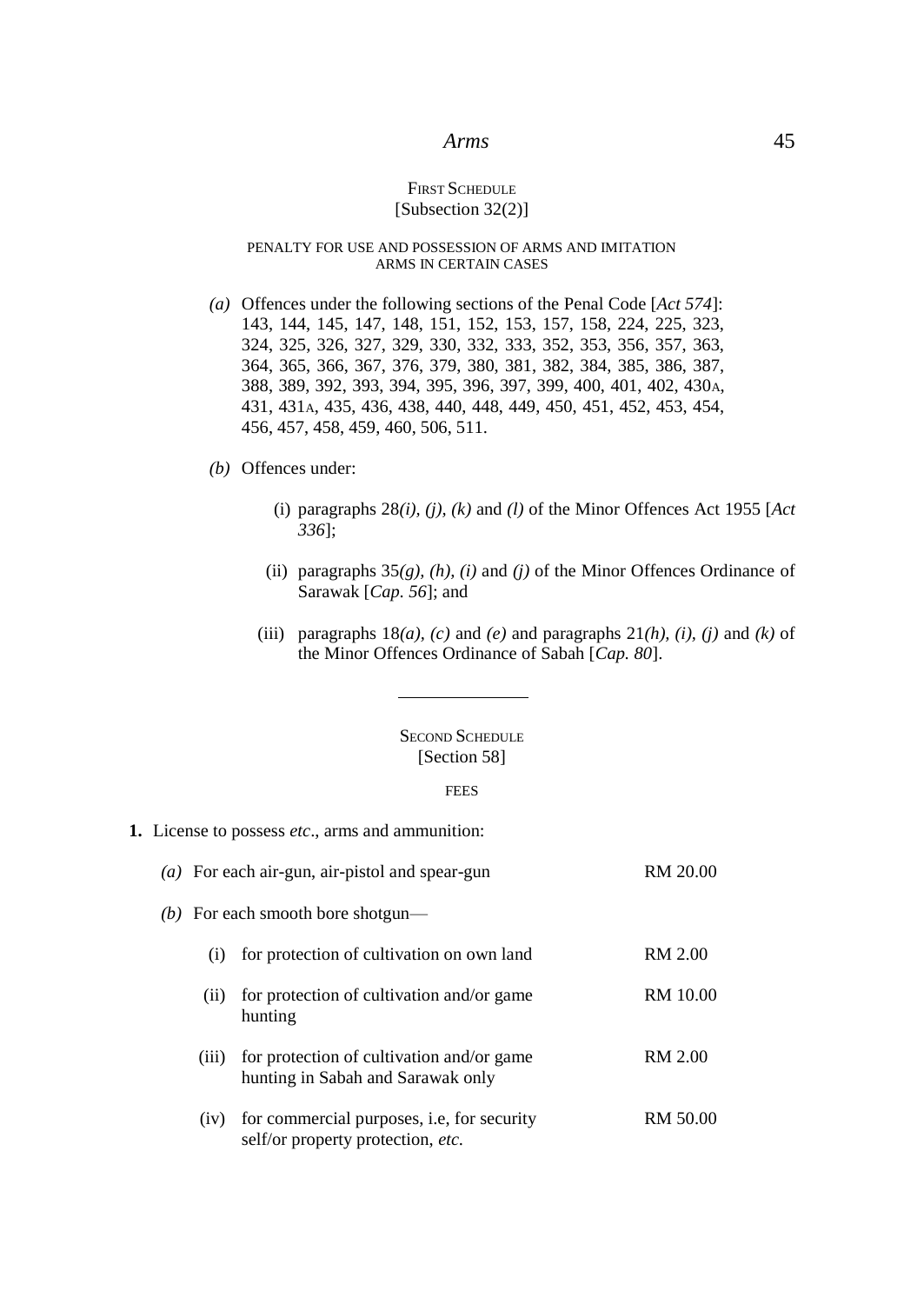| 46 |       | Laws of Malaysia                                                                                                                                                                                    | <b>ACT 206</b>  |
|----|-------|-----------------------------------------------------------------------------------------------------------------------------------------------------------------------------------------------------|-----------------|
|    | (v)   | for sports (for target shooting at authorized<br>shooting range)                                                                                                                                    | <b>RM 50.00</b> |
|    |       | (bb) For each smooth bore shotgun licensed to serving<br>and retired public officers and to any officer serving<br>with any statutory body or local government                                      | <b>RM</b> 10.00 |
|    |       | $(c)$ For each revolver/pistol—                                                                                                                                                                     |                 |
|    | (i)   | licensed to serving and retired police<br>officers and members of the armed forces                                                                                                                  | Free            |
|    | (ii)  | licensed to any serving or retired public<br>officers (other than police officers and<br>members of the armed forces) and to any<br>officers serving with any statutory body<br>or local government | RM 25.00        |
|    | (iii) | licensed to any other person                                                                                                                                                                        | RM 100.00       |
|    |       | $(d)$ For each carbine, rifle of any calibre and any<br>other type of arm-                                                                                                                          |                 |
|    | (i)   | licensed to serving and retired public<br>officer, and to any officer serving with<br>any statutory body or local government                                                                        | RM 25.00        |
|    | (ii)  | licensed to any other person                                                                                                                                                                        | RM 100.00       |
|    |       | $(e)$ For each rifle of any calibre, smooth bore<br>shotgun, revolver or pistol licensed to any<br>shooting club and is used solely for target<br>shooting at an authorized shooting range          | <b>RM</b> 10.00 |
|    | (f)   | For each arm the property of a theatrical or<br>circus company, which arm and ammunition<br>are to be <i>bona fide</i> used in performances to be<br>given by such company                          | <b>RM 20.00</b> |
|    |       | $(g)$ For each starting gun                                                                                                                                                                         | <b>RM 2.00</b>  |
|    |       | $(h)$ For each industrial gun                                                                                                                                                                       | RM 50.00        |
|    |       | 2. Permit to carry and use arms and ammunition:                                                                                                                                                     |                 |
|    |       | $(a)$ For each air-gun, air-pistol and spear-gun                                                                                                                                                    | RM 20.00        |
|    |       | (b) For each smooth bore shotgun—                                                                                                                                                                   |                 |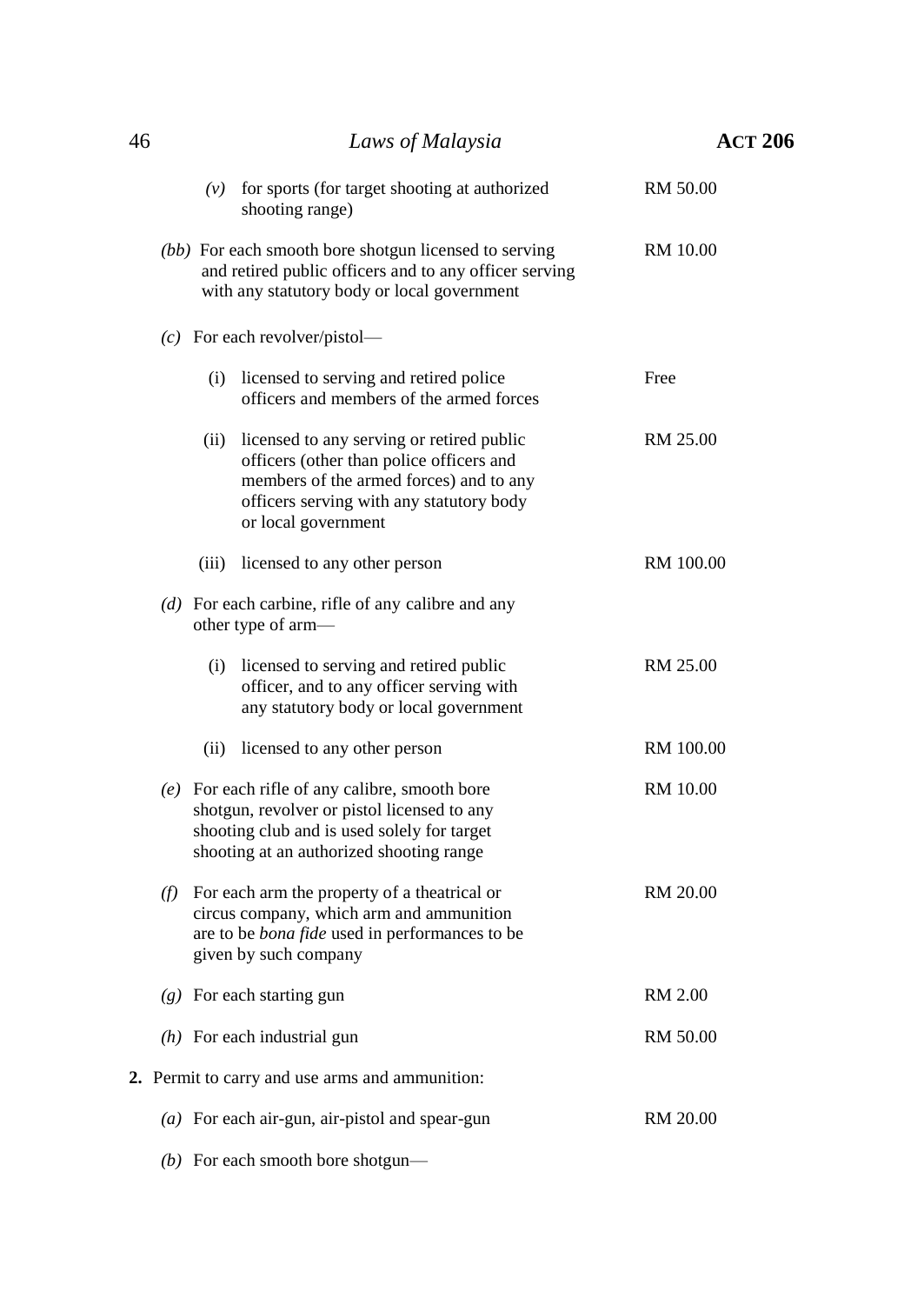|     | (i)  | for protection of cultivation on own land                                                                                                                                                                                               | <b>RM 2.00</b>  |
|-----|------|-----------------------------------------------------------------------------------------------------------------------------------------------------------------------------------------------------------------------------------------|-----------------|
|     | (ii) | for protection of cultivation and/or game<br>hunting                                                                                                                                                                                    | <b>RM 10.00</b> |
|     |      | (iii) for protection of cultivation and/or game<br>hunting in Sabah and Sarawak only                                                                                                                                                    | <b>RM 2.00</b>  |
|     |      | (iv) for commercial purposes, i.e. for security,<br>self/or property protection, etc.                                                                                                                                                   | RM 50.00        |
|     | (v)  | for sports (for target shooting at authorized<br>shooting range)                                                                                                                                                                        | RM 50.00        |
|     |      | (bb) For each smooth bore shotgun licensed to serving<br>and retired public officers and to any officer<br>serving with any statutory body or local government                                                                          | RM 10.00        |
|     |      | $(c)$ For each revolver/pistol—                                                                                                                                                                                                         |                 |
|     | (i)  | licensed to serving and retired police<br>officers and members of the armed forces                                                                                                                                                      | Free            |
|     |      | (ii) licensed to any serving or retired public<br>officers (other than police officers and<br>members of the armed forces) and to any<br>officers serving with any statutory body<br>or local government                                | RM 25.00        |
|     |      | (iii) licensed to any other person                                                                                                                                                                                                      | RM 100.00       |
|     |      | $(d)$ For each carbine, rifle of any calibre and any<br>other type of arm-                                                                                                                                                              |                 |
|     | (i)  | licensed to serving and retired public<br>officer, and to any officer serving with<br>any statutory body or local government                                                                                                            | RM 25.00        |
|     |      | (ii) licensed to any other person                                                                                                                                                                                                       | RM 100.00       |
| (e) | (i)  | for any or all rifles of any calibre licensed<br>to the specified shooting club and are used<br>solely for target shooting at an authorized<br>shooting range provided the permit holder<br>may carry and use only one rifle at anytime | <b>RM 10.00</b> |
|     |      | (ii) for any or all smooth bore shotguns licensed<br>to the specified shooting club and are used                                                                                                                                        | <b>RM 10.00</b> |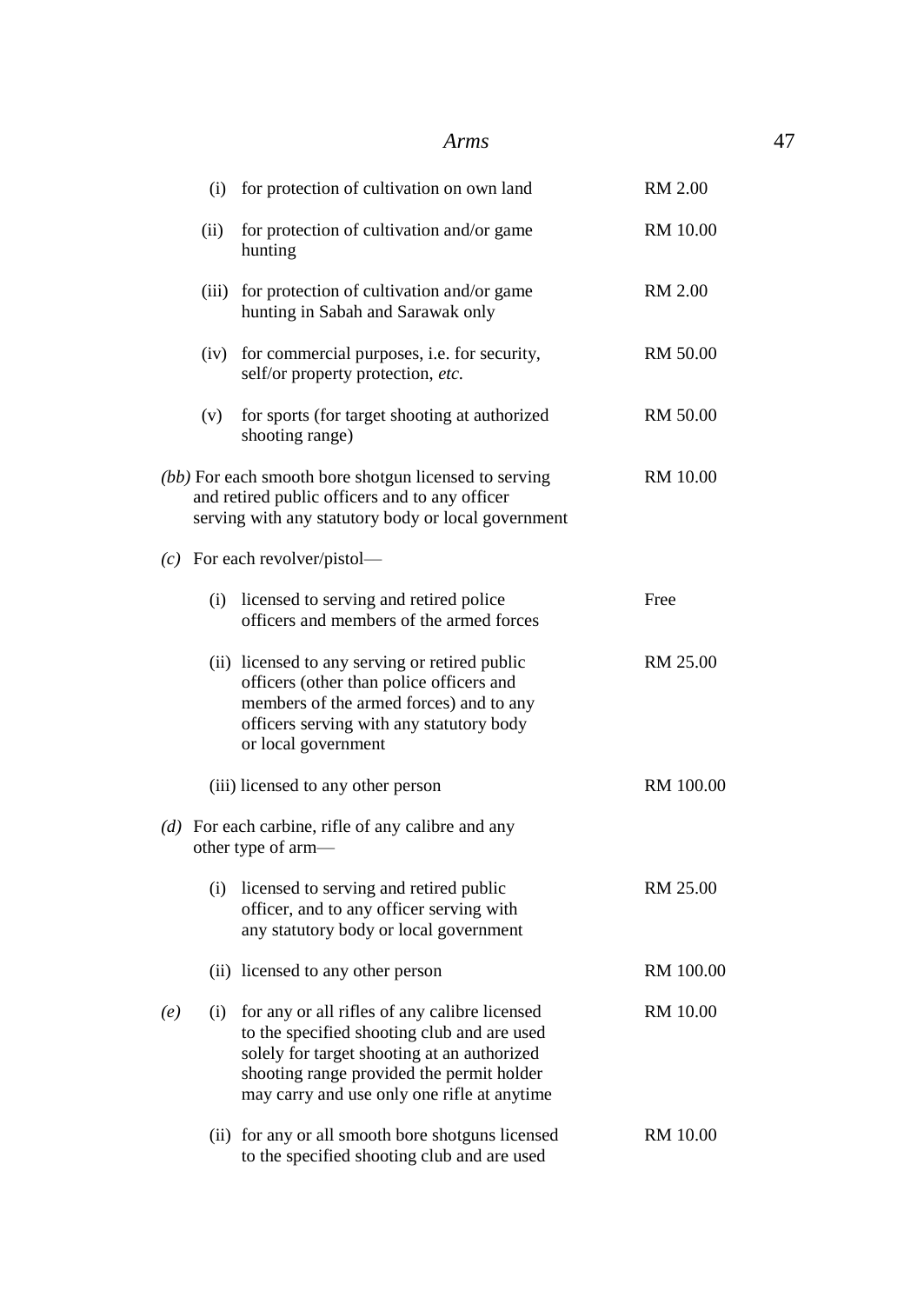| 48 | Laws of Malaysia                                                                                                                                                                                                                                                                                                                                                 | <b>ACT 206</b>  |
|----|------------------------------------------------------------------------------------------------------------------------------------------------------------------------------------------------------------------------------------------------------------------------------------------------------------------------------------------------------------------|-----------------|
|    | solely for target shooting at an authorized<br>shooting range provided the permit holder<br>may carry and use only one smooth bore<br>shotgun at anytime                                                                                                                                                                                                         |                 |
|    | (iii) for any or all revolvers and pistols licensed<br>to the specified shooting club and are used<br>solely for target shooting at an authorized<br>shooting range provided the permit holder<br>may carry and use only one revolver or<br>pistol at anytime                                                                                                    | <b>RM</b> 10.00 |
|    | $(f)$ For each starting gun                                                                                                                                                                                                                                                                                                                                      | <b>RM 2.00</b>  |
|    | $(g)$ For each industrial                                                                                                                                                                                                                                                                                                                                        | RM 50.00        |
|    | $(h)$ For any or all air guns, air pistols, revolvers, rifles<br>of any calibre and any other type of arms (including<br>smooth bore shotguns) licensed to specified security<br>agency and are used solely for security and protection<br>purposes provided that the permit holder may carry<br>and use not more than ten of any of the said arms<br>at anytime | RM 100.00       |
|    | 3. Licence to purchase or obtain or transfer arms                                                                                                                                                                                                                                                                                                                | <b>RM</b> 10.00 |
|    | 4. Licence to purchase or obtain or transfer ammunition                                                                                                                                                                                                                                                                                                          | RM 2.00         |
|    | 5. Licence to import arms and ammunition                                                                                                                                                                                                                                                                                                                         | <b>RM</b> 10.00 |
|    | <b>6.</b> Licence to import imitation arms                                                                                                                                                                                                                                                                                                                       | <b>RM</b> 10.00 |
|    | 7. Licence to export arms and ammunitions                                                                                                                                                                                                                                                                                                                        | <b>RM</b> 10.00 |
|    | 8. Licence to deal in arms and ammunitions, per annum                                                                                                                                                                                                                                                                                                            | RM 500.00       |
|    | 9. Licence to deal in arms, per annum                                                                                                                                                                                                                                                                                                                            | RM 450.00       |
|    | 10. Licence to deal in ammunition, per annum                                                                                                                                                                                                                                                                                                                     | RM 50.00        |
|    | 11. Licence to repair arms and ammunitions, per annum                                                                                                                                                                                                                                                                                                            | RM 100.00       |
|    | 12. Licence to manufacture arms                                                                                                                                                                                                                                                                                                                                  | Free            |
|    | 13. Licence to manufacture ammunition                                                                                                                                                                                                                                                                                                                            | Free            |
|    | 14. Fee chargeable for new licence or permit under<br>section 28, in lieu of that destroyed, defaced,                                                                                                                                                                                                                                                            | <b>RM 5.00</b>  |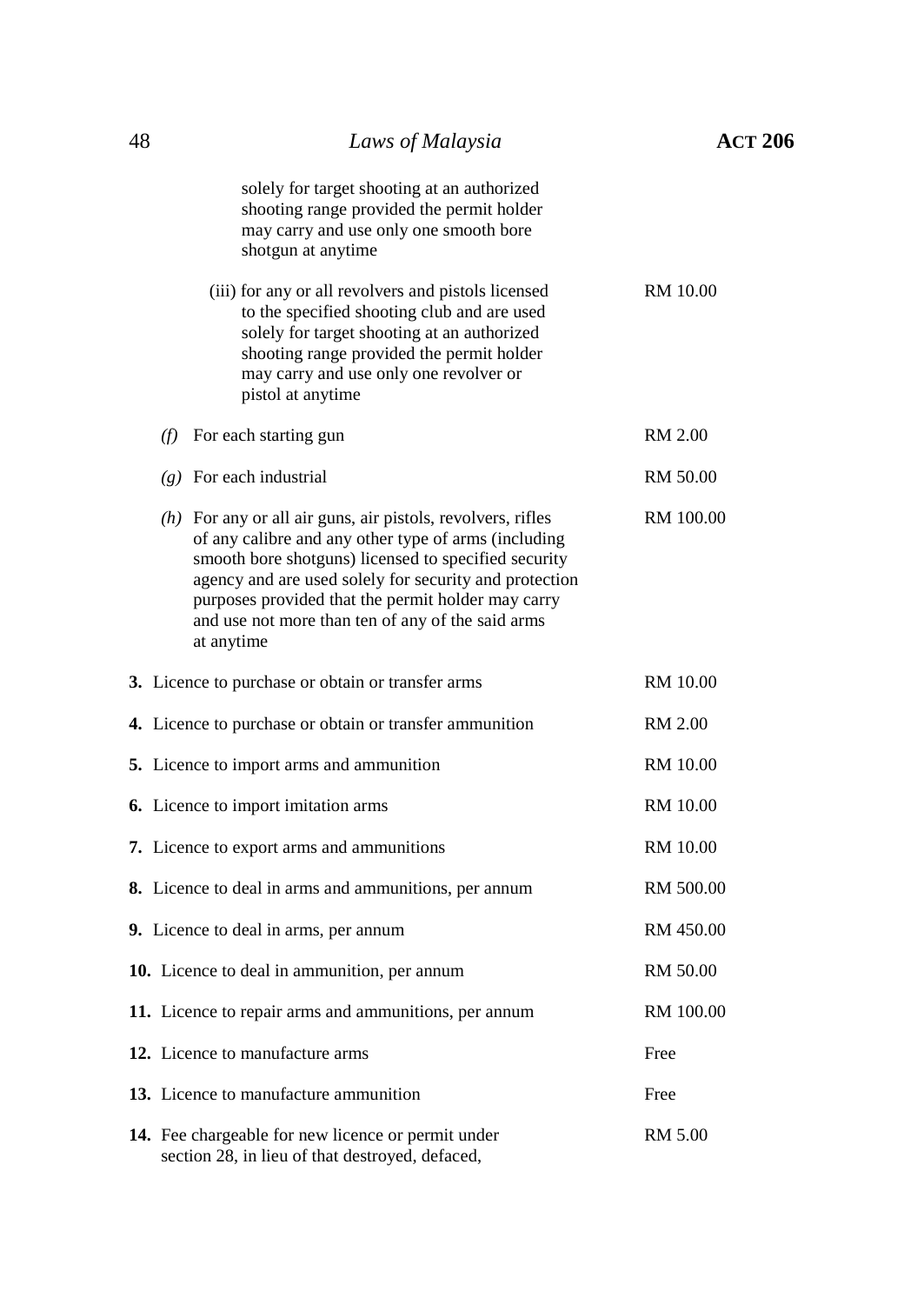| 15. Fee for a combined licence to deal and repair<br>arms and ammunition under subsection 9(6)                               | RM 600.00          |
|------------------------------------------------------------------------------------------------------------------------------|--------------------|
| <b>16.</b> Fee chargeable from a <i>bona fide</i> traveller for an<br>interim licence for each arm under subsection $15(4)$  | RM 20.00           |
| 17. Fee chargeable from a theatrical and circus<br>companies for an interim licence for each arm<br>under subsection $15(5)$ | <b>RM 20.00</b>    |
| 17A. Administrative fee relating to an arms card under<br>the Arms Licensing Regulations 1961 [ $P.U. (A) 303/1978$ ]:       |                    |
| (a) For an arms card under regulation $6A$                                                                                   | RM 30.00           |
| $(b)$ For a change and correction of particulars<br>of an arms card under regulation 6C                                      | 10.00<br><b>RM</b> |
| $(c)$ For a replacement of an arms card under<br>regulation 6D-                                                              |                    |
| for the first loss<br>(i)                                                                                                    | RM<br>50.00        |
| for the second loss<br>(ii)                                                                                                  | RM 100.00          |
| for the third and following<br>(iii)<br>loss                                                                                 | RM 1000.00         |
| 18. The fee to be charged for any annual licence which<br>is issued between 1 January and 30 June of                         |                    |

 $\overline{\phantom{a}}$ 

the same year shall be one-half of the annual fee.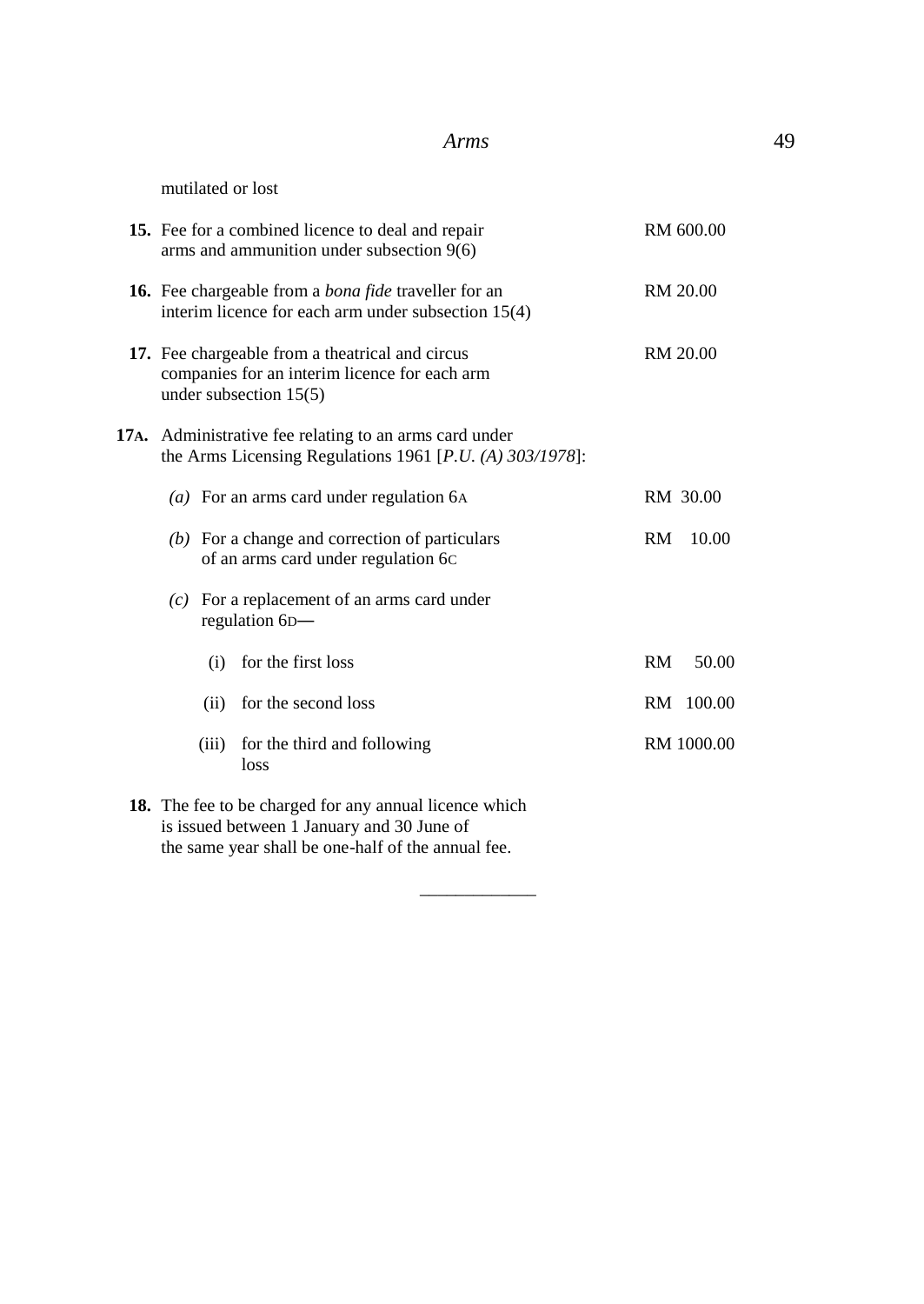# 50 *Laws of Malaysia* **ACT 206**

#### THIRD SCHEDULE [Section 61]

#### REPEAL

| No.                                       | Title                                                                  | <b>Extent of Repeal</b>                                                  |
|-------------------------------------------|------------------------------------------------------------------------|--------------------------------------------------------------------------|
| F.M.S. Cap. 199                           | The Arms Enactment                                                     | The whole                                                                |
| <b>Johore Enactment</b><br>No. 64         | The Arms Enactment                                                     | The whole                                                                |
| Kedah Enactment<br>No. 6 of 1342          | Enactment No. 7 (Arms)                                                 | The whole                                                                |
| Kelantan<br>Enactment No. 4<br>of 1938    | The Arms and Explosives<br>Enactment 1938                              | The whole in so.<br>far as it relates to<br>arms (as therein<br>defined) |
| Perlis Enactment<br>No. 14 of 1336        | The Firearms Enactment 1336                                            | The whole                                                                |
| Terengganu<br>Enactment No. 46<br>of 1356 | The Arms Enactment 1356                                                | The whole                                                                |
| S.S. Cap. 196                             | The Arms and Explosives<br>Ordinance                                   | The whole in so.<br>far as it relates to<br>arms (as therein<br>defined) |
| No. 28 of 1946                            | The Firearms and Ammunition<br>(Unlawful Possession) Ordinance<br>1946 | The whole                                                                |
| No. 42 of 1947                            | The Carrying of Arms Ordinance<br>1947                                 | The whole                                                                |
| Sabah No. 17 of<br>1956                   | The Firearms and Explosives<br>Ordinance                               | The whole                                                                |
| Sarawak Cap. 135                          | The Arms and Explosives<br>Ordinance                                   | The whole                                                                |

\_\_\_\_\_\_\_\_\_\_\_\_\_\_\_\_\_\_\_\_\_\_\_\_\_\_\_\_\_\_\_\_\_\_\_\_\_\_\_\_\_\_\_\_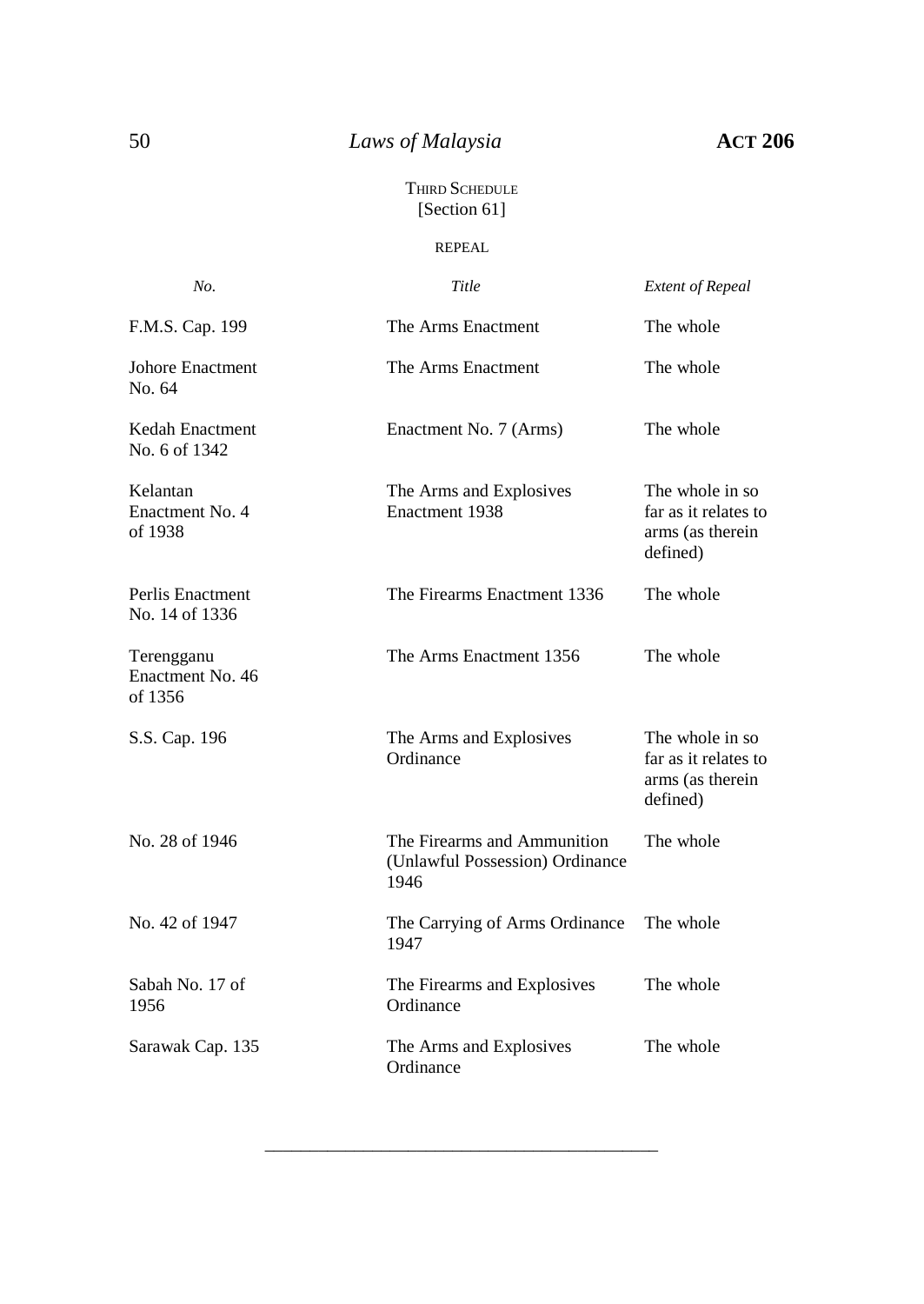# **LAWS OF MALAYSIA**

# **Act 206**

# **ARMS ACT 1960**

#### LIST OF AMENDMENTS

| Amending law      | Short title                                                                    | In force from |
|-------------------|--------------------------------------------------------------------------------|---------------|
| L.N. 186/1961     | Arms Licensing Regulations 1961                                                | 01-03-1962    |
| L.N. 34/1962      | Arms Licensing (Amendment)<br>Regulations 1962                                 | 01-03-1962    |
| Act 7/1962        | Arms (Amendment) Act 1962                                                      | 24-02-1962    |
| Act 344           | Police Act 1967                                                                | 29-08-1967    |
| Act 235           | Customs Act 1967                                                               | 02-11-1967    |
| Act 34/1968       | Arms (Amendment) Act 1968                                                      | 16-09-1968    |
| <b>Act A266</b>   | Arms (Amendment) Act 1974                                                      | 16-08-1974    |
| <b>Act A316</b>   | Arms (Amendment) Act 1975                                                      | 05-09-1975    |
| <b>Act 160</b>    | Malaysian Currency (Ringgit)<br>Act 1975                                       | 29-08-1975    |
| P.U. (A) 97/1976  | Modification of Laws (Criminal<br>Procedure) (Sabah and Sarawak)<br>Order 1976 | 10-01-1976    |
| P.U. (A) 111/1977 | Arms (Fees) Regulations 1977                                                   | 06-05-1977    |
| P.U. (A) 219/1977 | Arms (Fees) (Amendment)<br>Regulations 1977                                    | 06-05-1977    |
| P.U. (A) 260/1977 | Arms and Explosives (Extension)<br>Order 1977                                  | 01-09-1977    |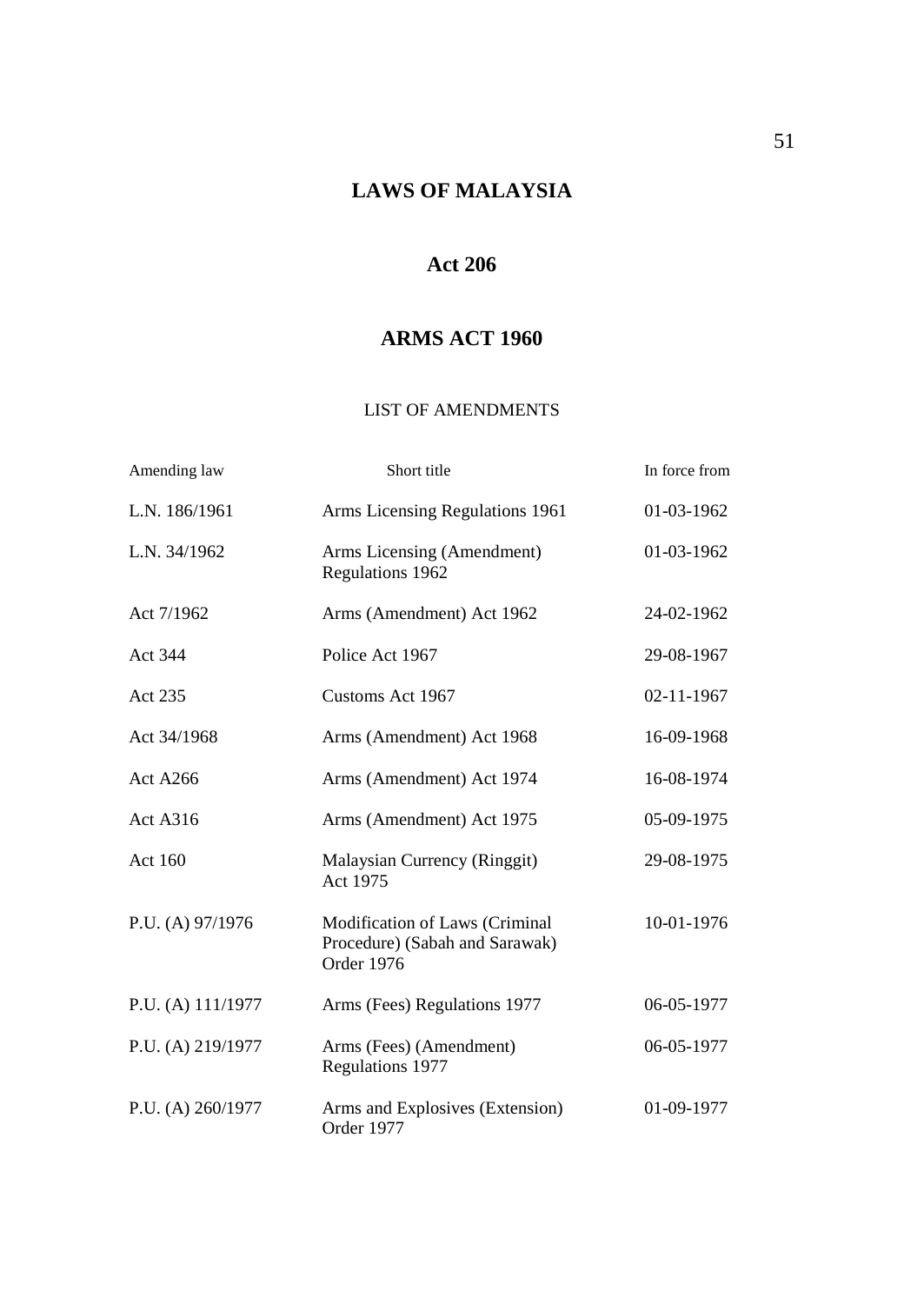| 52                  | Laws of Malaysia                                                     | АСТ 206       |
|---------------------|----------------------------------------------------------------------|---------------|
| Amending law        | Short title                                                          | In force from |
| <b>Act A434</b>     | Subordinate Courts (Amendment)<br>Act 1978                           | 01-07-1978    |
| P.U. (A) $242/1978$ | Arms (Fees) Regulations 1978                                         | 01-07-1978    |
| P.U. (A) 357/1980   | Subordinate Courts Act<br>(Extension) Order 1980                     | 01-06-1981    |
| P.U. (A) $93/1989$  | Arms (Amendment of Second<br>Schedule) Regulations 1989              | 31-03-1989    |
| P.U. (A) $19/1992$  | Arms Licensing (Amendment of<br>Second Schedule) Regulations<br>1992 | 24-01-1992    |
| P.U. (A) $360/2016$ | Arms (Amendment of Second<br>Schedule) Regulations 2016              | 01-01-2017    |

\_\_\_\_\_\_\_\_\_\_\_\_\_\_\_\_\_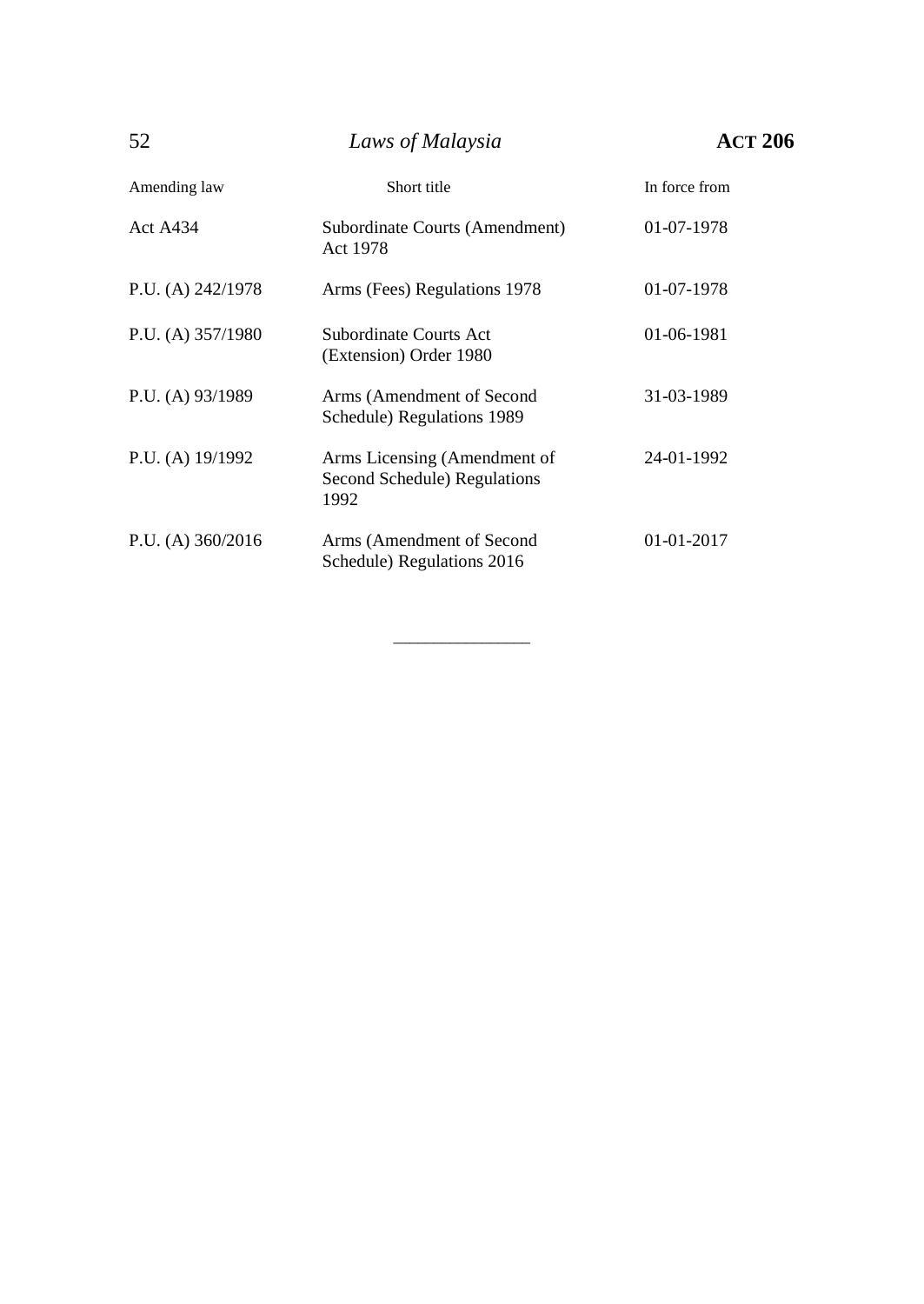# **LAWS OF MALAYSIA**

# **Act 206**

# **ARMS ACT 1960**

#### LIST OF SECTIONS AMENDED

| Section               | Amending authority                                 | In force from                          |
|-----------------------|----------------------------------------------------|----------------------------------------|
| Throughout the<br>Act | P.U. (A) 260/1977                                  | 01-09-1977                             |
| $\mathbf{1}$          | P.U. (A) 260/1977                                  | 01-09-1977                             |
| $\overline{2}$        | P.U. (A) 260/1977<br>Act A266                      | 01-09-1977<br>16-08-1974               |
| 6                     | Act 7/1962<br><b>Act A266</b><br>P.U. (A) 260/1977 | 24-02-1962<br>16-08-1974<br>01-09-1977 |
| 8                     | <b>Act A266</b>                                    | 16-08-1974                             |
| 10                    | <b>Act A266</b><br>P.U. (A) 260/1977               | 16-08-1974<br>01-09-1977               |
| 11                    | <b>Act A266</b>                                    | 16-08-1974                             |
| 12                    | <b>Act A266</b>                                    | 16-08-1974                             |
| $13A-13C$             | <b>Act A266</b>                                    | 16-08-1974                             |
| 14                    | Act 7/1962<br>Act A266                             | 24-02-1962<br>16-08-1974               |
| 15                    | Act A266                                           | 16-08-1974                             |
| 30 <sub>A</sub>       | Act 34/1968                                        | 16-09-1974                             |
| 31                    | <b>Act A266</b>                                    | 16-08-1974                             |